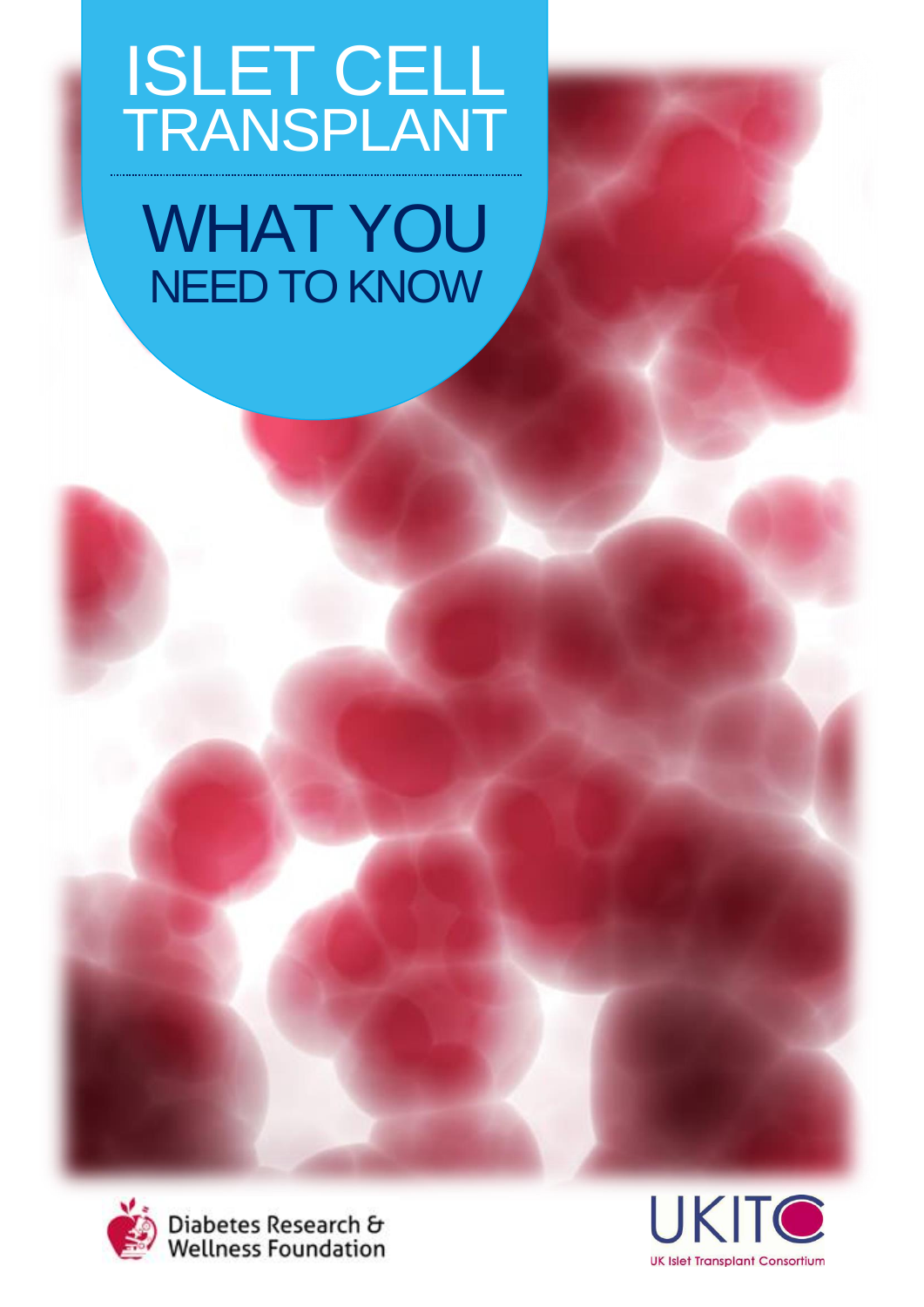# AUTHORS

# (on behalf of the UK Islet Transplant Consortium):

Martin K Rutter Stephanie Amiel Linda Birtles John Casey Pratik Choudhary

Kirsty Duncan Shareen Forbes Paul Johnson Gareth Jones Neil Parrott

Miranda Rosenthal James Shaw Richard Smith Jane Speight

# ACKNOWLEDGEMENTS

The authors acknowledge important contributions from documents provided by islet cell transplant teams in: Oxford, Edinburgh, London (King's and Royal Free Hospitals), Newcastle, and Manchester; from the islet cell transplant unit in Edmonton, Canada, and from the renal transplant unit in Cambridge.

They would also like to thank their previous patients, whose comments and feedback have helped to shape this guide and helped establish the questions that need to be answered. The authors would welcome additional feedback from islet cell transplant patients to aid the development of future revisions to this guide.

# Last updated:

16 December 2016

# Review date:

16 December 2017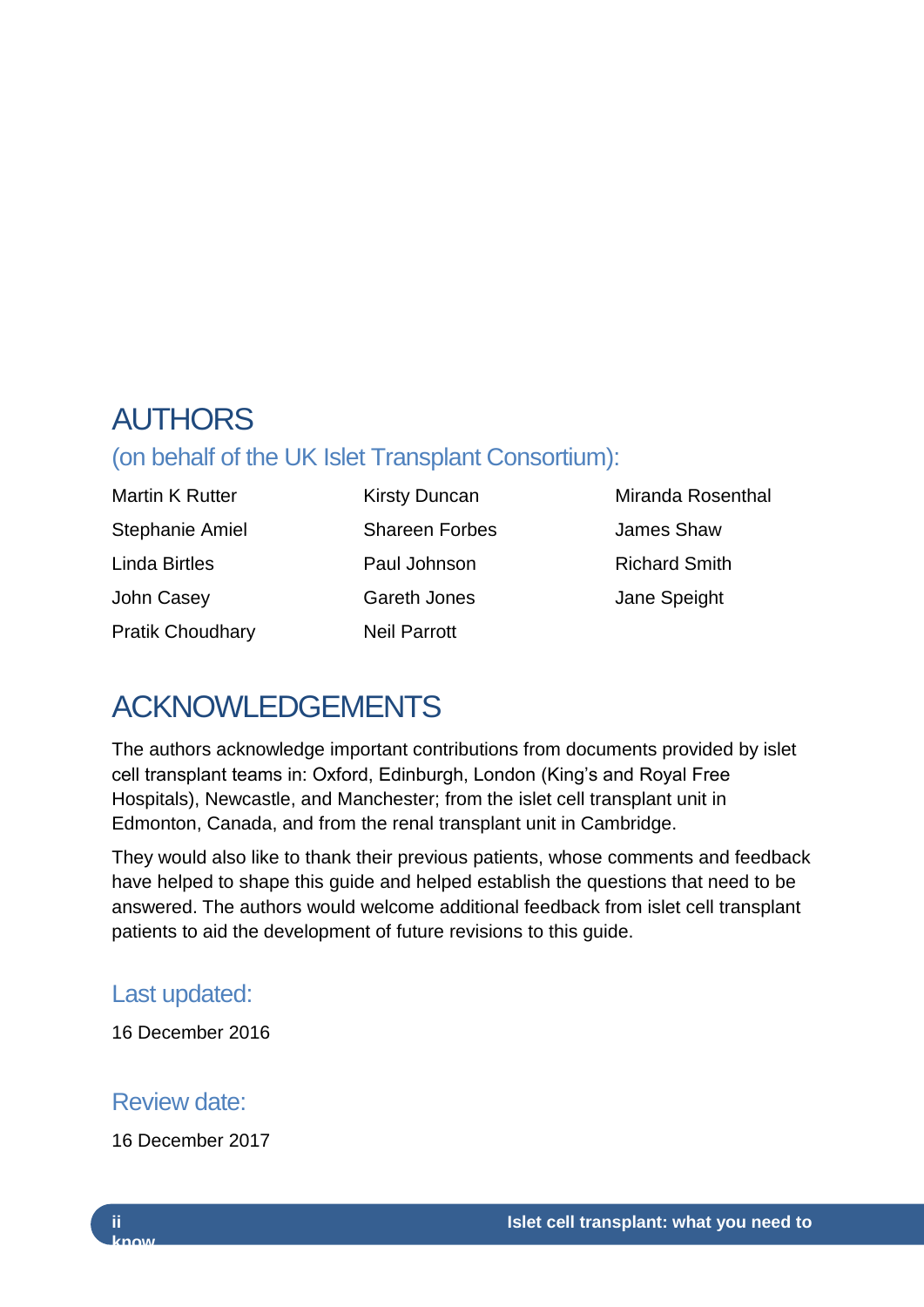# <span id="page-2-0"></span>**WHO TO CONTACT**

Referrals for islet cell transplant are being accepted by teams at seven centres across the UK. The doctors at each centre are very happy to discuss possible referrals and can be contacted directly, using the details given below.

## **Bristol**

Dr James Bushnell, Richard Bright Renal Unit, Southmead Hospital, Southmead Road, Westbury-on-Trym, Bristol BS10 5NB [\(mailto:james.bushnell@nbt.nhs.uk;](mailto:) tel: 0117 323 5434).

# **Edinburgh**

Mr John Casey, Transplant unit, Royal Infirmary of Edinburgh, 51 Little France Crescent, Old Dalkeith Road, Edinburgh EH16 4SA [\(jcasey@staffmail.ed.ac.uk;](mailto:jcasey@staffmail.ed.ac.uk) tel: 0131 242 1714).

Dr Shareen Forbes, Transplant unit, Royal Infirmary of Edinburgh, 51 Little France Crescent, Old Dalkeith Road, Edinburgh EH16 4SA [\(shareen.forbes@ed.ac.uk;](mailto:shareen.forbes@ed.ac.uk) tel: 0131 242 6741).

## North London

Dr Miranda Rosenthal, Diabetes Department, Royal Free Hospital, Pond Street, London NW3 2QG [\(miranda.rosenthal@nhs.net;](mailto:miranda.rosenthal@nhs.net) tel: 020 7794 0500 x 33325).

# South London

Dr Pratik Choudhary, Department of Diabetes, King's College Hospital, Denmark Hill, London SE5 9RS [\(pratik.choudhary@nhs.net;](mailto:pratik.choudhary@nhs.net) tel: 020 7848 5639).

#### **Manchester**

Dr Martin Rutter, Manchester Diabetes Centre, 193 Hathersage Road, Manchester M13 0JE [\(martin.rutter@cmft.nhs.uk;](mailto:martin.rutter@cmft.nhs.uk) tel: 0161 276 6709).

#### **Newcastle**

Prof James Shaw, Institute of Transplantation, Freeman Hospital, Freeman Road, High Heaton, Newcastle upon Tyne NE7 7DN [\(jim.shaw@newcastle.ac.uk;](mailto:jim.shaw@newcastle.ac.uk) tel: 0191 282 3414).

# **Oxford**

Professor Paul Johnson, Nuffield Department of Surgical Sciences and Oxford Centre for Diabetes, Endocrinology, and Metabolism (OCDEM), Level 6, John Radcliffe Hospital, Headley Way, Headington, Oxford OX3 9DU [\(paul.johnson@nds.ox.ac.uk;](mailto:paul.johnson@nds.ox.ac.uk) tel: 01865 221291).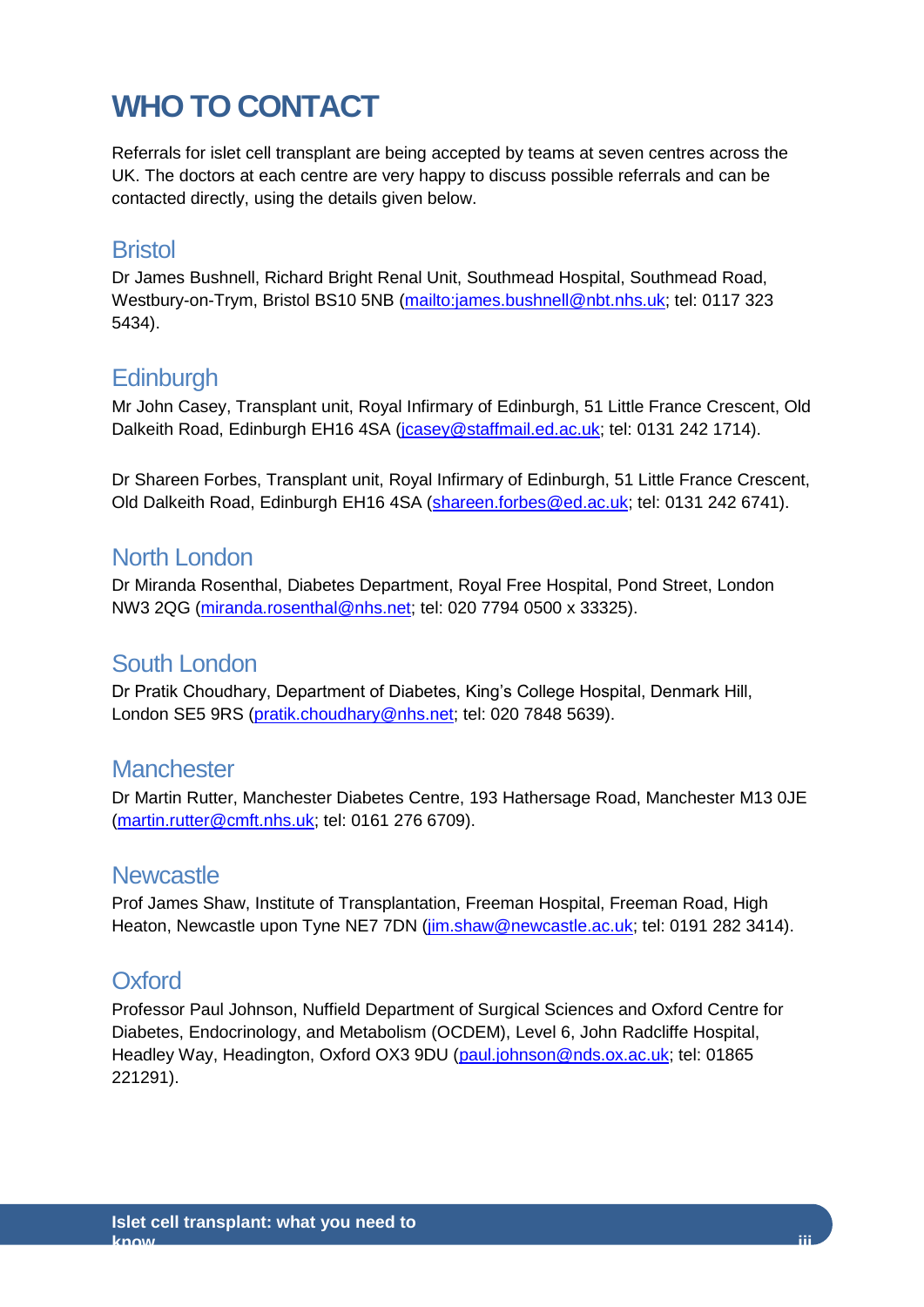# <span id="page-3-0"></span>**TRANSPLANT TEAM CONTACT DETAILS**

(to be completed by your team):

Islet cell transplant co-ordinator:

Lead doctor or/and surgeon:

Diabetes nurse:

Transplant ward:

Hospital pharmacy:

Hospital switchboard:

Patient support group:

Local web sites:

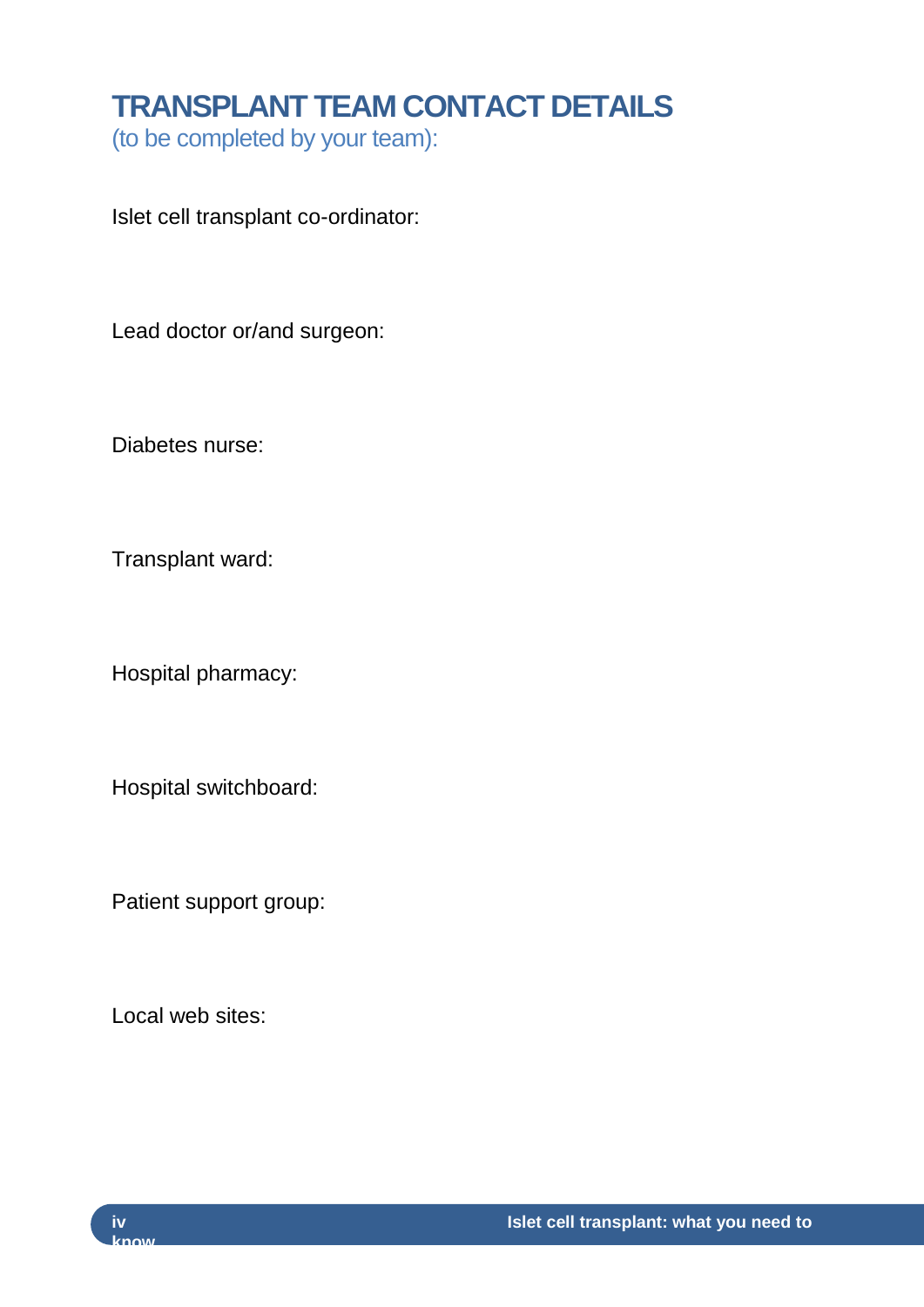# <span id="page-4-0"></span>**CONTENTS**

| Who to contact |                                                                       |                                                                          | iii            |
|----------------|-----------------------------------------------------------------------|--------------------------------------------------------------------------|----------------|
|                |                                                                       | Transplant team contact details                                          | İV             |
| Contents       |                                                                       |                                                                          |                |
| 1.             |                                                                       | Summary information                                                      | 1              |
|                | 1.1                                                                   | What are islet cells?                                                    | 1              |
|                | 1.2                                                                   | What is an islet cell transplant?                                        | 1              |
|                | 1.3                                                                   | Is an islet cell transplant suitable for me?                             | 2              |
|                | 1.4                                                                   | What are the likely benefits of an islet cell transplant?                | $\overline{2}$ |
|                | 1.5                                                                   | Will I still have to take insulin after an islet cell transplant?        | 3              |
|                | 1.6                                                                   | Understanding your treatment options                                     | 3              |
| 2.             |                                                                       | What other treatment options are available?                              | 3              |
|                | 2.1                                                                   | Enhanced standard therapy                                                | 3              |
|                | 2.2                                                                   | Insulin pump therapy and continuous glucose monitoring                   | 4              |
|                | 2.3                                                                   | Whole organ pancreas transplant                                          | 4              |
| 3.             |                                                                       | How do I get referred for islet cell transplantation?                    | $\overline{7}$ |
|                | 3.1                                                                   | What happens next?                                                       | 7              |
| 4.             | What happens if I decide to go ahead with islet cell transplantation? |                                                                          |                |
|                | 4.1                                                                   | What happens when I am on the waiting list for an islet cell transplant? | 8              |
|                | 4.2                                                                   | What happens when I'm called in for a transplant?                        | 9              |
|                | 4.3                                                                   | What does the transplant procedure involve?                              | 9              |
|                | 4.4                                                                   | What happens after the procedure?                                        | 14             |
|                | 4.5                                                                   | What medications will I need?                                            | 15             |
|                | 4.6                                                                   | After your transplant                                                    | 18             |
|                | 4.7                                                                   | Will I be involved in research?                                          | 21             |
| 5.             |                                                                       | Further information                                                      | 22             |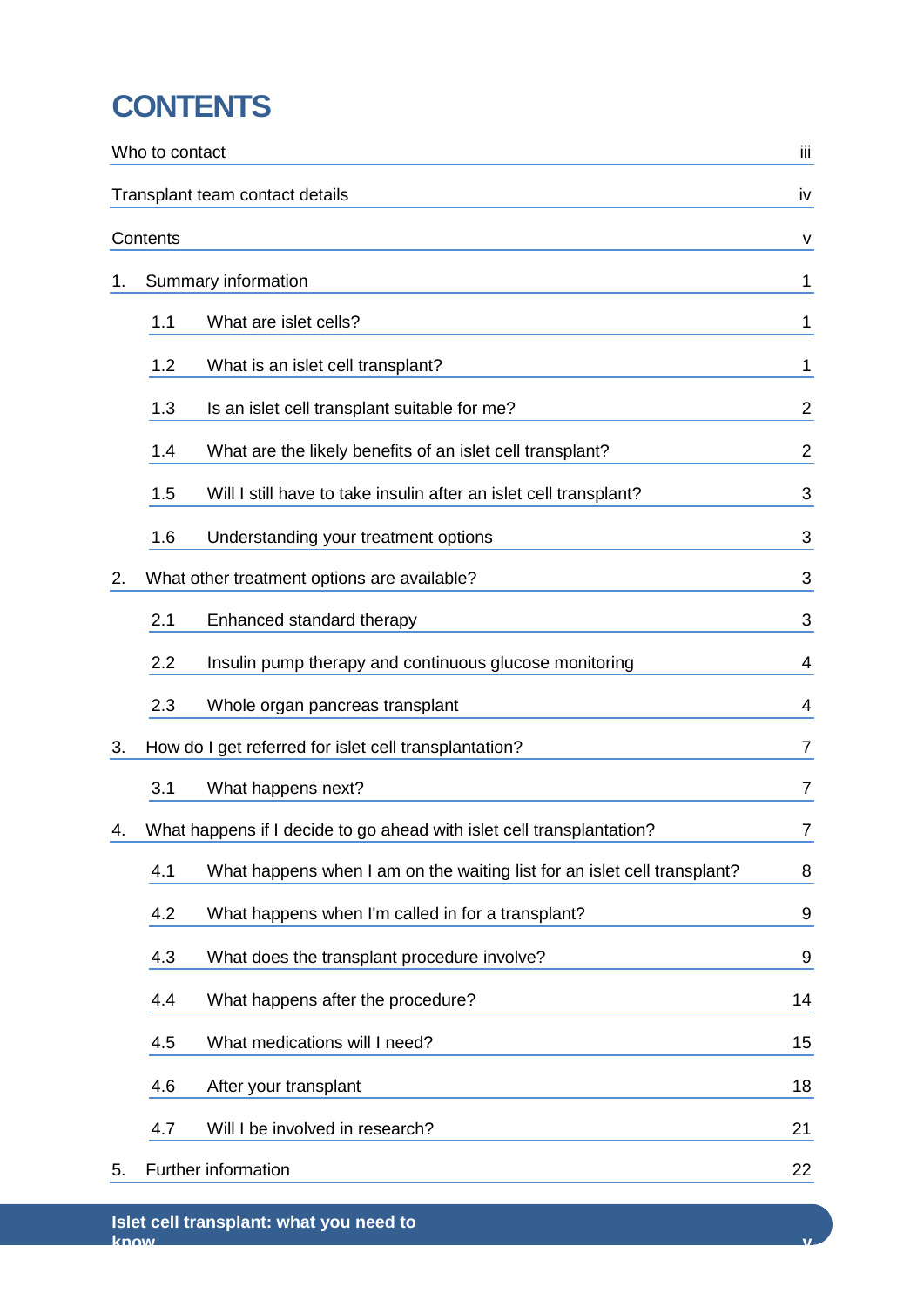| Appendix 1: Details of medication usually taken by islet cell transplant patients |    |
|-----------------------------------------------------------------------------------|----|
| First immunosuppressant drugs given                                               | 23 |
| Second immunosuppressant drugs given                                              | 25 |
| Preventative medication                                                           | 29 |
| Other medicines                                                                   | 30 |
| Holiday/travel vaccinations                                                       | 31 |
| Frequently asked questions about medication                                       | 31 |
| Appendix 2: Pre-listing consent form (for patients to complete)                   |    |
| Appendix 3: New medication warning (for patients)                                 | 35 |
| Appendix 4: Current medication information (for patients)                         | 36 |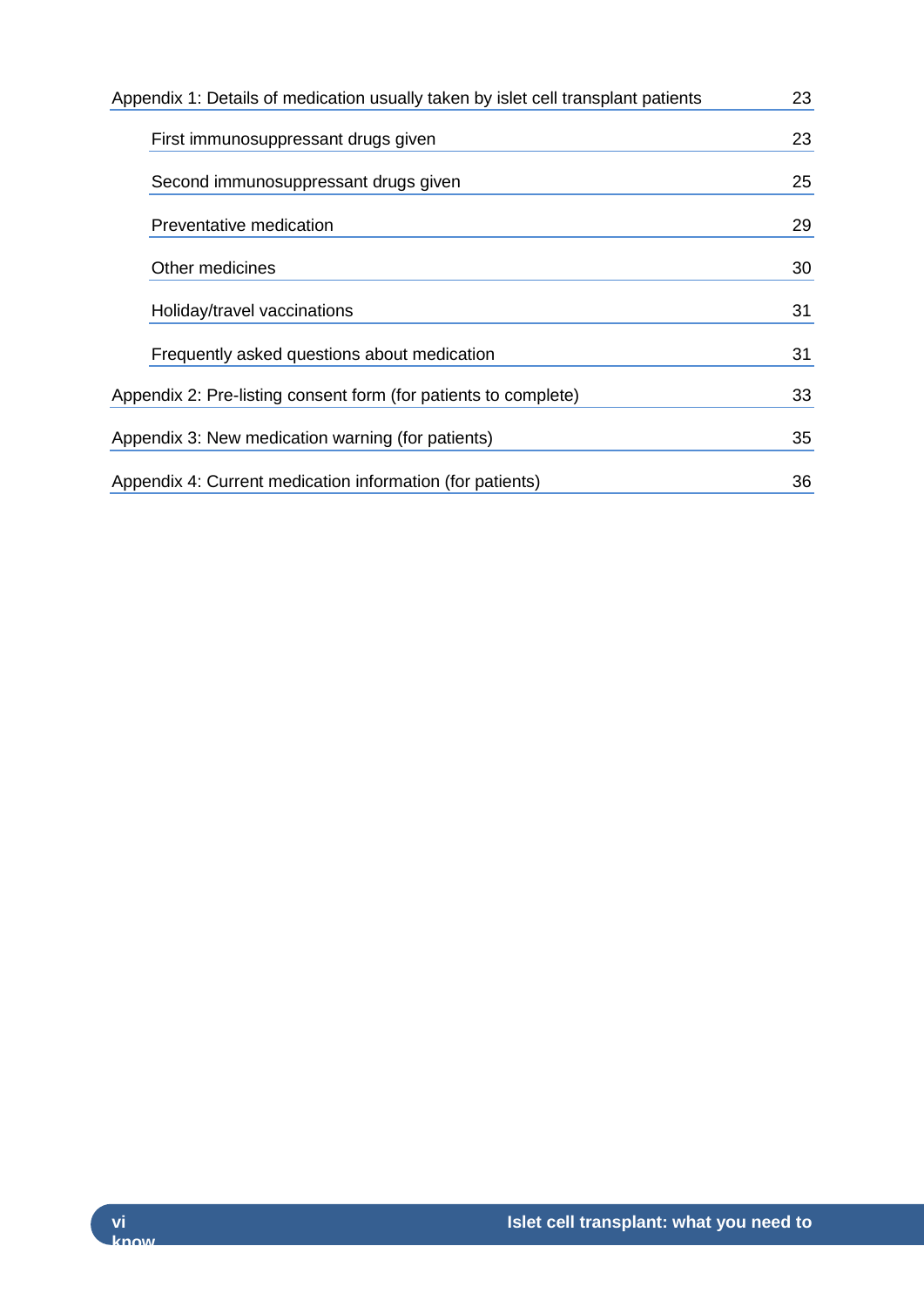# **Islet cell transplant: what you need to**

Figure 2: An islet cell transplant

# <span id="page-6-0"></span>**1. SUMMARY INFORMATION**

# <span id="page-6-1"></span>**1.1 What are islet cells?**

People develop Type 1 diabetes because they are unable to produce the hormone insulin. Typically, insulin is made by specialised cells found in clusters called the Islets of Langerhans (or simply 'islets').

Islet cells produce insulin when blood glucose levels in the body are high, bringing them down again, and stop producing insulin when blood glucose levels are low. A picture of an islet is shown in the pink area in the picture to the right (Figure 1).

# <span id="page-6-2"></span>**1.2 What is an islet cell transplant?**

Islet cell transplantation involves extracting islet cells from the pancreas of a deceased donor and implanting Figure 1: An islet (light pink) surrounded by normal pancreas

them in the liver of someone with Type 1 diabetes (Figure 2). First islets are extracted from the pancreas of someone who has died and given consent for their organs to be used for transplantation. If this process produces a suitable number of good quality islets, they can be offered to someone in need of a transplant.

Donor islets are injected into a vein within the liver (the portal vein) and after a period of around two to six weeks, they start to produce insulin. At this time, the transplant patient will become aware that their blood glucose is easier to manage. **Most people require two transplants** (involving two hospital admissions) to get the maximum benefit from the procedure. Further details regarding the procedure and the hospital stay are given below.

At the time of the transplant, the transplant patient must take anti-rejection drugs to make sure that their immune system does not reject the newly transplanted islet cells. These drugs must be taken for the rest of the transplant patient's life and have known side-effects, which are discussed in detail in the appendix at the end of this guide.

Recipient<br>with type 1 diabetes Donor slets in pancre solated Islets Islet in portal vein



**know 1**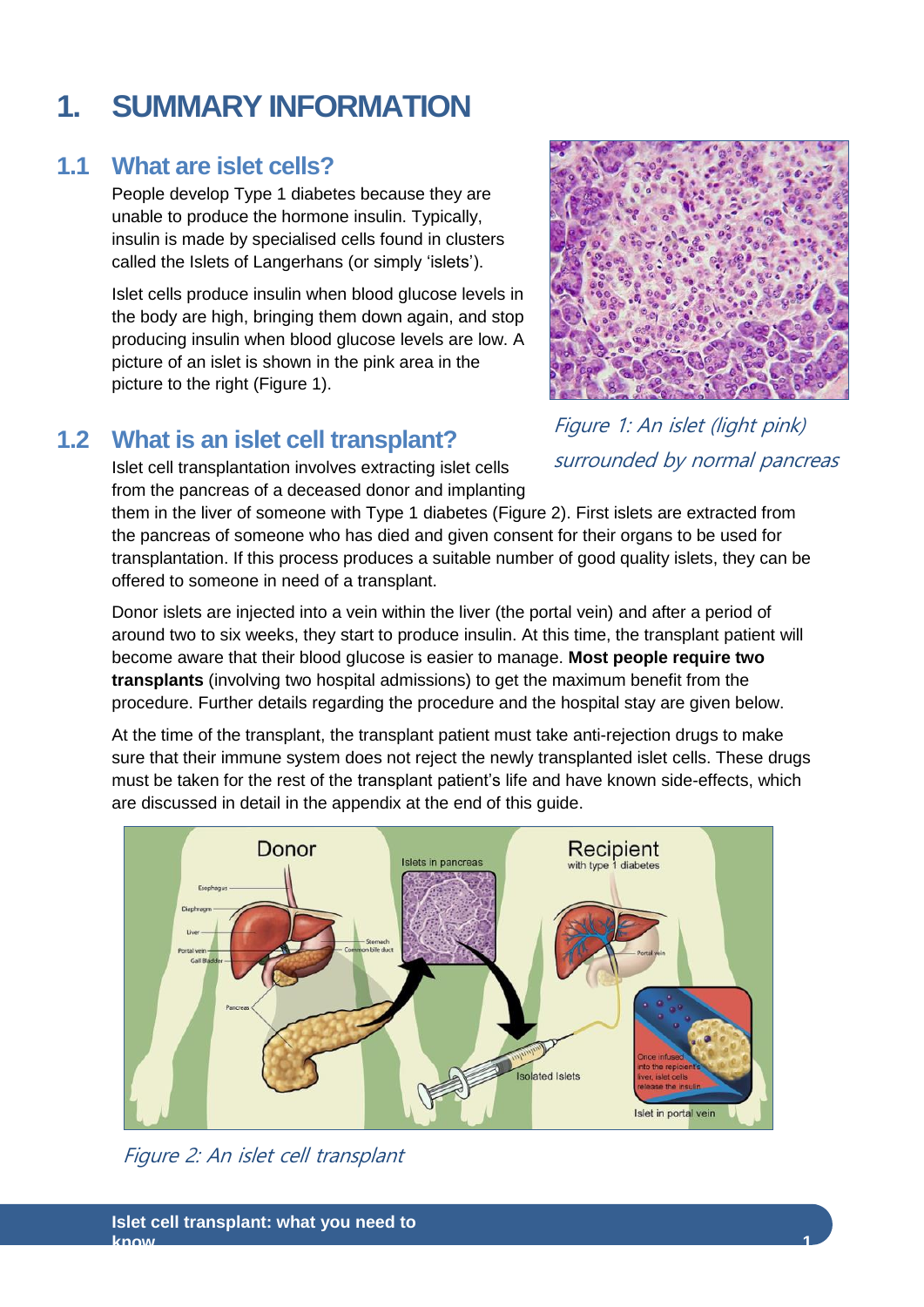# <span id="page-7-0"></span>**1.3 Is an islet cell transplant suitable for me?**

People who use insulin to control their blood glucose levels sometimes experience episodes of very low blood glucose or hypoglycaemia (hypos). Most people with Type 1 diabetes are able to manage these hypos because of characteristic symptoms that tell them when their blood glucose is low, such as feeling shaky, sweaty or anxious. These symptoms are vitally important because they prompt people to manage each hypo and so prevent their blood glucose levels from falling further, which could have potentially serious consequences.

About one third of people with Type 1 diabetes each year will experience a **'severe' hypo** – meaning that they need someone else to help them. These can be very dangerous because they could potentially lead to fitting, unconsciousness and, sometimes, even death. Severe hypos can occur in anyone taking insulin, but they are more likely to occur in people who have had diabetes for more than 15 years and those who are unable to recognise when their blood glucose is low (a problem known as **hypo unawareness**). People who have Type 1 diabetes and hypo unawareness are six times more likely to experience a severe hypo than people whose hypo awareness is intact.

If you think that the above is a good description of you, then an islet cell transplant might be a suitable option. The main reason to have an islet cell transplant is recurrent, severe, disabling hypoglycaemia **despite** the best medical therapy, which may include a trial of insulin pump therapy. The criteria used by doctors to guide them when selecting people for islet cell transplant are as follows.

## 1.3.1 Who might be suitable for an islet cell transplant?

- People with Type 1 diabetes who have experienced two or more severe hypos within the last two years, and have impaired awareness of hypoglycaemia.
- People with Type 1 diabetes and a **functioning kidney transplant** who experience severe hypos and impaired hypoglycaemia awareness **or** poor blood glucose control despite the best medical therapy.

#### 1.3.2 Who might not be suitable for an islet cell transplant?

- People who need a lot of insulin (e.g. more than 50 units per day for a 70kg person).
- **People who weigh over 85kg.**
- **People with poor kidney function. For example, those with an estimated glomerular** filtration rate (eGFR, the rate at which fluid filters through the kidney) of less than 60ml per minute, which can be worsened by anti-rejection medication.
- Women who are planning a pregnancy (because the long term effects of some antirejection drugs on unborn children are uncertain).
- Other people with less common health issues your medical team will discuss these with you.

# <span id="page-7-1"></span>**1.4 What are the likely benefits of an islet cell transplant?**

The goals and likely benefits of an islet cell transplant are to:

- Reduce the frequency of severe hypos
- **IMPROVE AWARENESS of hypos**
- **IMPROVE quality of life**
- Reduce fear of hypos

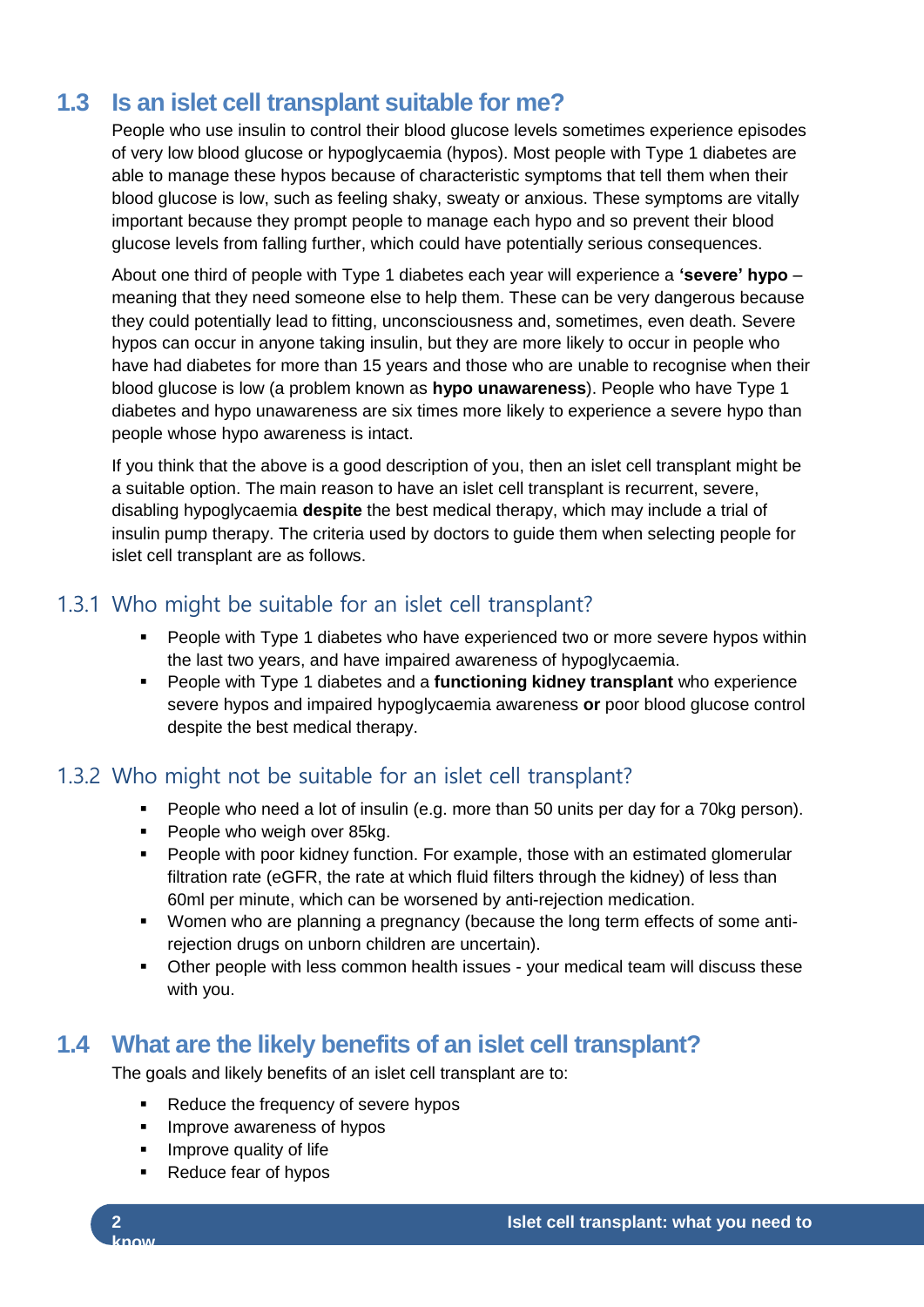Reduce the risk of long-term complications of diabetes.

#### <span id="page-8-0"></span>**1.5 Will I still have to take insulin after an islet cell transplant?**

For most people, the simple answer is 'yes'. The goal of an islet cell transplant is NOT to eliminate the need for insulin injections, although it can be a great bonus when this happens. In some cases, transplant patients will have freedom from insulin injections for up to one year and very occasionally for more than five years. Others will need to continue with some level of injected insulin from the start.

Results from the UK suggest that the majority of people who receive an islet cell transplant have to continue taking insulin, but their dose is usually around half of that required before their first transplant. Results from Edmonton, Canada show that, five years after an islet cell transplant, around nine out of ten transplant patients will need to resume treatment with insulin by pump or by injection. It is important to realise that islet cell transplantation is not an effective treatment for people whose aim is to stop insulin therapy.

## <span id="page-8-1"></span>**1.6 Understanding your treatment options**

It is important that you have sufficient information to help you make a decision about whether or not to undergo an islet cell transplant. Before you pursue a full clinical assessment to see if you are suitable for an islet cell transplant, you should be familiar with the risks and benefits of this therapy (please see Table 1 and section 4.3.3.) and of the other available therapies (see Table 1).

# <span id="page-8-2"></span>**2. WHAT OTHER TREATMENT OPTIONS ARE AVAILABLE?**

Several treatment options are available (see Table 1). These are listed here in order of increasing complexity:

- Revision of your insulin regimen and overall diabetes management
- An insulin pump and/or continuous glucose monitoring
- An islet cell transplant or a whole organ pancreas transplant

Your medical team will discuss the risks and benefits of these alternatives with you to help you to decide on your best option. The important differences between these treatment options are outlined below and compared to islet cell transplant in Table 1. Please study this carefully and discuss all of the treatment options with your healthcare team.

# <span id="page-8-3"></span>**2.1 Enhanced standard therapy**

People with Type 1 diabetes who are using a very simple, inflexible insulin regimen (such as twice daily injections) may benefit from learning how to use their insulin more effectively. If you have not been taught how to count the carbohydrates in different meals and to change your insulin doses in response to food intake, activity levels and glucose results (e.g. through a DAFNE-style education course) then the islet cell transplant team will discuss this with you.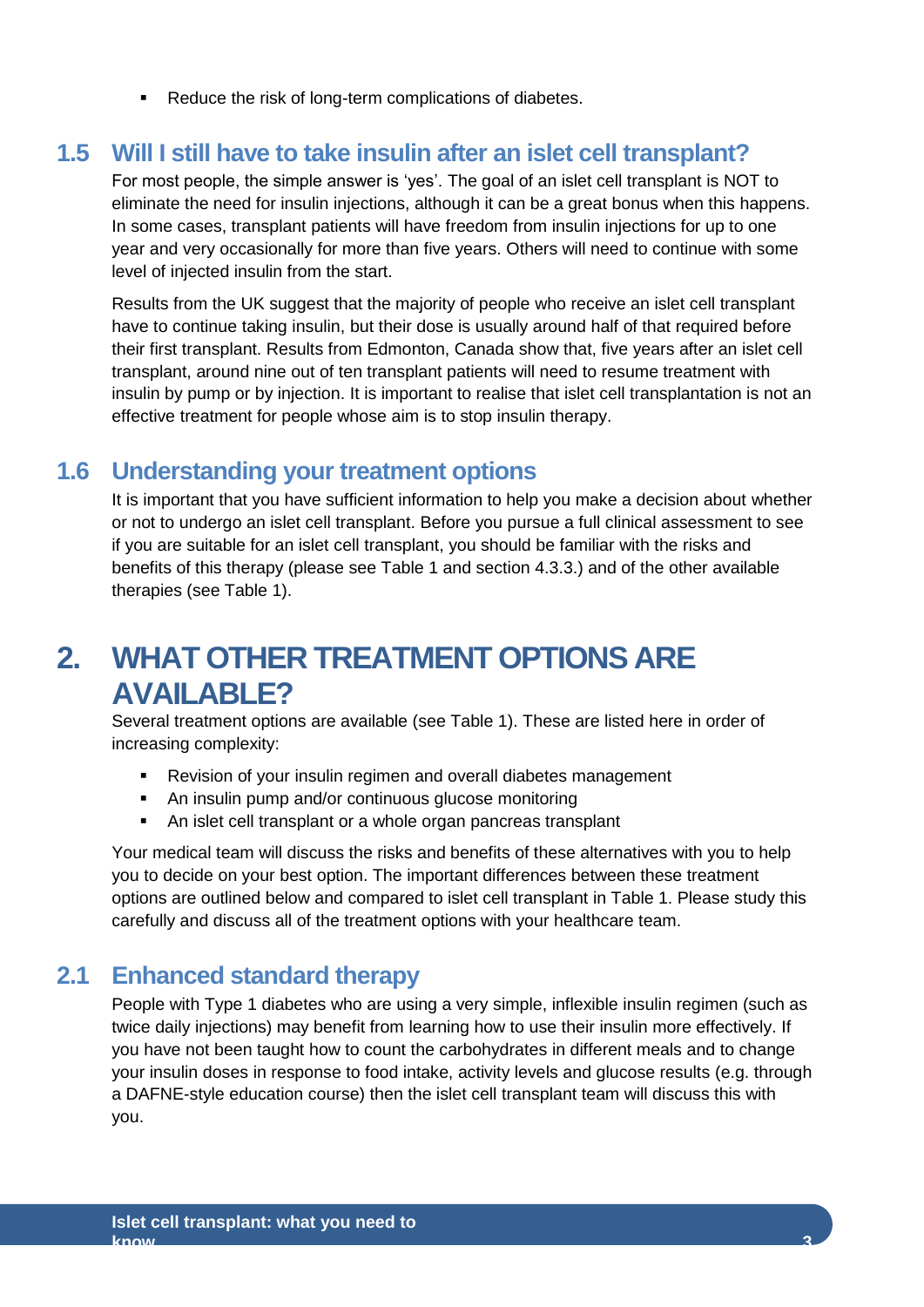If you are already using the best available insulin injection therapy, then the option of an insulin pump may be discussed with you (see Figure 3). This can be a safe and highly effective way of dealing with problematic hypos in people with Type 1 diabetes.

Most people with Type 1 diabetes who are referred to an islet cell transplant centre with problematic hypos are able to reduce the number of hypos they experience by working with their healthcare team to adjust their insulin regimen, and/or use an insulin pump. Ultimately these people can overcome problematic hypos without needing an islet cell transplant and therefore without the risks of undergoing an operation and taking anti-rejection medication.

# <span id="page-9-0"></span>**2.2 Insulin pump therapy and continuous glucose monitoring**

Insulin pumps are the size of a small mobile phone, and are usually worn under clothing on a belt around the waist. Pumps contain a battery, an electric motor and a syringe containing insulin. The insulin syringe is connected via a tube, to a plastic cannula which is inserted under the skin. The pump continuously provides a small amount of long-acting insulin, and gives extra, short-acting insulin at mealtimes when prompted by the pump user. A pump allows background insulin to be given continuously at different rates throughout the day and night, making it much easier for an individual to get the correct insulin dose than it would be if they were using multiple daily injections. An insulin pump also allows more flexibility when dealing with exercise, stress, alcohol and illness. In practice, people with Type 1 diabetes who use an insulin pump to manage their condition are four times less likely to experience severe hypos than those who use insulin injections.

Sometimes insulin pumps can be used with a monitor that records glucose levels continuously through a small plastic tube placed under the skin. Some continuous glucose monitors can 'talk to' the insulin pump and switch it off when blood glucose levels are low. This therapy can be a very effective way to reduce the risk of severe hypos. However, these devices are currently available in only a limited number of UK diabetes centres. Please discuss this option with your diabetes care team if you continue to have problematic hypos using standard insulin pump therapy.

Most people who might be suitable for an islet cell transplant are encouraged to trial an insulin pump and continuous glucose monitoring first. But these devices do not suit everyone, and, for some people, an islet cell or whole organ pancreas transplant might be better options.

# <span id="page-9-1"></span>**2.3 Whole organ pancreas transplant**

A whole organ pancreas transplant can be a very effective way of managing Type 1 diabetes and reducing the risk of severe hypoglycaemia. A successful whole organ pancreas transplant usually results in normal blood glucose levels, so that transplant patients can, for the most part, eat what they like, when they like and usually do not require insulin injections.

After five years, around 55 out of every 100 patients who receive a whole organ pancreas transplant are free from insulin injections, whereas after the same period only 10-20 out of every 100 islet cell transplant patients are free from insulin injections.

As yet, there have been no studies to compare the long-term effectiveness of whole organ pancreas transplant to that of islet cell transplant, but results are likely to be similar, with around two out of every three patients having a functioning transplant at five years.

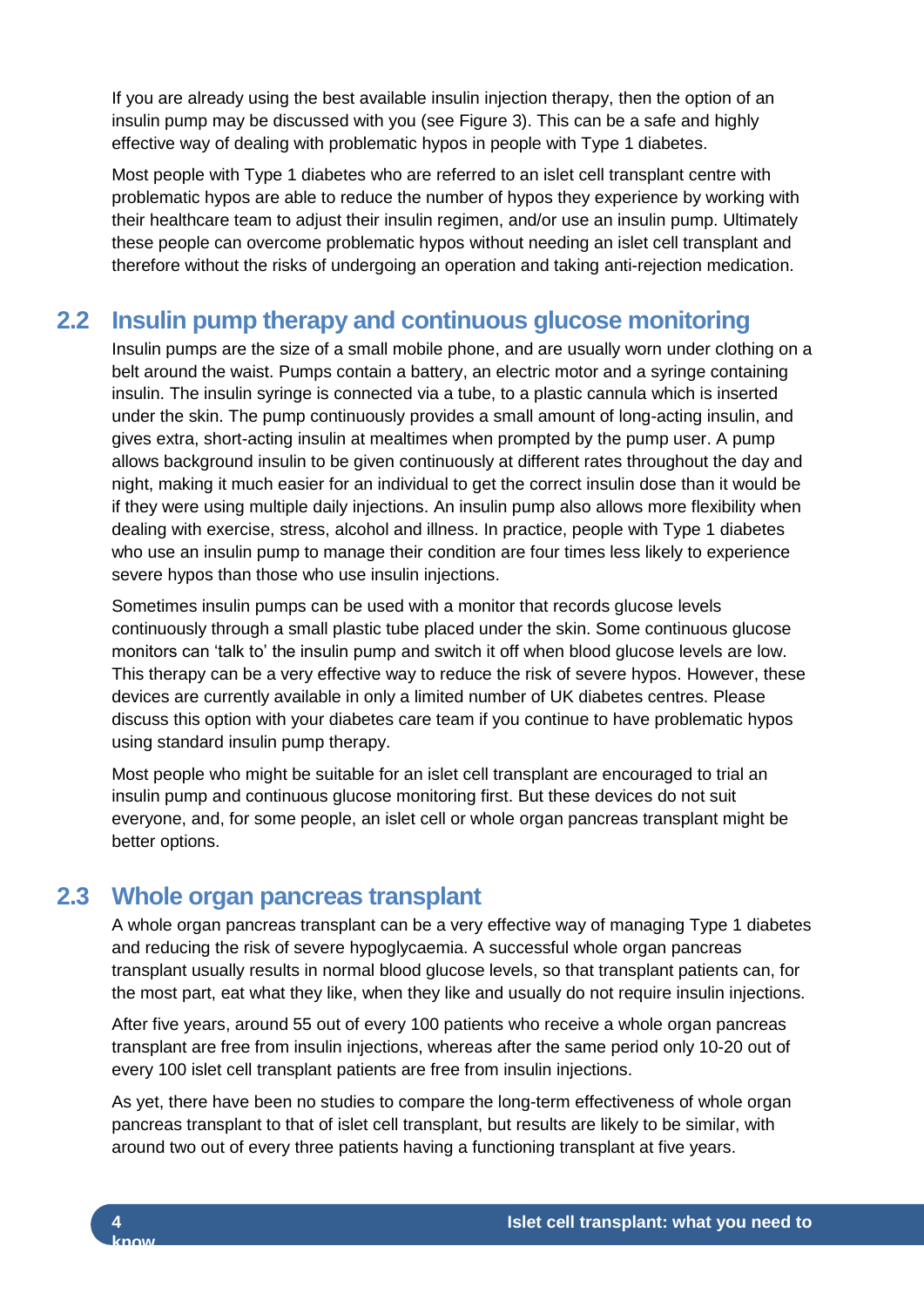The main drawbacks of a whole organ pancreas transplant are the risks of death or serious complications in the first few weeks after the transplant (see Table 1 below). A whole organ pancreas transplant is also a much bigger operation than an islet cell transplant, involving a one in three chance of needing another operation and a hospital stay of over 2 weeks.

Another drawback of having a whole organ pancreas transplant is the need to take antirejection medication for as long as the transplant continues to work (which could be for the rest of your life). Transplant patients may experience side-effects that range from inconvenient (such as stomach upset or diarrhoea), to more serious (including an increased risk of certain cancers, such as skin cancer). These risks are the same for all patients who receive a transplant of any type (including islet cell transplants) and are covered in further detail below. In this important respect, insulin pump therapy has a major advantage over both pancreas and islet cell transplantation: no anti-rejection medication is necessary and therefore risks of life-threatening infection and cancer are avoided.

Nevertheless, there are several benefits to whole organ pancreas transplant. For instance, it may be better suited to people requiring larger insulin doses. If you are interested in finding out more about having a whole organ pancreas transplant, then ask your diabetes care team or your GP to put you in contact with a transplant surgeon who can discuss this with you.



Figure 3: People interested islet cell or a whole organ pancreas transplantation have a review of their insulin therapy and may be offered a trial of insulin pump therapy and /or continuous glucose monitoring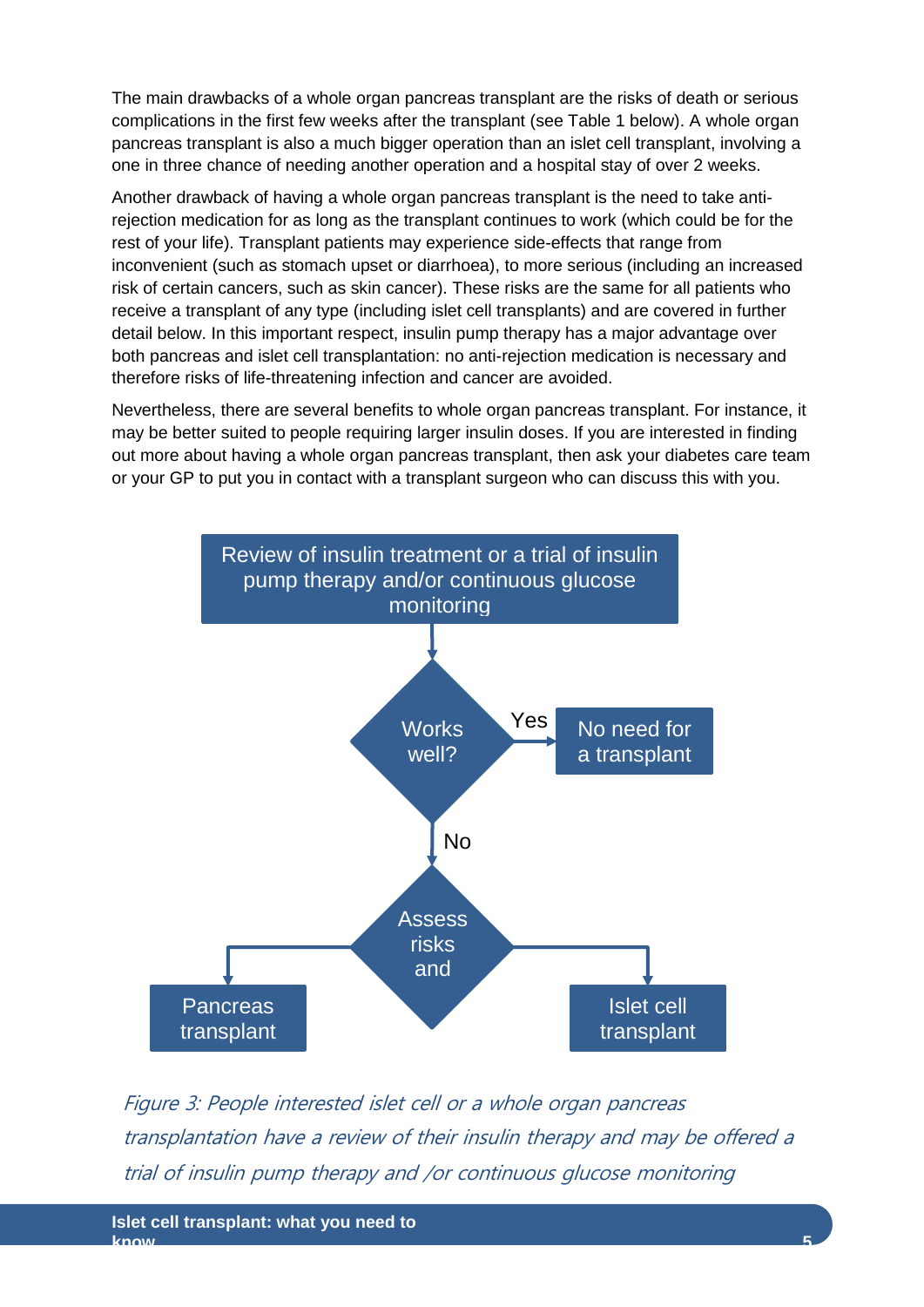| Risks and benefits                                                                   | Islet cell transplant        | Pancreas transplant   | <b>Pump/CGM</b>    |
|--------------------------------------------------------------------------------------|------------------------------|-----------------------|--------------------|
| Death due to the operation or procedure                                              | Less than one patient in 100 | Three patients in 100 | Close to zero      |
| Operation to open the tummy                                                          | Two patients in 100          | All patients          | Zero               |
| Recent operation on the tummy                                                        | Close to zero                | 30 patients in 100    | Zero               |
| Serious surgical complications including colostomy                                   | Close to zero                | 30 patients in 100    | Zero               |
| When treatment starts to work                                                        | After 3-12 weeks             | Straight away         | Straight away      |
| Any infection over six years                                                         | 17 patients in 100           | 17 patients in 100    | Not applicable     |
| Life-threatening infection with long-term clinical effects over six years            | Two patients in 100          | Two patients in 100   | Zero               |
| Death due to infection over six years                                                | One patient in 300           | One patient in 300    | Not applicable     |
| Cancer, potentially life-threatening, over six years (except skin cancer)            | Four patients in 100         | Four patients in 100  | Zero               |
| six years<br>Skin cancer including melanoma (often treatable) over                   | Eight patients in 100        | Eight patients in 100 | Zero               |
| Severe reduction in kidney function due to anti-rejection medication                 | Sometimes                    | Sometimes             | Not applicable     |
| Freedom from insulin injections at one year                                          | 30-70 patients in 100*       | 80-90 patients in 100 | Not applicable     |
| Freedom from insulin injections at five years                                        | 10-30 patients in 100        | 50-60 patients in 100 | Not applicable     |
| Major reduction in severe hypos at 18 months                                         | 75-95 patients in 100        | 75-85 patients in 100 | See below**        |
| Reduced risk of severe hypos at five years                                           | 50-70 patients in 100        | 50-70 patients in 100 | 75 patients in 100 |
| Improved HbA1c at five years                                                         | 50-70 patients in 100        | 50-70 patients in 100 | 50 patients in 100 |
| Improved diabetes complications                                                      | Likely                       | Proven                | Likely             |
| treated in UK at present<br>* Limited information due to small numbers of patients t |                              |                       |                    |

Table 1: Risks and benefits: islet cell vs. pancreas transplant vs. insulin pump therapy/continuous glucose monitoring *Table 1: Risks and benefits: islet cell vs. pancreas transplant vs. insulin pump therapy/continuous glucose monitoring*

Information from the [Collaborative Islet Transplant Registry,](http://www.citiregistry.org/) [Ryan EA](http://www.ncbi.nlm.nih.gov/pubmed/15983207) *et al*., [NICE technology appraisal guidance 151,](http://www.nice.org.uk/nicemedia/live/12014/41300/41300.pdf) [Engels EA](http://www.ncbi.nlm.nih.gov/pmc/articles/PMC3310893/?tool=pubmed) *et al*., [Kasiske BL](http://www.ncbi.nlm.nih.gov/pubmed/15147424) *et*  Information from the Collaborative Islet Transplant Registry, Ryan EA et al. NICE technology appraisal guidance 151, Engels EA et al. Kasiske BL et \*\* No data for direct comparison, but on average approximately 50% reduced (some more, some less) compared to using subcutaneous insulin \*\* No data for direct comparison, but on average approximately 50% reduced (some more, some less) compared to using subcutaneous insulin *[al](http://www.ncbi.nlm.nih.gov/pubmed/15147424)*.

Caution: comparisons are provided as a guide only. No randomised controlled trials have been performed to compare these therapies and baseline risk Caution: comparisons are provided as a guide only. No randomised controlled trials have been performed to compare these therapies and baseline risk factors may be different and influence outcome.  $\ddot{\phantom{a}}$ 

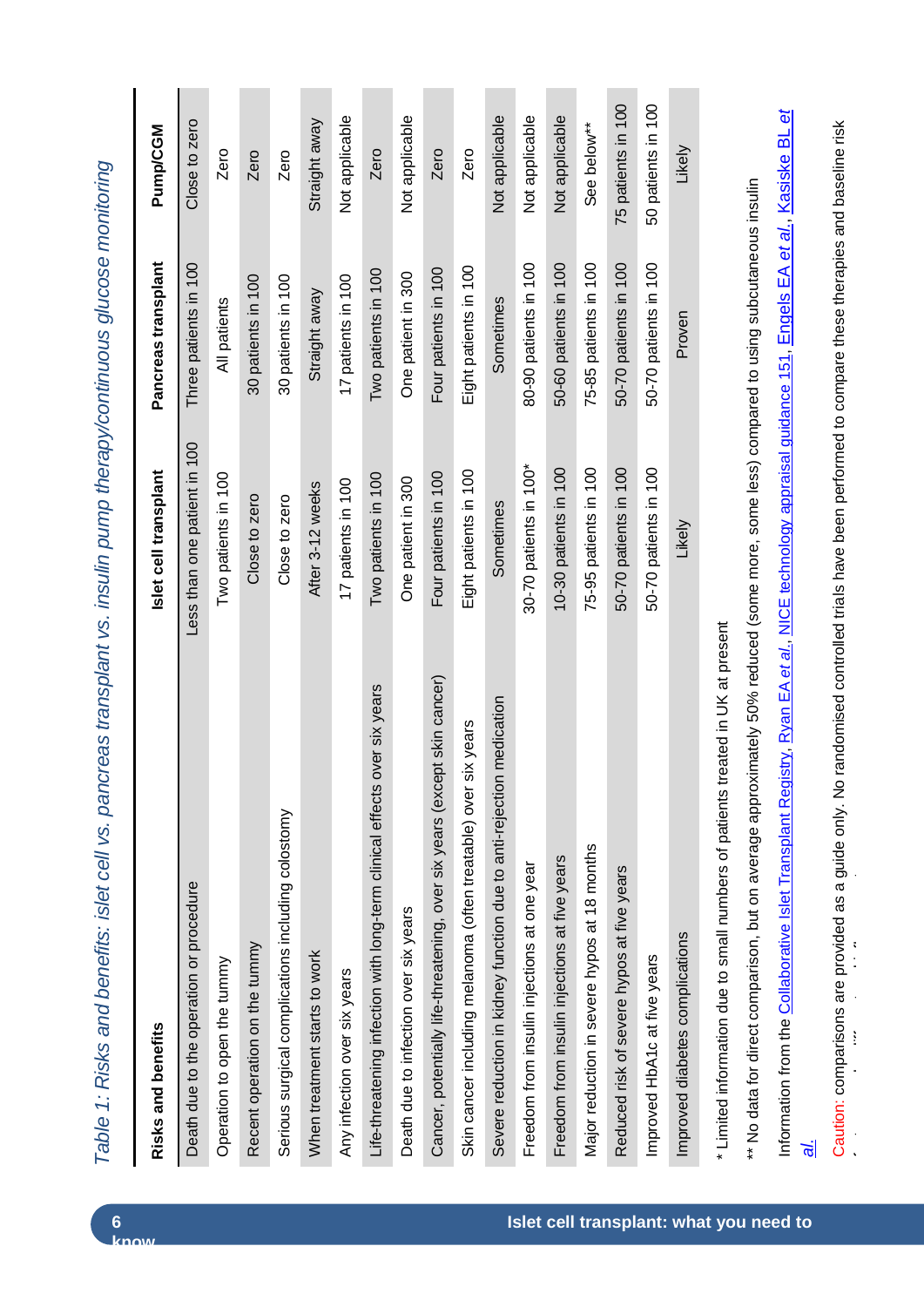# <span id="page-12-0"></span>**3. HOW DO I GET REFERRED FOR ISLET CELL TRANSPLANTATION?**

In order to receive an islet cell transplant you will require a referral to a transplant team by your GP or diabetes care team. Your team will need to confirm that all possible alternative options have been explored to help you achieve stable blood glucose levels and avoid severe hypos.

## <span id="page-12-1"></span>**3.1 What happens next?**

Once the islet cell transplant team receive the referral, they will contact you and provide you with information about what is involved. They may also send you some questionnaires about your hypos to complete and return. These will allow them to assess whether or not you are suitable for an islet cell transplant. They will then contact you and arrange an outpatient appointment where you will meet the medical and nursing staff so that they can assess the severity of your diabetes in more detail, and give you further information about the procedure. They may also perform some blood tests, which will also help them to assess whether or not you might be suitable.

# <span id="page-12-2"></span>**4. WHAT HAPPENS IF I DECIDE TO GO AHEAD WITH ISLET CELL TRANSPLANTATION?**

If you are keen to proceed with an islet cell transplant, and initial blood tests confirm your suitability, further check-ups will then be arranged. Your islet cell transplant team will try to minimise the number of hospital visits you will need, but you must be prepared for at least five additional visits to the hospital during this phase of preparation. Your hospital visits will include the following:

- a) *General tests:* including a chest x-ray, an electrical recording of your heart (ECG), and blood tests to assess your tissue type and blood group. The islet cell transplant team will also test whether you have had viral infections in the past (such as HIV/AIDS, chickenpox or hepatitis) that could flare up if you were to receive antirejection medications. They may also perform a 24-hour collection of your urine to test the function of your kidneys, and will test one urine sample for signs of infection. Some women will be asked to have cervical screening (a 'smear'), a mammogram and a pregnancy test.
- b) *Scans:* the islet cell transplant team will arrange for you to have a kidney scan to assess how well your kidneys are working. The anti-rejection drugs given after an islet cell transplant can reduce kidney function and that is why people who already have poor kidney function are generally not given islet cell transplants, due to the risk that these drugs could lead to kidney failure. This test takes about four hours and involves having a radioactive dye injected into your arm so that it can be taken up by your kidneys. You will receive only a low dose of radiation as a result of the test and the care team at the nuclear medicine department will explain exactly what is involved.

The islet cell transplant team will also arrange a heart scan to see whether or not you have any important narrowing of the arteries that supply blood to your heart (the coronary arteries). If they do find that you have coronary artery disease then this may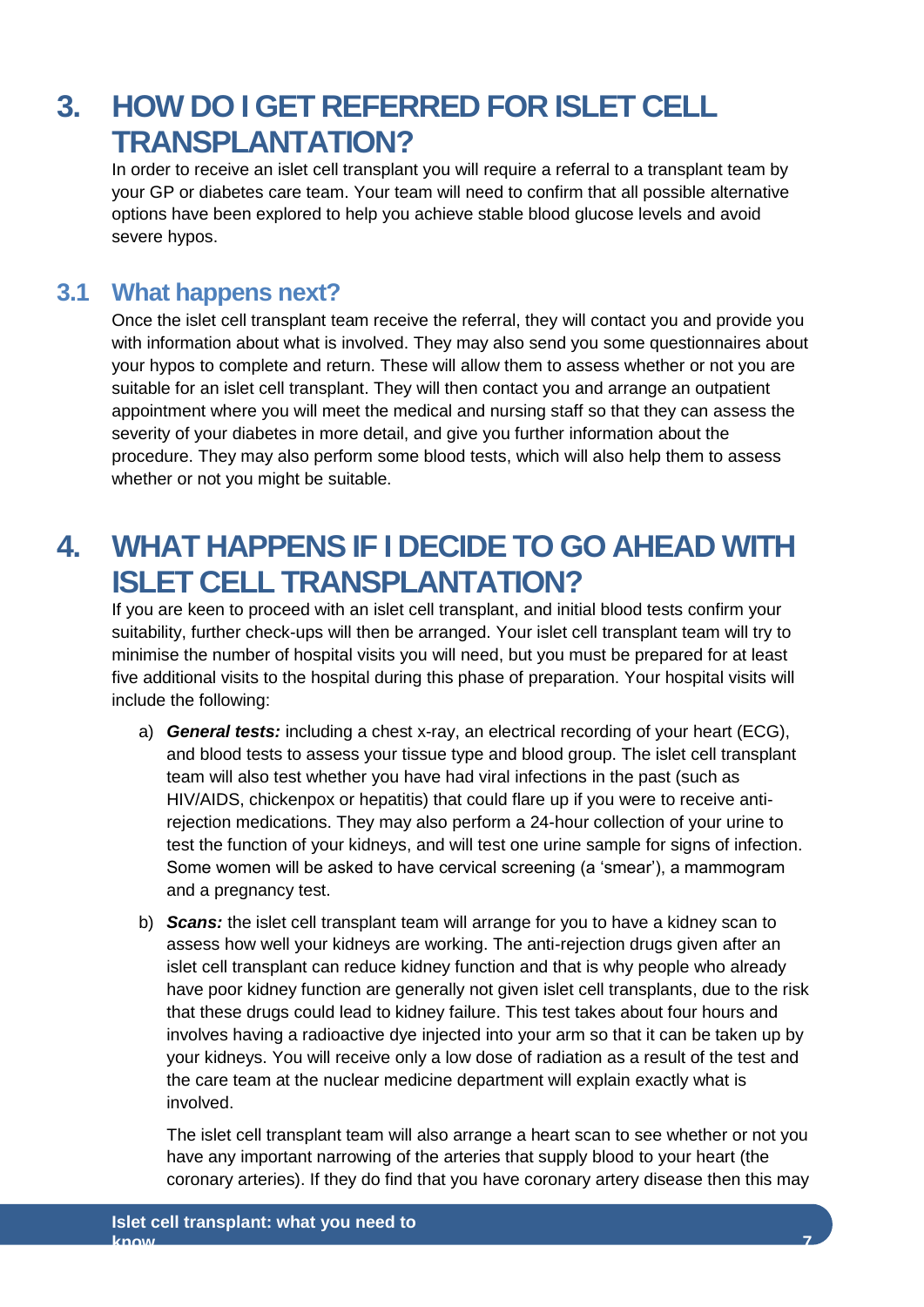influence some aspects of your treatment but is unlikely to prevent you from going ahead with an islet cell transplant. This test can take up to five hours to perform, and you may have to visit the hospital on two separate days. As with the kidney test, this procedure will involve having a radioactive dye injected into your arm, but you will receive only a low dose of radiation. During the test you may be asked to exercise, or your medical team may decide to simulate exercise using drugs that speed up your heart for a few minutes. This is a safe procedure and the care team at the nuclear medicine department will explain exactly what is involved.

The islet cell transplant team will also arrange for you to have an ultrasound scan of your liver, which will help to identify any problems that you might have with the islet cell transplant procedure itself.

- c) *Psychological assessment:* the islet cell transplant team will arrange for you to have a meeting with a clinical psychologist to help them find out if you might need extra psychological support during or after the procedure. It is unlikely that the psychological assessment will influence whether or not you can undergo a transplant.
- d) *Continuous glucose monitoring:* the islet cell transplant team will need to know how your blood glucose changes over time. Therefore they will arrange for you to be fitted with a small monitor that will record your blood glucose every five minutes over six or seven days. The monitor involves having a small plastic tube placed under the skin of your tummy (lower abdomen) using a needle. The monitor can be fitted in around 20 minutes and then you will be able to go home with it for a week or so. You will be asked to check your blood glucose frequently while you are wearing the monitor (up to seven times daily). You will then be asked to return to the hospital after one week so that the monitor can be removed (which takes about 20 minutes), after which you'll be able to go home again. Your medical team will discuss the results with you.
- e) *Dental and eye records:* the islet cell transplant team will also obtain information about your retinal screening results and your dental history.

If the results of all the above tests suggest that you would be suitable for an islet cell transplant, then your name will be added to the transplant waiting list.

# <span id="page-13-0"></span>**4.1 What happens when I am on the waiting list for an islet cell transplant?**

It is difficult to predict how long each individual will have to wait for an islet cell transplant but the average waiting time is currently about 18 months.

While on the waiting list, it is important that you contact the transplant team if:

- there is any change in your general health
- you are admitted to hospital for any reason
- **there is any change in your telephone number(s) or address**
- you decide to go abroad (for holiday or work)

It is important that you do this so that the transplant team know how and where they can contact you and so that your name can be temporarily removed from the waiting list if you are abroad or in hospital. If you are temporarily removed from the list, do not worry – you will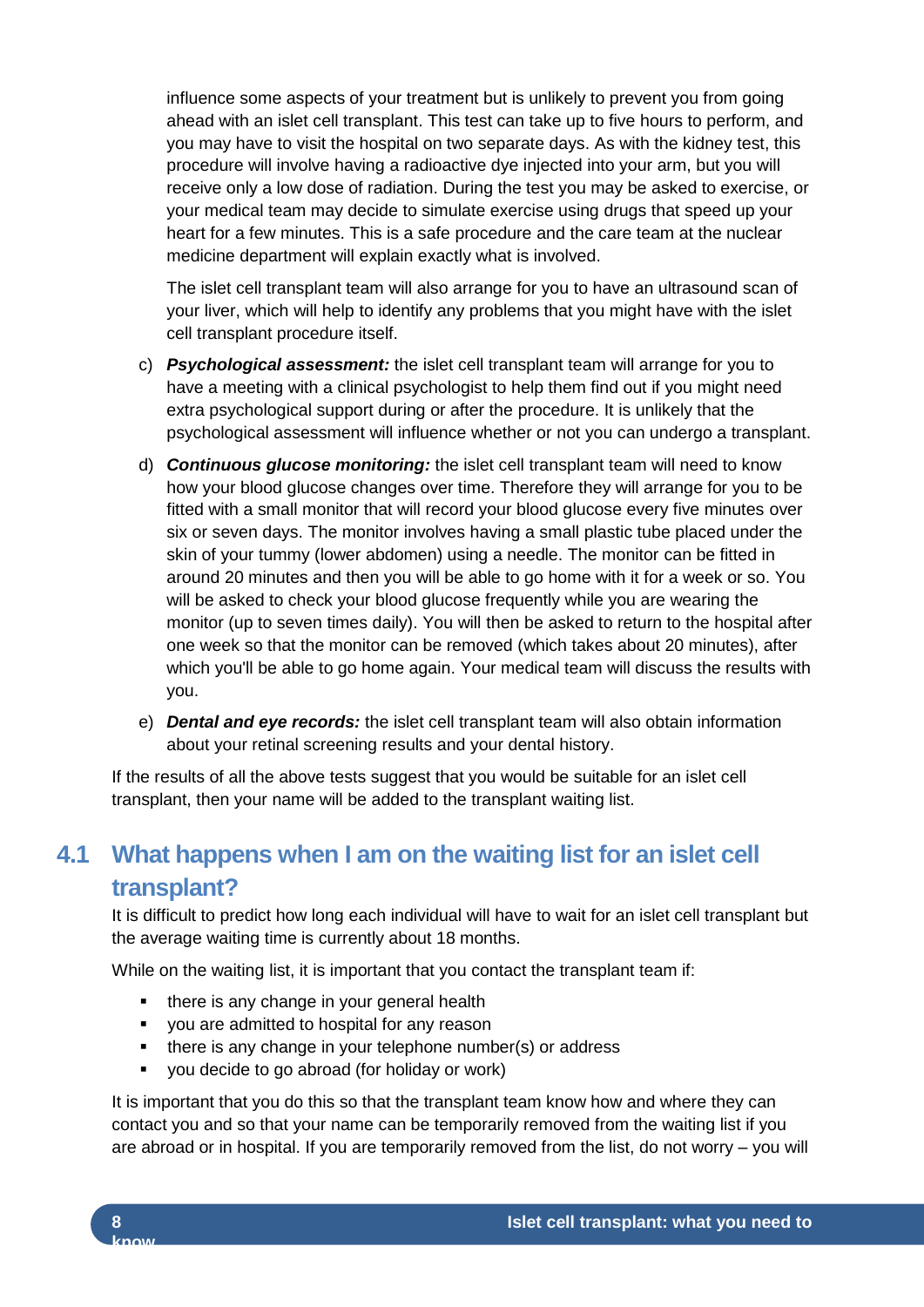re-join it at the place where you left and your suspension will not affect your chances of getting a transplant.

While on the waiting list, you will be required to provide a monthly blood sample so that you can be matched with an islet donor. These blood samples can be taken at your diabetes clinic or at your GP's surgery.

## <span id="page-14-0"></span>**4.2 What happens when I'm called in for a transplant?**

The islet cell transplant team will telephone you to let you know that a suitable donor pancreas has become available. They will ask about your general health and if you still wish to go ahead. For example, if you have an infection when they call you, then you may not be able to receive a transplant because of the risk of causing a more severe infection with the anti-rejection drugs.

If all is well, you will be admitted to hospital for three to six days. When admitted, you will be seen and examined by your medical team and you will have a series of blood tests.

For a few hours before the transplant, you will be asked to stop all short-acting insulin injections (such as *NovoRapid*) and to stop eating and drinking. At this time, a small plastic tube (intravenous drip) will be inserted into a vein in your arm (though in rare situations, it may be inserted in your neck – just above your collar bone). Insulin and fluids containing glucose will be given to you through this tube in carefully adjusted doses to keep your blood glucose as close to normal as possible.

If your glucose level goes low, you will be given more glucose and your insulin drip will stop until your level goes back up. Hypos are unlikely to happen because your blood glucose and the insulin dose you receive will be checked and adjusted at least every hour. You will be able to take glucose tablets or Lucozade in an emergency situation, but this is unlikely to happen.

This drip will usually be kept running for the first 48 hours after the transplant to help you achieve near-normal glucose levels while the islets settle into their new environment.

Anti-rejection drugs will be given once the medical team has final confirmation that the transplant will be going ahead. These drugs are given through a vein or sometimes by an injection under the skin.

# <span id="page-14-1"></span>**4.3 What does the transplant procedure involve?**

The transplant procedure will usually take place in your hospital's x-ray department. Before the procedure begins you will be given drugs to relieve pain and a sedative to help you relax via the drip in your arm. When the procedure starts, you are likely to feel sleepy, but awake, and will be aware of what is happening during the procedure. However, you may find later that your memory of the procedure is limited because of the sedative given to you.

You will be given a local anaesthetic injection to numb a small area of skin on the right side of your chest. The radiologist will use ultrasound and x-rays to identify your portal vein, which is located within the liver. Using a needle, the radiologist will insert a plastic tube (a catheter) through your liver and into the portal vein. The islets are then injected slowly into the portal vein over a period of 15 to 30 minutes.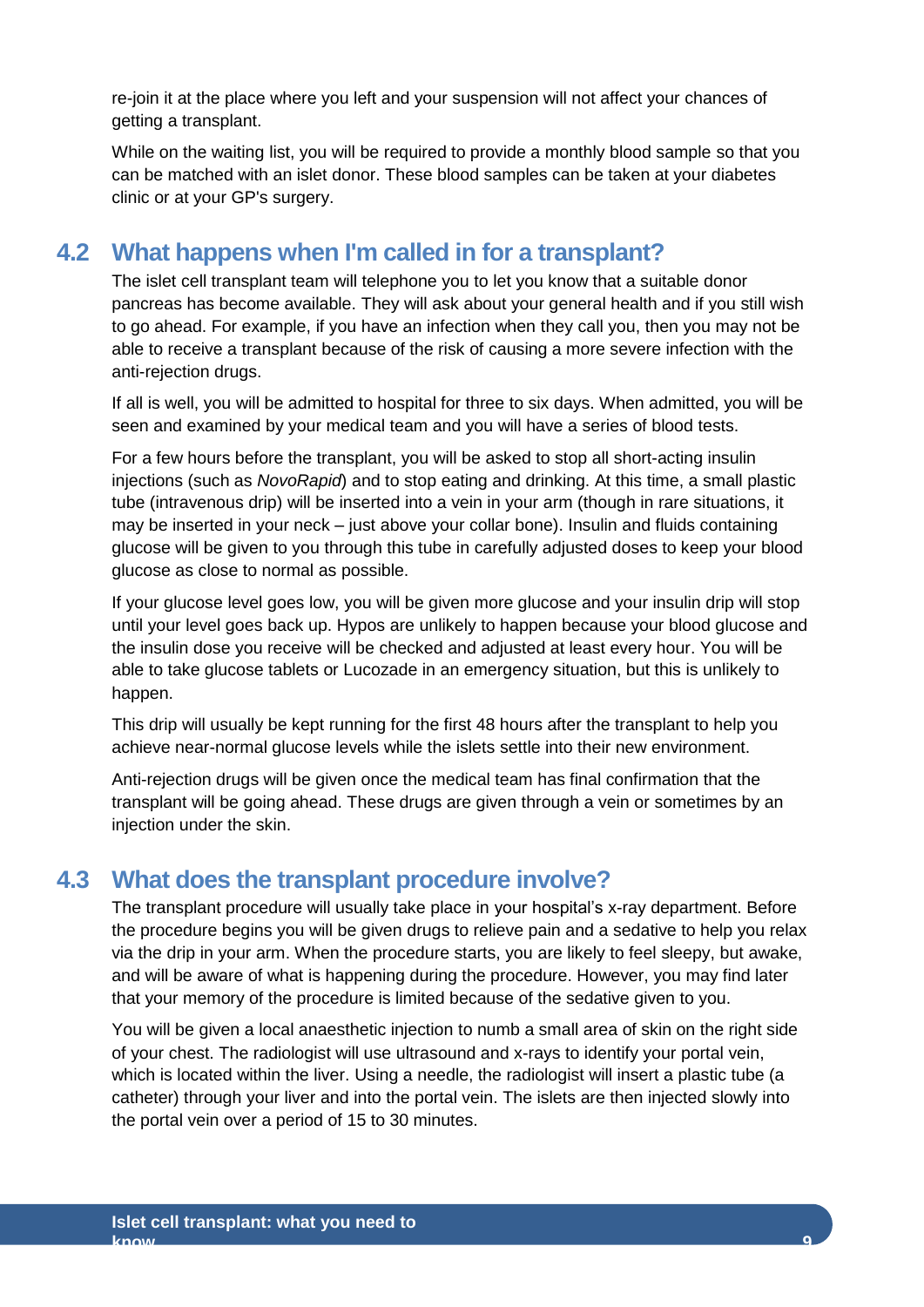## 4.3.1 Can I have a general anaesthetic routinely?

One of the advantages of islet cell transplantation is that it is a fairly minor surgical procedure with small risks associated with it. A general anaesthetic involves additional risks, which are best avoided. Some patients may prefer to have a general anaesthetic (and be put to sleep) for the duration of the transplant, and sometimes this may be recommended to you by your medical team. This will be discussed with you before you are placed on the transplant waiting list.

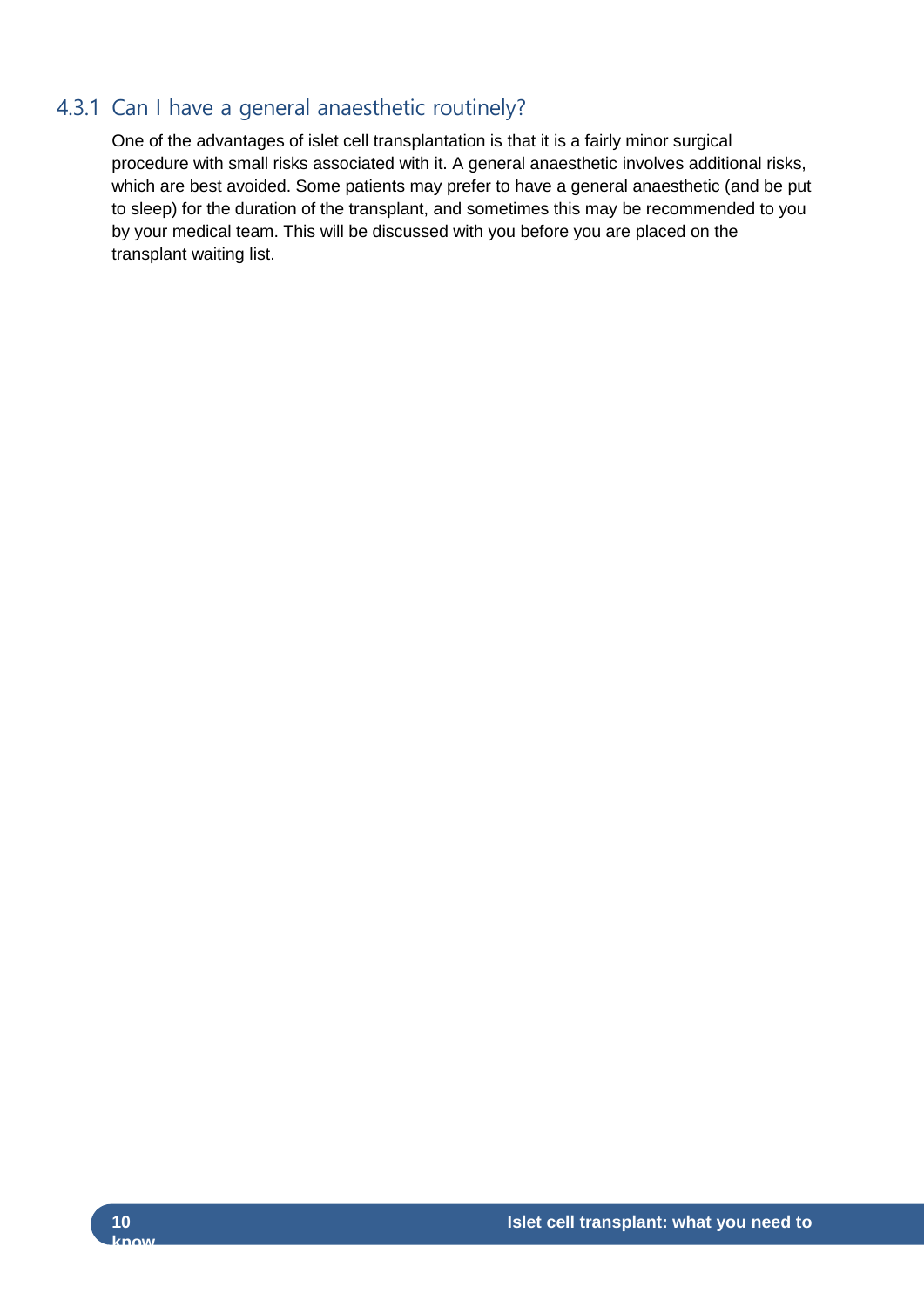#### 4.3.2 When is a larger operation and a general anaesthetic necessary?

There are two situations when you may be offered a general anaesthetic routinely:

 In about 5 out of every 100 people who receive an islet cell transplant, it is impossible for the radiologist to insert a tube into the portal vein. If this happens, then you will be offered an operation on the tummy. Your surgeons will aim to locate a vein on the surface of your bowel, and inject the islets into this vein, which is connected to the portal vein. The consent that you will give before you are sedated will cover this possibility, just in case it is necessary to go ahead with this larger procedure. If you find that it is very uncomfortable for you to have the islets given under a local anaesthetic, then a general anaesthetic will be offered if this can be arranged immediately.

#### 4.3.3 Are there additional risks not listed in Table 1?

Islet cell transplantation is generally considered to be a low-risk medical procedure, but there are several additional complications not listed in Table 1, as follows:

- a) *Pain:* Tummy pain is common, and some pain should be expected. It is usually mild, but it can be severe and require strong painkillers, such as morphine. This pain would be expected to resolve a few hours after the islet cell transplant.
- b) *Bleeding:* You will be given a medication called heparin to thin your blood. This is given to protect you from developing a clot in the portal vein where the islets are given. The heparin is given with the islets and later as a drip or by subcutaneous injections. Bleeding inside the tummy, and sometimes from the skin where the islet infusion needle goes in, occurs in approximately 1 in 10 people. Bleeding or bruising is usually minor and stops without treatment. However, it can be more severe, and occasionally requires an operation on the tummy to stop it.
- c) **Clots (thrombosis)**: Clots in the portal vein occur in approximately 1 in 20 people. These have not been known to cause any important problems, and they are usually prevented and treated with a blood thinning medicine (heparin, as described above). A clot affecting the whole of the portal vein is a potentially life-threatening complication but this has not been seen in any patient treated worldwide (more than 1,000 people).
- d) *Damage to other organs:* A small number of people (less than 1 in 50) have experienced damage to the gall bladder, liver or other parts of the tummy as a result of an islet cell transplant and this may require a surgical operation under general anaesthetic to fix.
- e) *Infection:* This can occur as a result of the islet cell transplant procedure, but is usually mild and can be treated easily with antibiotics.
- f) *Abnormal changes in liver blood tests:* These develop in nearly half the people treated with an islet cell transplant, but this does not usually cause important symptoms or any long-term harm.

#### 4.3.4 What are the other risks?

The main risks associated with an islet cell transplant relate to rejection of the islet cells by your body's immune system, and the potential risks of anti-rejection therapy: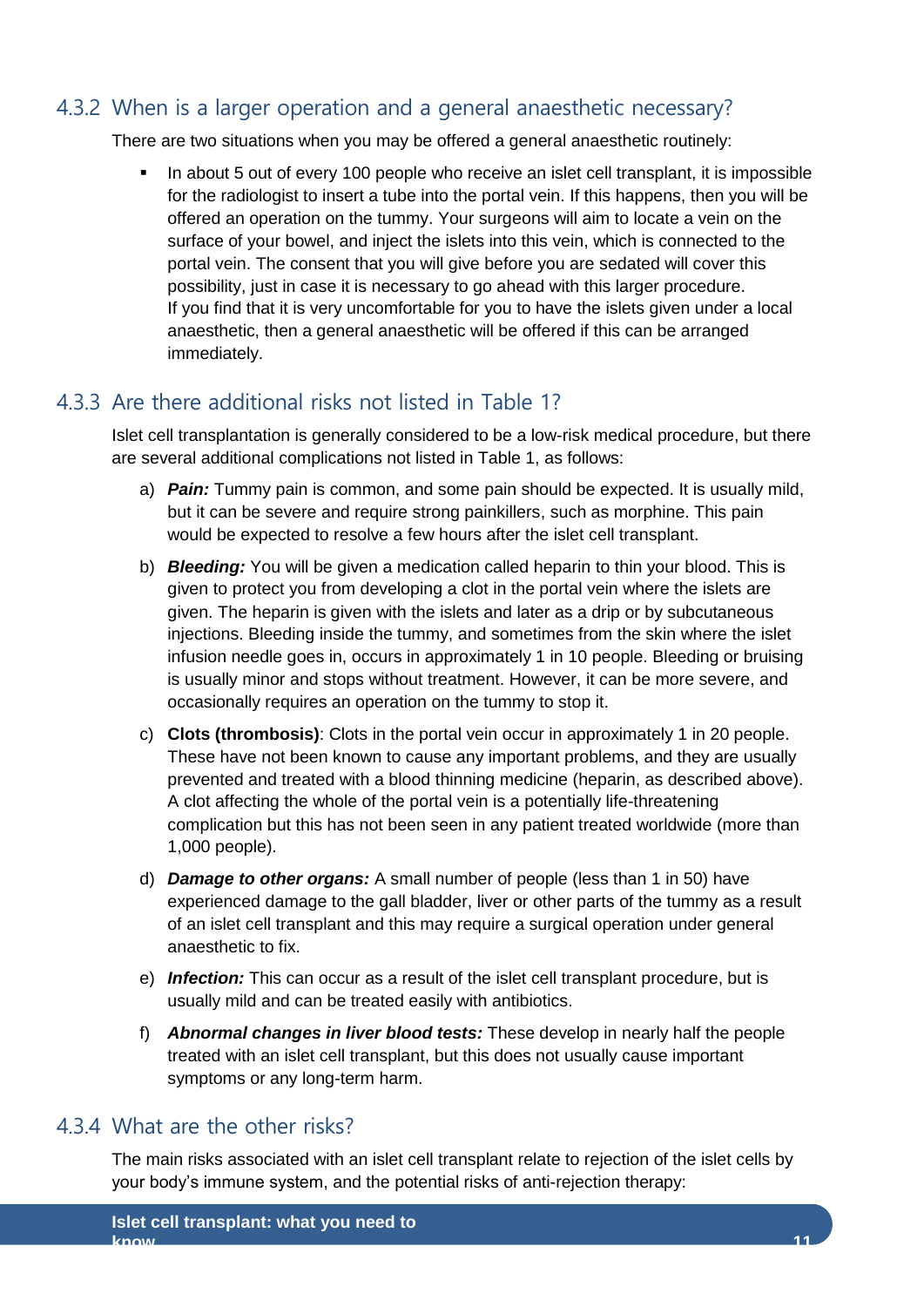- a) *Rejection:* This means that your new islets stop producing insulin. Although this can occur at any time after your transplant, complete failure of the islets is uncommon. For example, five years after an islet cell transplant, about 7 out of every 10 transplant patients will continue to benefit from their transplant, with fewer severe hypos, better control of blood glucose and better quality of life.
- b) *Side-effects of anti-rejection drugs:* This medication can cause a range of sideeffects, which include worsening of your kidney function (occasionally severe), mouth ulcers, nausea, diarrhoea, constipation, acne, joint aches, hand shaking and ankle swelling. Some of these side-effects can be severe enough to warrant a change in therapy, but this occurs in less than 1 in 20 people treated. These drugs can also cause elevation in blood fats (cholesterol) and blood pressure, but these changes can usually be addressed by prescribing additional medication. Further details are given at the end of this document.
- c) *Infection:* The anti-rejection medication increases the risk of infection. It is difficult to put figures on the risk of infection. However, severe infections such as pneumonia occur in approximately 3 out of every 100 people treated. Most infections can be treated and the risk of dying or having serious long-term complications because of infection is probably less than 2 people in every 100 treated over six years with immunosuppressant medication. Some of these are discussed in the next section.
- d) *Cancer:* The anti-rejection drugs used in islet cell transplantation increase the risk of some cancers. The likelihood of developing a serious cancer with anti-rejection drugs is difficult to work out from the small number of people around the world who have received an islet cell transplant. Therefore, we have to work out the risk of developing cancer from the large number of kidney transplant patients who have received the same type of medication. We assume that the risk of cancer in people receiving islet cell transplants and kidney transplants will be similar.
	- i) *Overall risk of cancer (except skin cancer):* Over six years, approximately 4 out of every 100 people receiving anti-rejection drugs for islet cell transplantation are likely to develop cancer **as a direct result of the therapy.**  A larger number of people would be expected to develop cancer even if they had not received this medication. Most of these cancers are likely to be treatable, but sadly, some of these will be fatal. These figures exclude skin cancer, which is more common (see below). The fact that you will be monitored closely after your transplant will mean that most cancers, if they develop, will be picked up at an early and potentially treatable stage.
	- ii) *Skin cancer:* Over six years, approximately 8 out of every 100 islet cell transplant patients treated are likely to develop skin cancer. Almost all of these cancers will be treatable and they are unlikely to be fatal. Less than 2 out of every 1000 people treated with anti-rejection drugs will develop the most serious skin cancer - melanoma. The risk of skin cancer can be reduced by having regular skin examinations (arranged routinely for all patients), by using the highest factor sun-block and by covering up in the sun. You will be encouraged to examine your skin on a monthly basis and let your medical team know about any changes, or unusual lumps or bumps.
	- iii) **Please note:** Women are advised to have cervical screening (a 'smear') once a year, as the risk of cervical cancer is higher after a transplant. Cervical

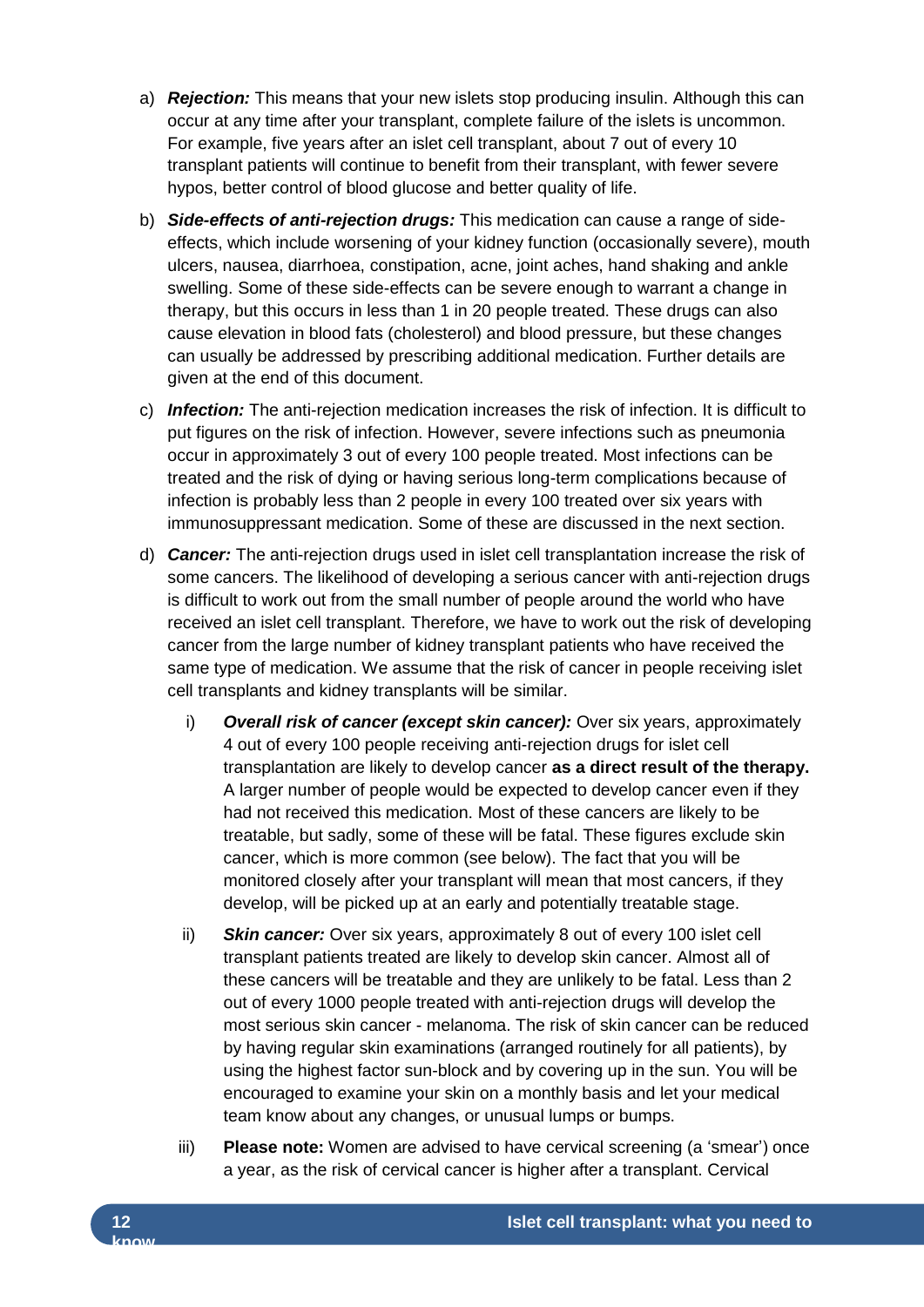cancers may not be serious if they are picked up early. Women are also advised to have ultrasound scans of their ovaries after a transplant, as they may also be at higher risk of developing ovarian cysts if taking the antirejection drug *Sirolimus*.

iv) If you would like to know more about cancer and anti-rejection medication, you may like to read the following medical articles which are available on the internet or through your medical team:

[Engels EA](http://www.ncbi.nlm.nih.gov/pmc/articles/PMC3310893/?tool=pubmed) *et al*. (2011) Journal of the American Medical Association. 306(17): 1891- 1901

[Kasiske BL](http://www.ncbi.nlm.nih.gov/pubmed/15147424) *et al*. (2004) American Journal of Transplantation. 4(6): 905-913

#### 4.3.5 How can I prevent infection, and how might I know that I have an

#### infection?

In general, the risk of infection as a result of anti-rejection medication can be reduced by taking simple precautions, such as washing your hands, avoiding people with infections, avoiding eating out in places with poor kitchen hygiene, and practising safe sex.

The islet cell transplant team will encourage you to remain as fit and healthy as possible, take light to moderate exercise, eat healthily, have regular dental check-ups and take good care of your teeth. They will also recommend an annual flu jab and encourage people who smoke to quit. These precautions will help to minimise the risk of infection and help your body to fight any infections that do occur.

Transplant patients who develop the symptoms of infection should contact their transplant team at an early stage. These symptoms include:

- **High temperature, chills and shivering**
- Pain, swelling, redness or heat in any area of the body
- **Excessive tiredness with aching muscles or joints**
- **•** Vomiting or diarrhoea
- Pain when passing urine or passing urine frequently
- Coughing up green phlegm
- Cold sores

If you develop an infection that causes you to be unable to take or absorb your anti-rejection drugs (e.g. if you develop vomiting or diarrhoea), you should contact your transplant team immediately.

#### 4.3.6 What specific types of infections are common?

There are several infections that are commonly seen in people who have had a transplant:

a) *Thrush:* This is caused by a fungal infection, and commonly affects the mouth, and less often the chest or urinary system. In the mouth, thrush can cause discomfort or difficulty swallowing and a white film may be seen on the tongue and in the throat. In women, thrush can cause vaginal discharge and itching. It is important that you let your medical team know if you think you might have this infection. Thrush can be treated with medication.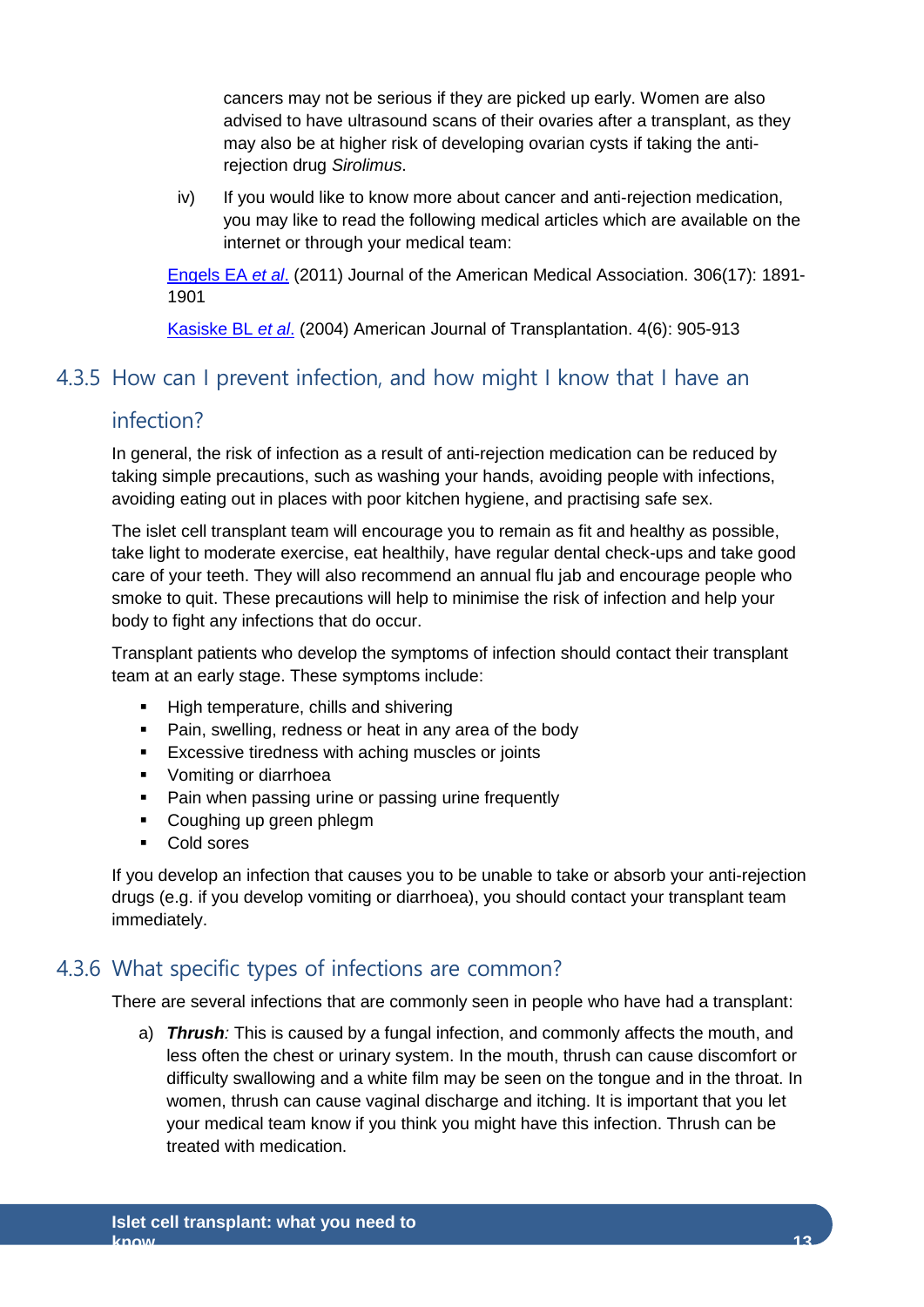- b) *Cytomegalovirus (CMV):* Most adults have been exposed to this virus when they were younger, but when people receive drugs that suppress the immune system the virus can sometimes become active. Symptoms of CMV infection are tiredness, fever, sweating (especially at night), aching joints and headaches. If you develop these symptoms, particularly in the first few weeks after an islet cell transplant, you should inform your medical team because you may need to be admitted to hospital for treatment.
- c) *Cold sores (herpes virus):* Like cytomegalovirus, most adults have been exposed to the herpes virus, and it can become active when people have a transplant. If you develop painful blisters in the mouth or in the genital area then you should inform your medical team. The virus can be treated (but not cured) by medical therapy.
- d) *Shingles (herpes zoster):* If you develop a rash or small water blisters on the side of your face, chest or tummy, please call your medical team so that you can receive treatment as soon as possible.
- e) *Chickenpox:* If you have not previously had this infection in childhood, and you are exposed to someone with chickenpox or shingles, you need to contact your medical team immediately. You may require treatment to prevent you from becoming unwell.
- f) *Pneumocystis:* This infection can cause a chest infection or pneumonia. Please contact your medical team if you have a cold or flu like symptoms that do not go away, or if you become breathless for no obvious reason. This infection can be treated with antibiotics.

# <span id="page-19-0"></span>**4.4 What happens after the procedure?**

After the transplant, you will be transferred back to the transplant ward where you will be closely monitored. This will include hourly checks of your blood glucose, and checks for signs of bleeding. Your blood glucose will be controlled via the drip in your arm that will provide insulin and glucose and aim to keep your blood glucose levels as close to normal as possible. You will be treated with medicine to thin the blood, and this will require blood tests to be done approximately every four hours until this medication is stopped (usually within 48 hours of the transplant procedure). You will be able to eat and drink after about four hours, which will be covered by doses of short-acting insulin as usual.

The day after your transplant, you will have an ultrasound scan of your liver to check for any signs of bleeding or clots within the portal vein. You will have additional blood tests on a daily basis to monitor your kidney, liver, blood and the levels of anti-rejection drugs in your system.

After your transplant you will stay in hospital for about three days, but may need to stay longer if you experience any of the problems described above.

During your hospital stay, you will be seen frequently by members of the islet cell transplant team, and by the pharmacist, who will help to explain the details of your medication including the important anti-rejection drugs.

#### 4.4.1 Will I continue taking insulin?

It may take 6 to 12 weeks before the transplanted islets work properly, and it is likely that you will make no major changes to your usual insulin doses when you leave hospital after an

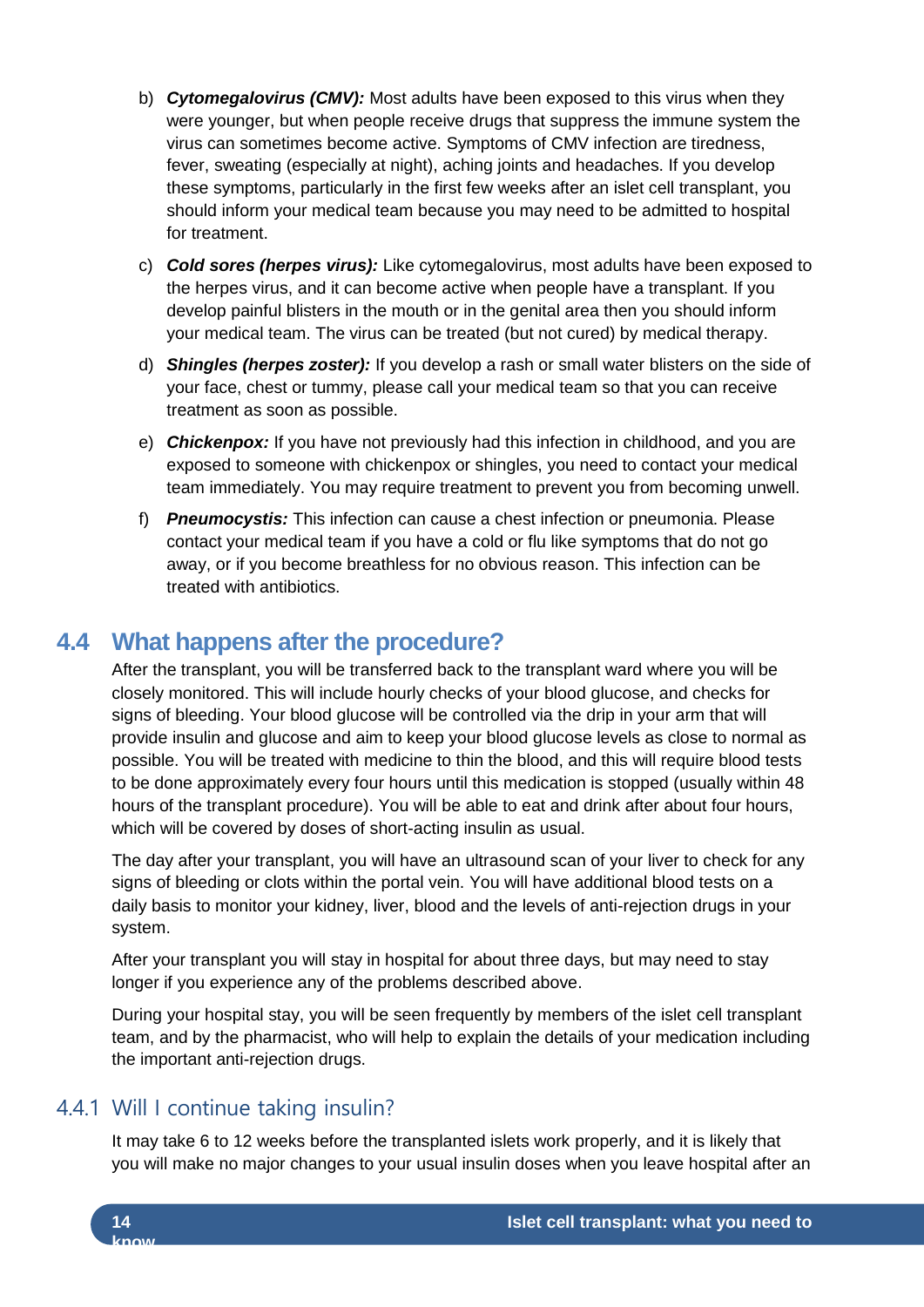islet cell transplant. However, some transplant patients start to see a reduction in their insulin requirement 2-3 weeks after the procedure. You will be asked to monitor your blood glucose seven times a day, and to keep in close contact with your medical team. We would expect your insulin requirement to come down by **one quarter** or **one half** during the first three months after the first transplant.

After your first islet cell transplant we would **not** expect you to stop taking insulin. However, after your second transplant it is possible that you may be able to stop taking insulin and stay off it for a few months. However, most islet cell transplant patients continue to take a small amount of insulin - usually about half the dose that they were taking before their first transplant. After five years, we would expect no more than one in every ten transplant patients to remain off insulin. Taking a small dose of insulin after an islet cell transplant may be beneficial to the transplant and extend the length of time that it continues to work.

# <span id="page-20-0"></span>**4.5 What medications will I need?**

## 4.5.1 Tips for managing your medications

People who receive islet cell transplants are required to take many different tablets and this may seem very confusing. Your transplant team and the transplant pharmacist will be ready to help you, and the information provided here should help too. When you leave hospital, you should aim to have a good understanding of your medication. The following are some general suggestions that may help you.

- You should get to know:
	- the **name** of each medication and **the reason you are taking it**
	- **what time of the day** to take each medication
	- **how long** to take each medication
	- the **main side-effects** of each medication
	- what to do if you forget to take a dose
- Make sure that you **never run out** of your medications, because missing doses of your anti-rejection therapy could cause you to lose your transplant through rejection. Make sure that you always have at least a **two week supply** of medication prescribed by your transplant team or by your family doctor.
- Keep an **up-to-date list** of your medication and bring this with you to every clinic appointment.
- **Store your medicines safely**. Most medicines are packaged to protect them from moisture and light. So keep your medicines in the original container, and only remove them when you are about to take them. Medicines should be stored in a cool dry place and out of direct sunlight. Keep them out of the reach of children, in a locked cupboard if necessary.
- Develop a good relationship with your pharmacist and let them know when you have had a transplant. They will be able to advise you on what **over-the-counter medications** are safe for you. In general, simple painkillers such as paracetamol and simple cough mixtures are safe. Before you start any new medication you need to discuss how safe this will be for you with your pharmacist or transplant team. Some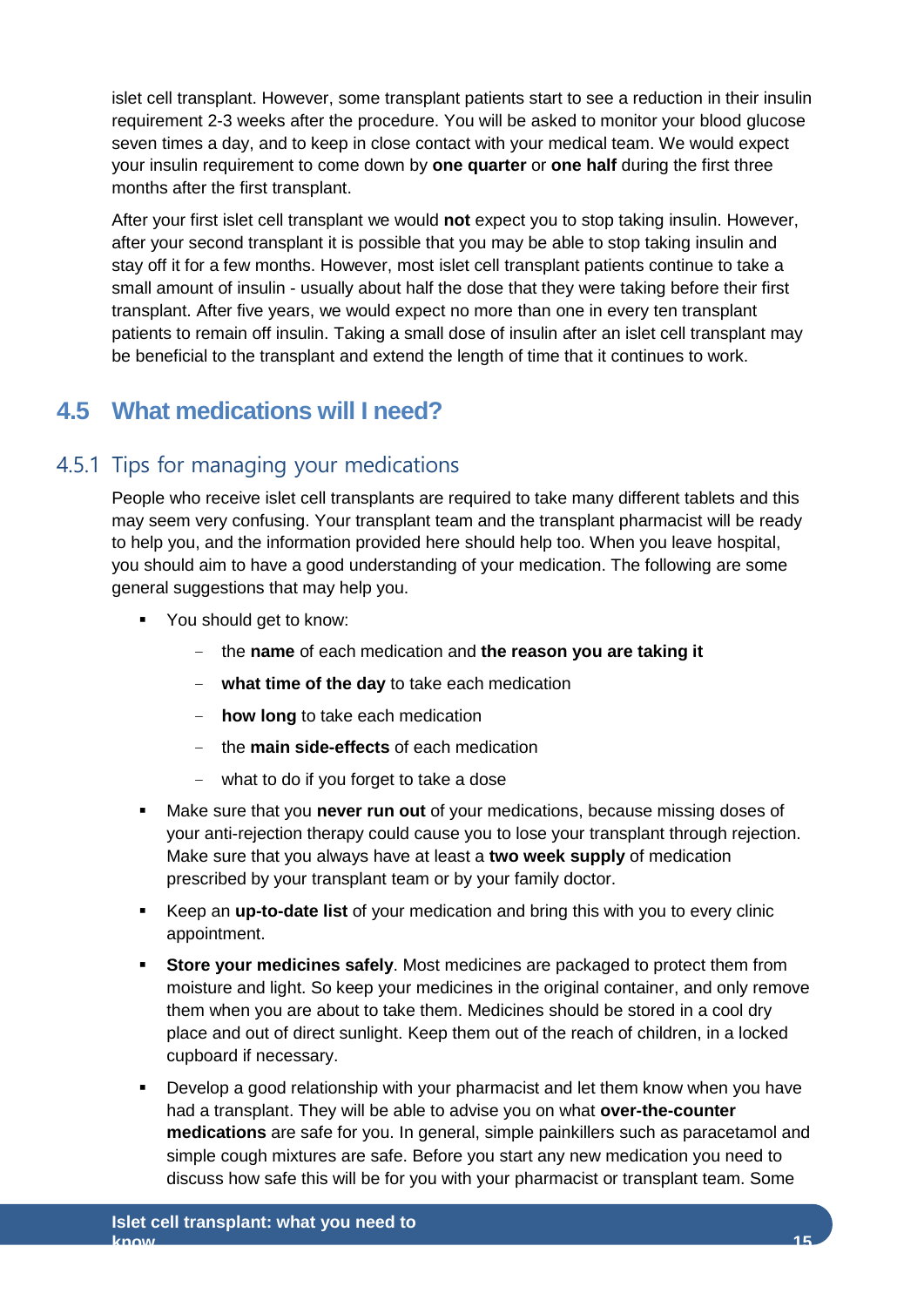medication cannot be taken safely with your anti-rejection therapy. This also applies to herbal, flower or Chinese remedies. Please discuss this with your pharmacist if necessary.

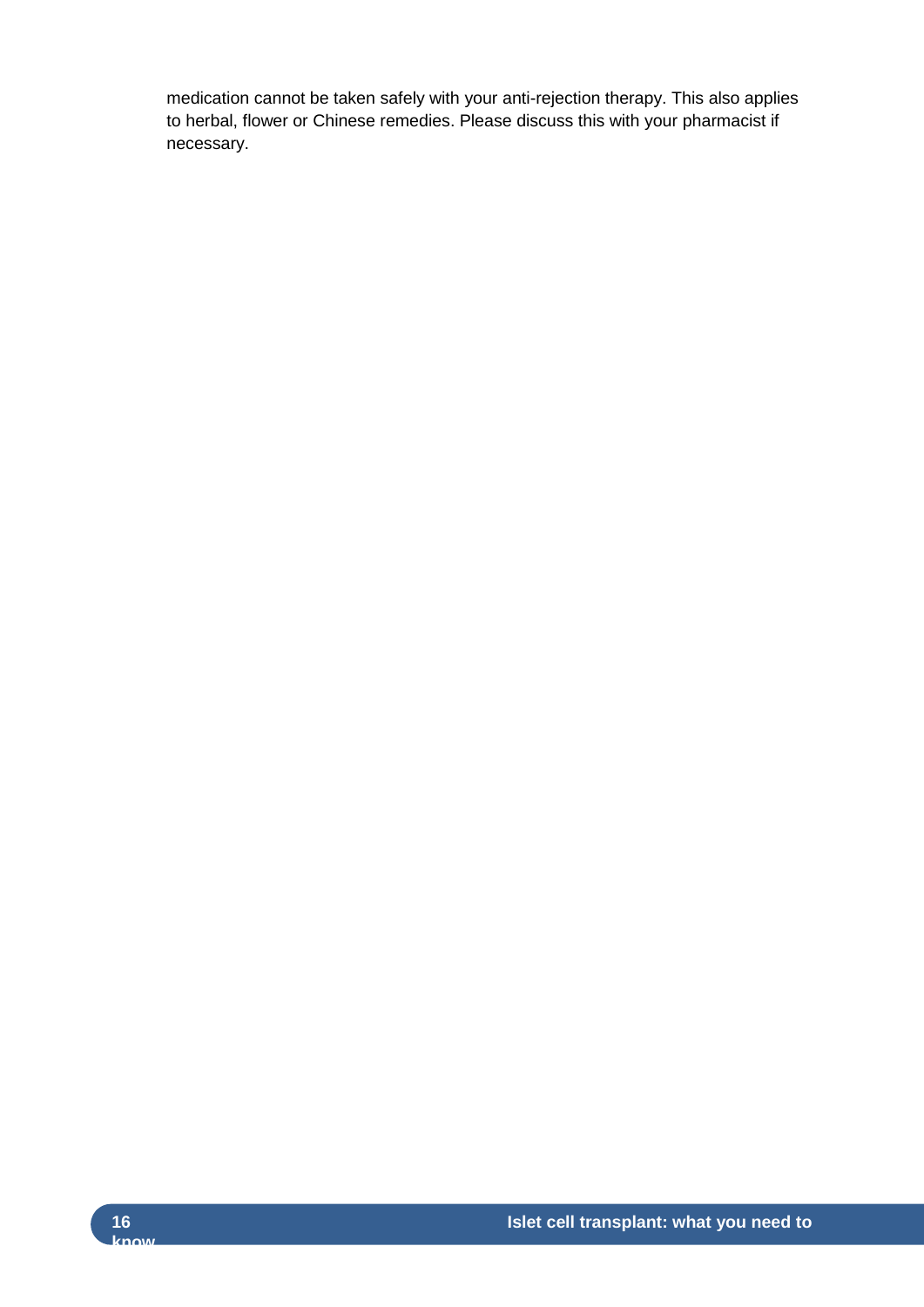# 4.5.2 What drugs will I take when I leave hospital?

The medications given to individual patients will vary according to the transplant centre, and therefore only the commonly used medications are discussed here. If you are prescribed drugs that are not listed here, please ask your transplant team for further information.

The medications that you will take after an islet cell transplant can be split into three main types:

- **Anti-rejection medications (or immunosuppressants):** These will be the most important of your new medications and will help your body to accept the transplanted islet cells. They will have to be taken **for as long as your transplant is working** (which could be for the rest of your life). It is vital that you take your medication exactly as recommended, or you could put your transplant at risk.
- **Preventative medications:** These help to prevent the side-effects of anti-rejection medication. These are generally prescribed to prevent infection and are usually taken for 3 to 6 months after your transplant.
- **Other medicines:** These are likely to include insulin, blood pressure and cholesterollowering medication.

# 4.5.3 Anti-rejection drugs - general information

The immune system is your body's natural defence mechanism. It is there to find and destroy anything that is 'foreign' in your body, including the germs that cause infection. Your transplant will be seen as 'foreign' by your immune system, and to prevent it from attacking your transplant, you will be prescribed anti-rejection medications (also known as immunosuppressants). These **dampen down** your immune system just enough to prevent your body from rejecting the transplanted islet cells, but keep it active enough to fight infections.

It is important that you know **which brand** of anti-rejection medications you are taking. If your medications look different from your previous prescription, always check with your transplant team before taking them.

The doses of these medications will need to be finely tuned. Too little may lead to rejection, and too much may lead to side-effects. In the first few weeks after your transplant, the risk of rejection is higher, so the doses of anti-rejection therapy need to be higher than in later months. The results of regular blood tests will guide your medical team regarding your ideal doses of these medications.

Some people experience side-effects as a result of these medications. If you think you may be experiencing side-effects **do not stop taking any of these medications** and contact your transplant team immediately, as there may be a simple solution. Side-effects should improve over time as the dose of your tablets is reduced after the first few months.

**For women only:** if you become pregnant, treatment with some of these drugs may increase the risk of your baby having a **birth defect**. If you are thinking about having children, then you are strongly advised to discuss the risks with your medical team.

**For men only:** there is a small risk that your medication could cause a birth defect in any children that you father. If you are thinking about having children, then you are strongly advised to discuss the risks with your medical team.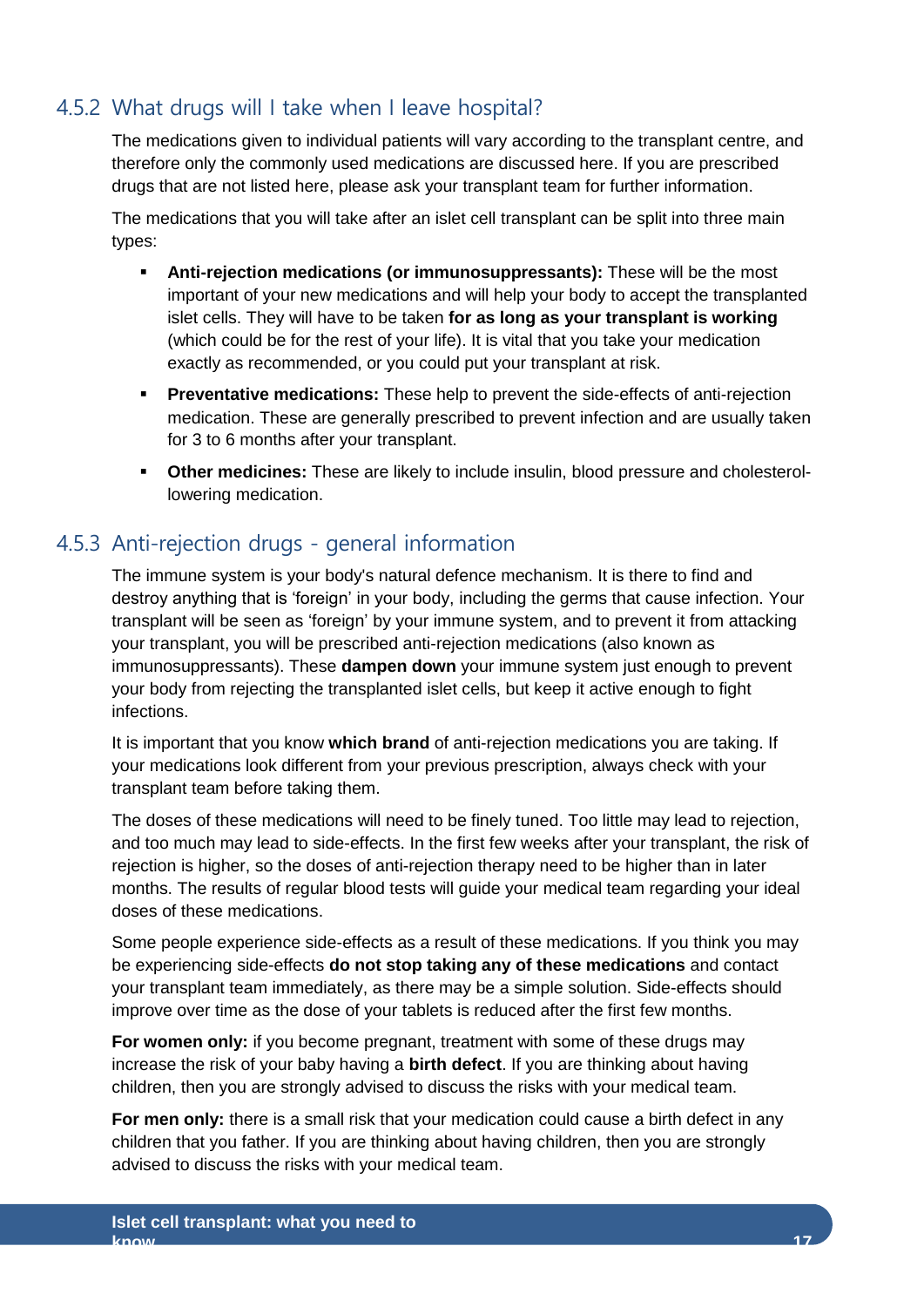# 4.5.4 Which anti-rejection drugs will I be given?

Immediately before your transplant you will be given an anti-rejection drug that works quickly. The drugs in this class (**induction agents**) include *Alemtuzumab, ATG and Basiliximab.* It is usual for only one or two doses of one of these drugs to be given to each patient undergoing a transplant.

In the first few days after your transplant, you will start taking long-term (**or maintenance**) anti-rejection medication. It is usual to take two of these drugs together and the most commonly used combination is *Tacrolimus* and *Mycophenolate*. Another drug in this class is *Sirolimus*, which is sometimes used in combination with one of the others.

The appendix **at the end of this guide** gives detailed information about the commonly used drugs. You should read all of this information so that you are aware of the potential sideeffects of taking these drugs. If you have questions or require further information, please speak to your transplant team.

# <span id="page-23-0"></span>**4.6 After your transplant**

#### 4.6.1 What information can I expect when I leave hospital?

When you leave hospital your medical team will inform your GP by phone and letter, and provide you with written information about:

- **•** Your insulin regimen
- Your medication card, including your anti-rejection drugs
- Your clinic appointments
- Food safety
- **Advice about vaccination and travel**
- Contact numbers and follow up visits

#### 4.6.2 How often will I need to attend the clinic?

Your medical team will need to see you very often for the first few weeks after your transplant, which can be very demanding for some people. These visits are needed because your medication doses, including your insulin doses, will need to be changed frequently in the early stages. The following timetable should give you an idea of how often you will need to be seen, but this will vary depending on individual circumstances.

- Weeks  $1 2$  three times a week
- **Weeks 3 6: twice a week**
- **Weeks**  $7 18$ **: once every two weeks**
- Weeks  $19 52$ : once a month
- After the first year: once every three months

Visits are likely to take between 30-90 minutes, including blood testing. Please talk with your team about local parking arrangements and help towards travelling expenses and the cost of parking.

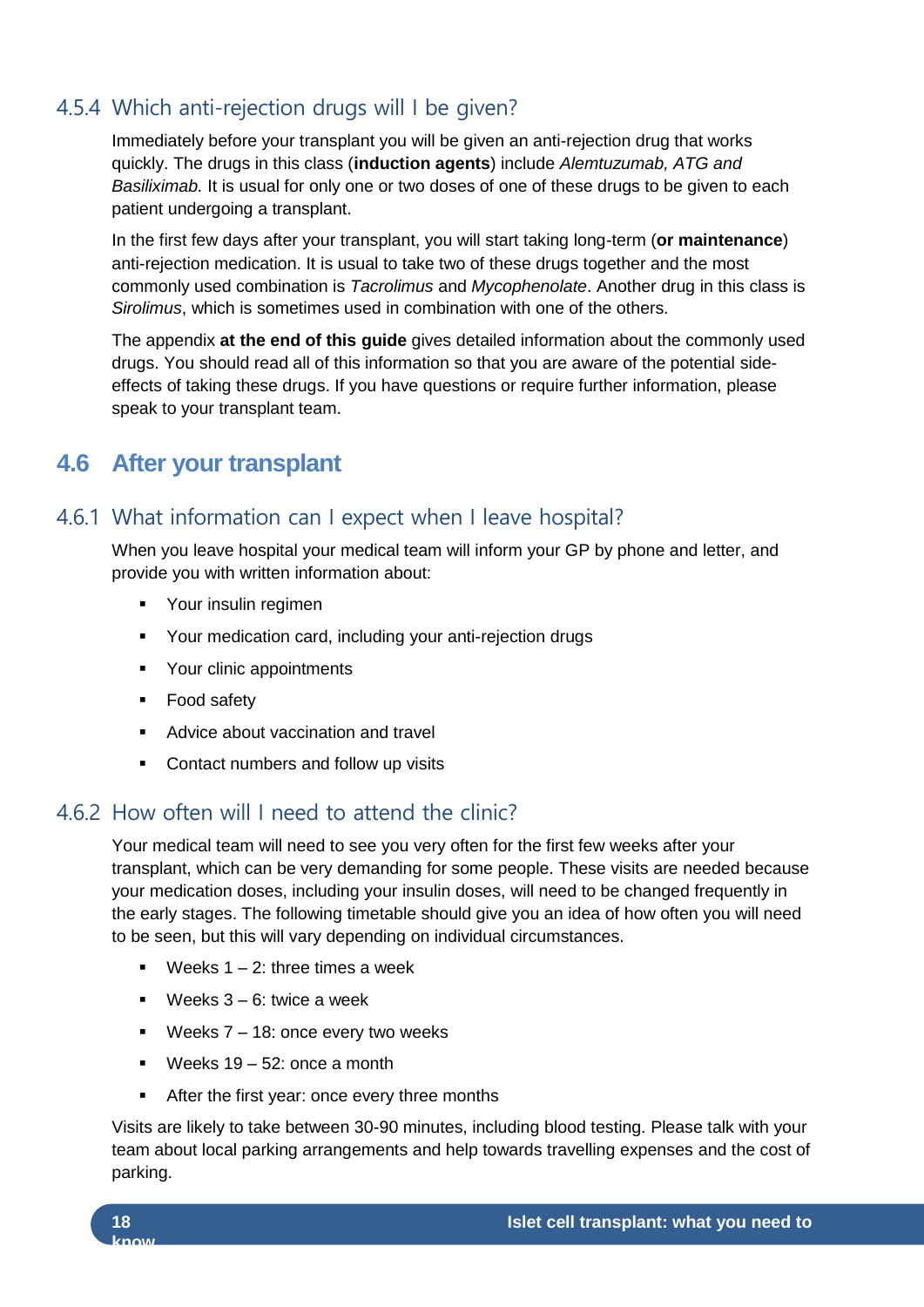On days when you are scheduled to attend the transplant clinic, do not take your *Tacrolimus* or *Sirolimus* tablets until after your blood tests have been taken in the clinic. It will be helpful to take your tablets with you to the clinic, so that you can take them as soon as your blood has been tested.

#### 4.6.3 How often will I need to check my blood glucose?

High blood glucose levels could harm the transplanted islet cells, and so your transplant team will work with you to keep your glucose levels as close to normal as possible after your transplant. To help you achieve this, they will ask you to check your blood glucose levels seven times a day (before every meal, two hours after your meals and also at bedtime) for the first few weeks after your transplant. After several weeks, the number of blood glucose checks per day can be reduced as your glucose levels improve, and your insulin dose is reduced. The islet cell transplant team will also ask you to keep a written record of your blood glucose levels and your insulin doses, and you should take this record with you to every clinic visit.

## 4.6.4 How will I know if my transplant is working?

One to two months after your transplant, the islet cells should start to produce insulin, your blood glucose levels should improve and you should be able to reduce your insulin doses. Until this happens, it can be difficult to be sure that your transplant is working.

Your medical team will check your blood and possibly your urine to find out how much insulin your transplant is producing. Another way that they can find this out is by giving you a test meal (like a milk shake) and then measuring the amount of insulin produced in your blood. This so-called 'meal tolerance test' is performed routinely after one month, and again every three months after your transplant. However, it is unusual to get the results of these tests immediately, so it might be a few weeks before the transplant team can be sure that your transplant is working.

Only a small proportion of people (less than 1 in 20) find that their transplant does not work at all after three months. If this happens to you, your medical team will discuss with you whether or not you should continue taking your anti-rejection medication.

If it becomes clear that your transplant has failed, this may be because your body has rejected it. Fortunately, this does not happen very often, but you need to be aware that this can happen at any time, even if you take your anti-rejection tablets regularly.

#### 4.6.5 What can I do to prevent rejection?

The best way to prevent your body from rejecting the transplanted islet cells is to:

- **Take your anti-rejection medication as prescribed**
- Attend all of your follow-up visits at the hospital so that your medical team can give you the best possible care.
- **You can also look after the transplanted islets by keeping your blood glucose levels** as close to normal as possible by eating sensibly and by taking insulin as advised by your medical team.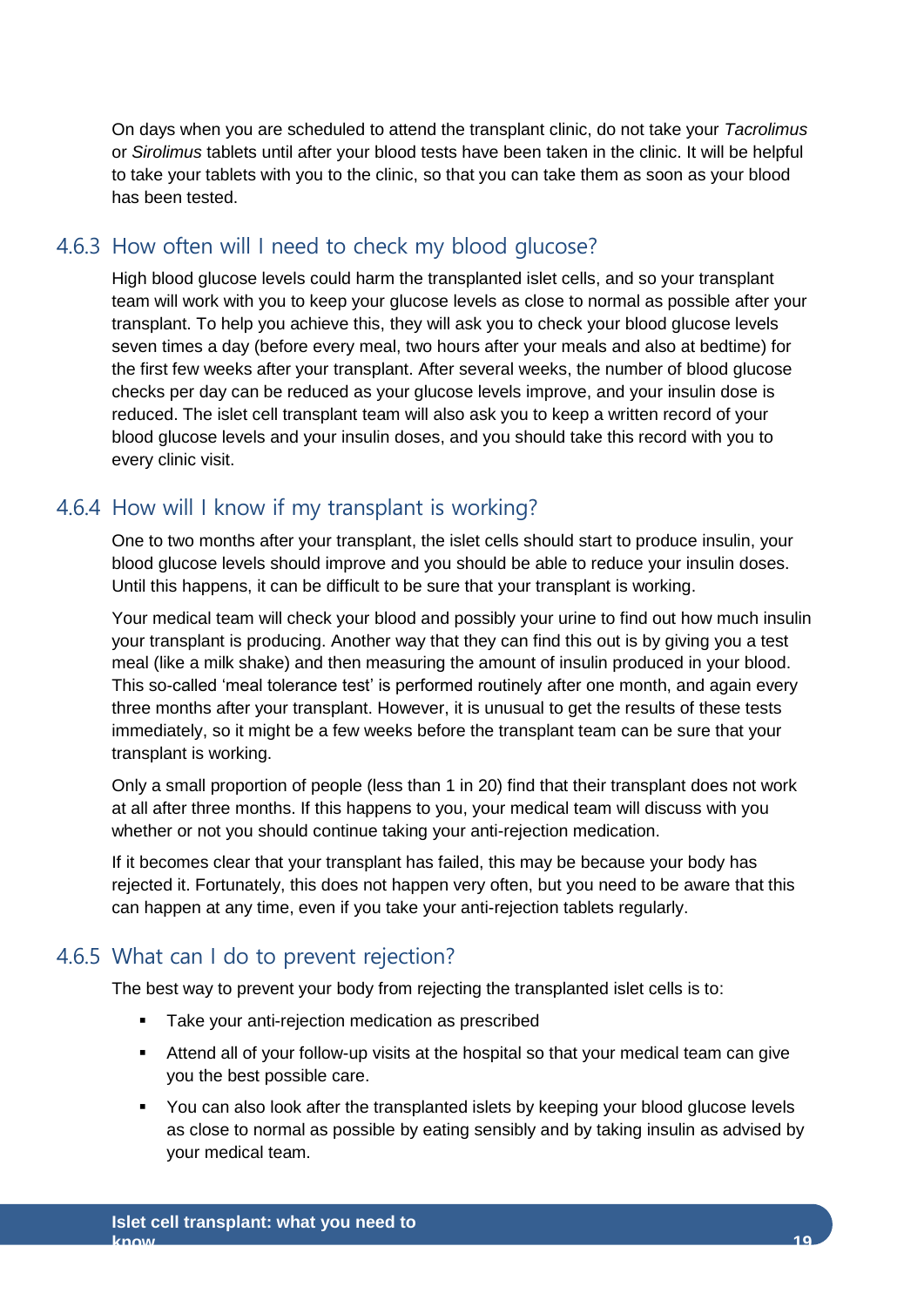It is important that you do what you can to prevent transplant rejection, but you should not be overly concerned if your body does reject the transplanted islets, or if your transplant fails for other reasons. Transplant rejection is unlikely to be the result of anything you did or did not do.

#### 4.6.6 How long will I be off work?

In the weeks after your transplant, you will need to attend the outpatient clinic very frequently (see section 4.6.2). Therefore, even if all goes very well, it will not be practical for you to return to work until two months after your transplant. Most transplant patients will be off work for about two to three months. You will be given a medical certificate to pass on to your employer if you need one.

#### 4.6.8 When will I be called in for my second transplant?

The timing of a second islet cell transplant will vary quite a bit between individuals. Some people are offered a second transplant within three months of the first, while others may have to wait for more than a year. This is because of the limited number of organs donated for transplant in the UK.

If your first transplant is very successful, you may be advised to delay having a second transplant until there are signs that this is required. These include whether you are able to control your blood glucose levels (and avoid hypos), your insulin requirement and the results of your blood and urine tests. A small number of transplant patients never need a second transplant.

#### 4.6.9 How long will my transplants work?

Currently, at least half of islet cell transplants work for six years or longer. Some transplant patients continue to benefit from transplants given more than 10 years ago. The long-term results of islet cell transplantation continue to improve as anti-rejection medications and the ways that donated islets are prepared get better.

#### 4.6.10 What happens if my transplant fails?

Five years after receiving an islet cell transplant three out of ten transplant patients will no longer benefit from their transplant. If your islet cell transplant does fail, your blood glucose levels and insulin requirements will return to pre-transplant levels, as will your risk of severe hypos. Transplant loss will be confirmed by your medical team using blood and urine tests and your anti-rejection medication will be stopped unless another transplant is planned. Unfortunately, it is not possible to work out in advance which transplant patients will gain long-term benefit from their transplant, and which will lose their transplant soon after it is given.

#### 4.6.11 If my transplant fails, can I have another?

Most islet cell transplant patients in the UK will have two transplants, but if these fail they will not normally be offered another because third and fourth transplants do not tend to work well for reasons that are still unclear.

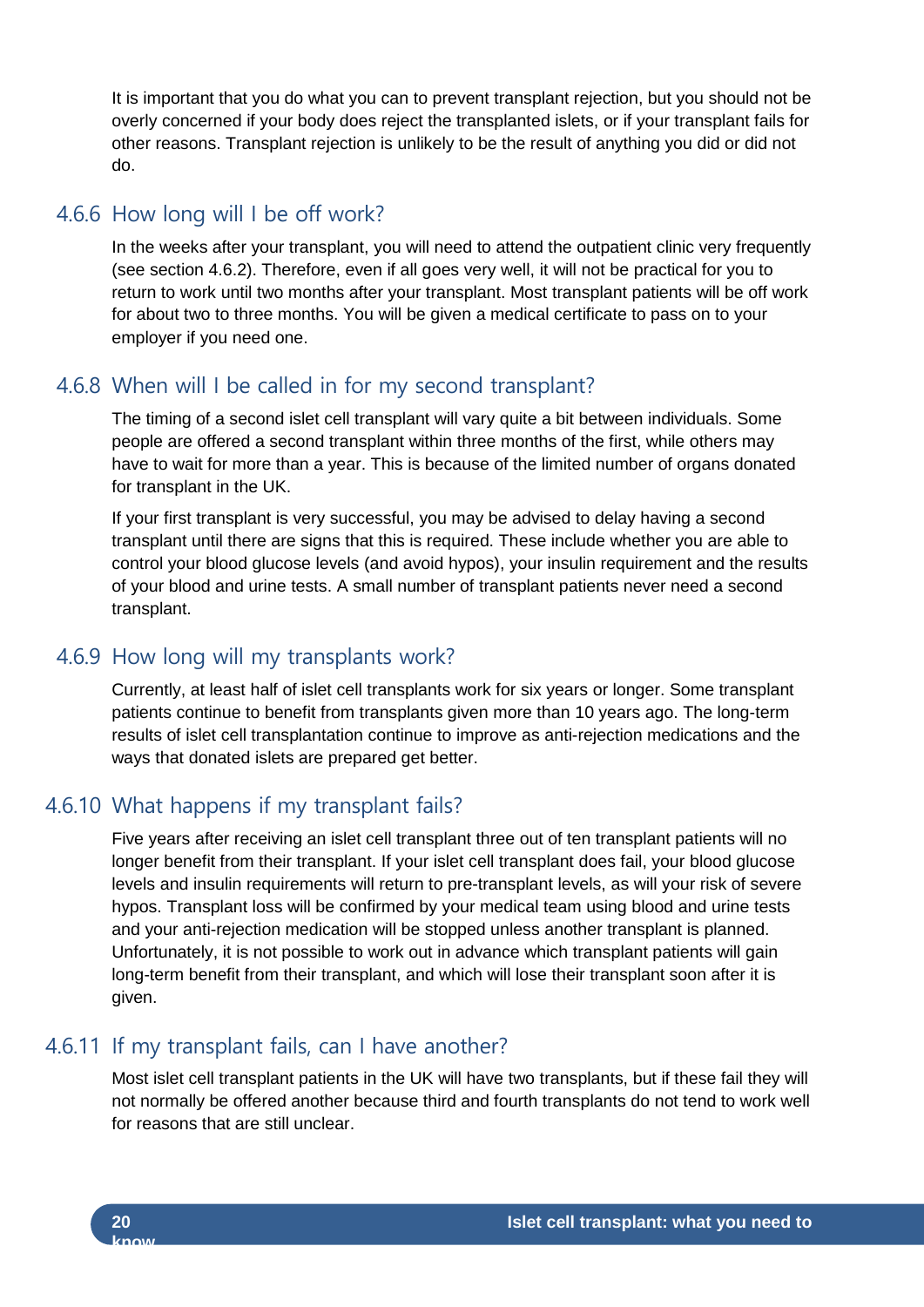# <span id="page-26-0"></span>**4.7 Will I be involved in research?**

The islet cell transplant procedure has been researched thoroughly, is safe and is now part of routine NHS care. However, there are several ongoing research projects that you may be invited to take part in. The main purpose of these projects is to improve the care that you and future islet cell transplant patients will receive. Although your islet cell transplant team would be interested to involve you in these projects, you should not feel obliged to take part and not taking part will not affect the care you receive or the speed with which you receive a transplant.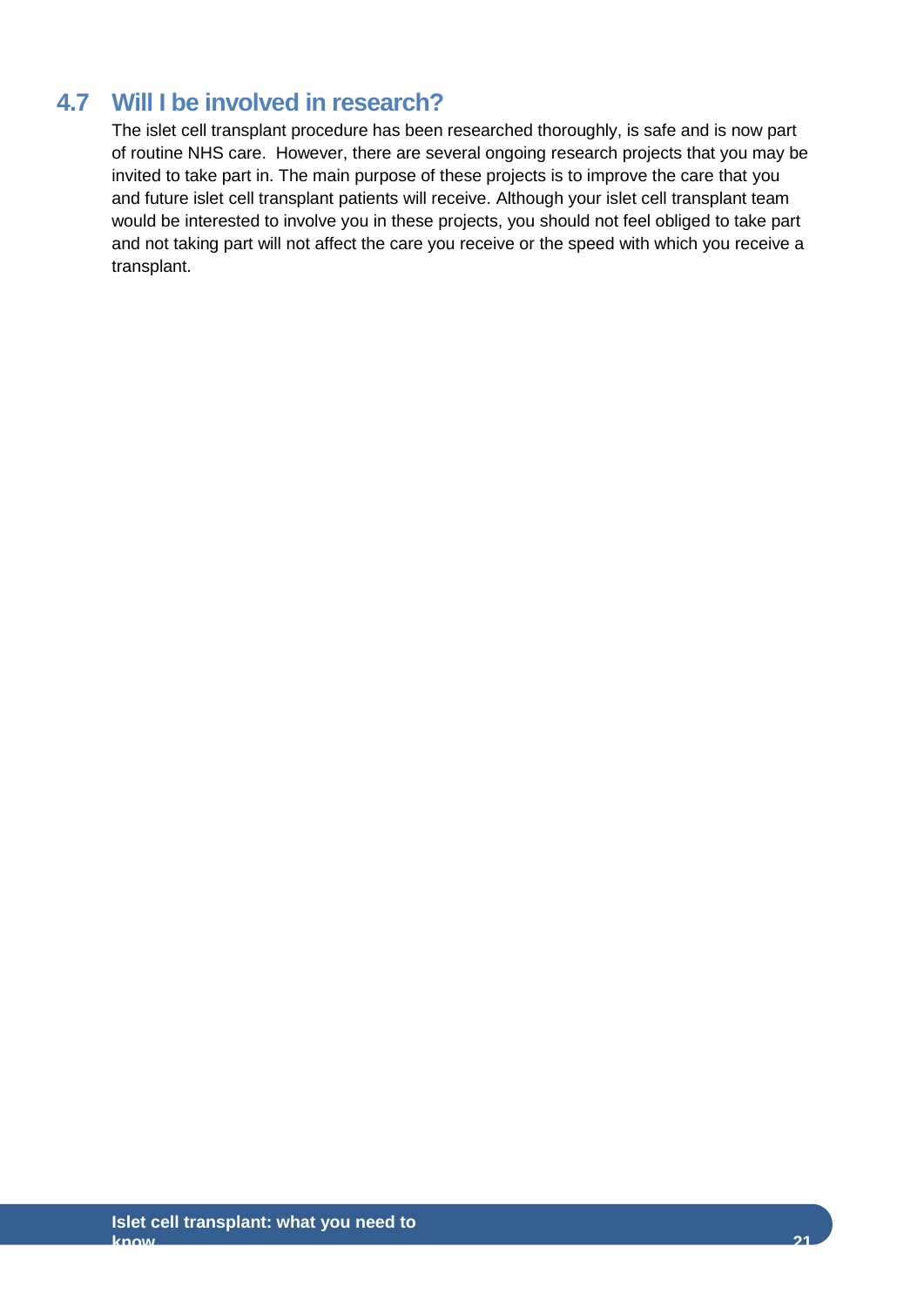# <span id="page-27-0"></span>**5. FURTHER INFORMATION**

If you would like additional information, the following websites may be of some interest:

- Information on islet cell transplantation from the U.K.'s National Institute for Health [and Clinical Excellence \(NICE\)](http://www.nice.org.uk/nicemedia/pdf/IPG257Guidance.pdf)
- [Information on islet cell transplantation from Edmonton in Canada where the current](http://www.islet.ca/procedure) [procedure was developed](http://www.islet.ca/procedure)
- **Information on islet cell transplantation from the American National Institutes of [Health](http://diabetes.niddk.nih.gov/dm/pubs/pancreaticislet)**
- Information on the outcome after islet cell transplantation from the International [Collaborative Islet Transplant Registry](http://www.citregistry.org/)
- **[Information on insulin pumps from Diabetes UK](http://www.diabetes.org.uk/Guide-to-diabetes/Treatments/Insulin/Insulin_pumps)**
- [Information on insulin pumps from INPUT \(with other useful links\)](http://www.input.me.uk/)
- **NHS** information on insulin pumps
- **Information and [free advice on legal matters relating to chronic health problems](http://www.gov.uk/community-legal-advice) (or** phone 0845 3454345)
- **[Facts and figures on transplantation in the UK](http://www.uktransplant.org.uk/)**
- [Information on finding a local NHS dentist](http://www.nhs.uk/NHSEngland/AboutNHSservices/dentists/Pages/find-an-NHS-dentist.aspx) or contact NHS Direct on 0845 4647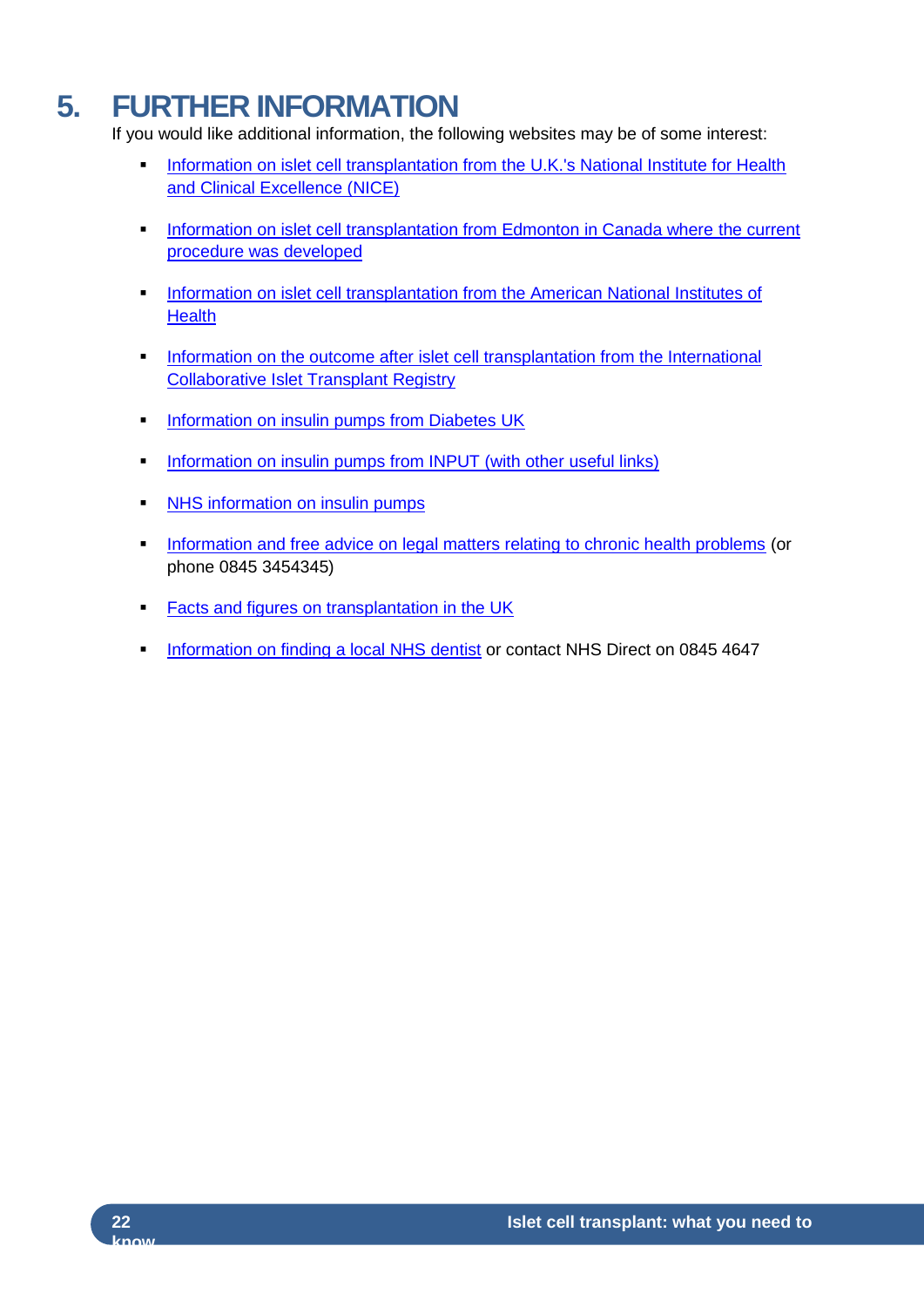# <span id="page-28-0"></span>**APPENDIX 1: DETAILS OF MEDICATION USUALLY TAKEN BY ISLET CELL TRANSPLANT PATIENTS**

# <span id="page-28-1"></span>**First immunosuppressant drugs given**

Only one of the three drugs listed here will be offered to you

# 1. Alemtuzumab (Campath®)

#### What is Alemtuzumab?

Alemtuzumab is an antibody that will help prevent your body rejecting your islet cell transplant by reducing the number of white blood cells in your blood.

#### Why is it used, and how is it given?

Alemtuzumab works quickly to suppress your immune system. It is given a few hours before you receive your islet cell transplant, usually as a single injection under your skin. Your medical team may decide to give you a second dose approximately 24 hours after your islet cell transplant.

#### What are the side-effects of Alemtuzumab?

Alemtuzumab does not normally cause side-effects when it is first given. However, in less than 1 in 100 people treated, allergic reactions can occur. This can be a serious side effect, causing skin swelling (hives); difficulty breathing; swelling of the face, lips, tongue, or throat; and (very rarely) serious heart problems including death.

Less severe side-effects at the time of the injection include feeling dizzy, hot or cold, nauseated, light-headed, sweaty, itchy, or having a fast heartbeat, or chest tightness.

Approximately 12 hours after receiving Alemtuzumab, it is quite common to experience flulike symptoms, such as feeling generally unwell, fever, chills, body aches and lightheadedness. These symptoms usually settle after a few hours and can be relieved with paracetamol.

More serious side-effects of Alemtuzumab that occur later include developing viral illnesses such as cytomegalovirus (CMV), and an increased chance of conditions such as anaemia or an overactive thyroid gland. You will be monitored for these conditions. In general, they are treatable but very occasionally they can be severe and life-threatening. Like other drugs used to suppress the immune system, Alemtuzumab may also increase your risk of cancer and other severe infections (as explained in section 4.3.4).

#### Is there anything else I should know?

Alemtuzumab is not currently licensed in the UK for people receiving an islet cell transplant; though it is licensed for other conditions, and it is commonly used in most transplant centres (in the UK, USA and Europe). Your transplant centre has approved its use through its official committees having carefully reviewed evidence in the medical literature. Your medical team will be required to secure your agreement to receive Alemtuzumab and document this in your medical notes.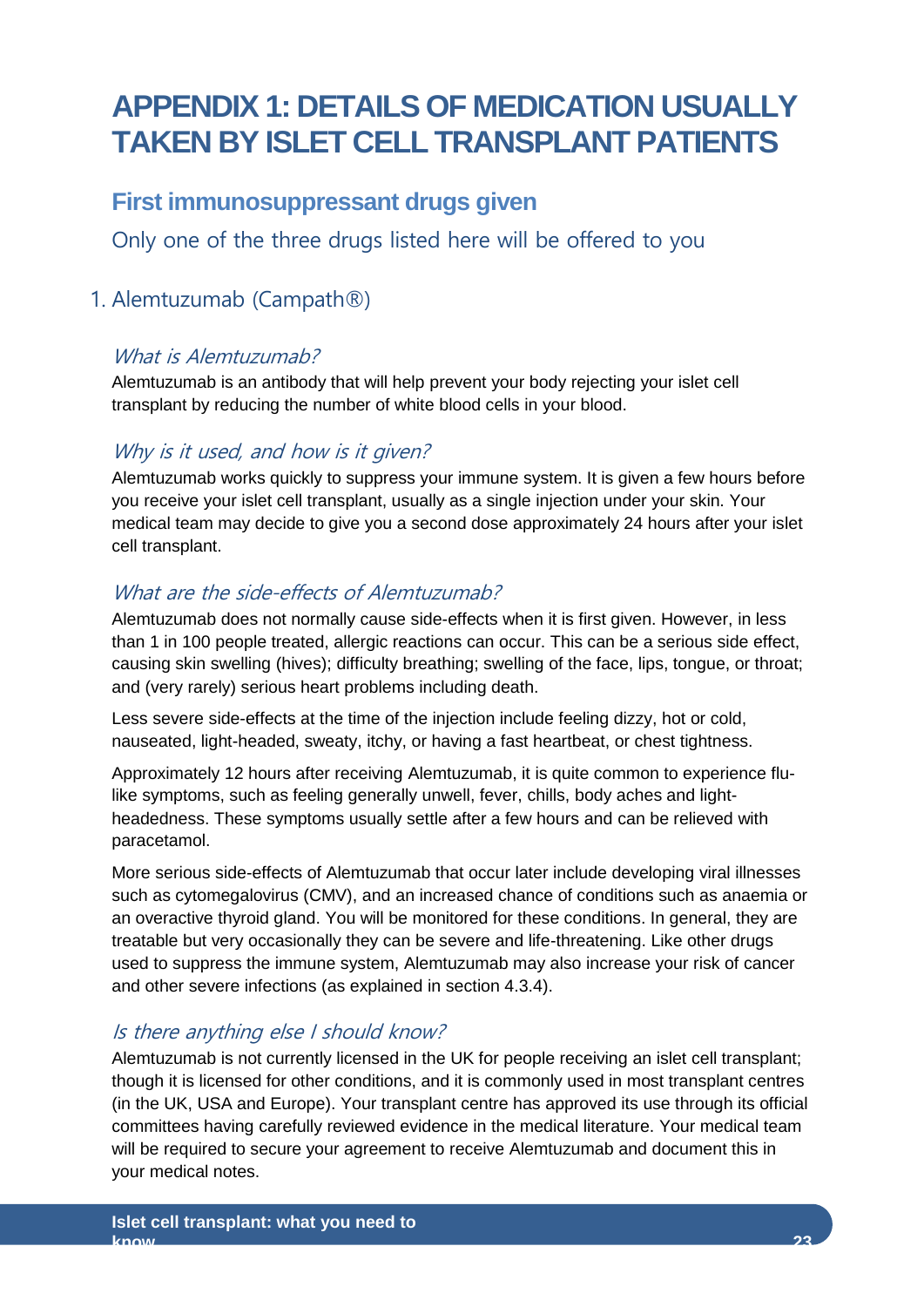# 2. Antithymocyte Globulin (ATG)

#### What is Antithymocyte Globulin (ATG)?

This is an antibody-based drug that helps prevent rejection by reducing the number of white cells in the blood.

#### Why is it used, and how has it given?

ATG is given intravenously through a drip put in your upper chest or neck. One or two doses are given each day over several hours for five days.

#### What are the risks of Antithymocyte Globulin?

When the drug is first given it often causes flu-like symptoms, such as feeling generally unwell, fever, chills, headache and muscle aches. Occasionally it can cause severe allergic reactions that can be life-threatening.

Like other drugs that are used to prevent rejection, it can increase the risk of severe infections and cancer. It can also increase the risk of bleeding and anaemia.

#### 3. Basiliximab (Simulect®)

#### What is Basiliximab?

This is an anti-rejection drug.

#### How is Basiliximab given?

The drug is given intravenously as a drip immediately before your transplant and then usually repeated a few days after.

#### What are the risks of Basiliximab?

This is generally a safe drug, but it can cause constipation, stomach upset, headache or swelling of the feet and hands.

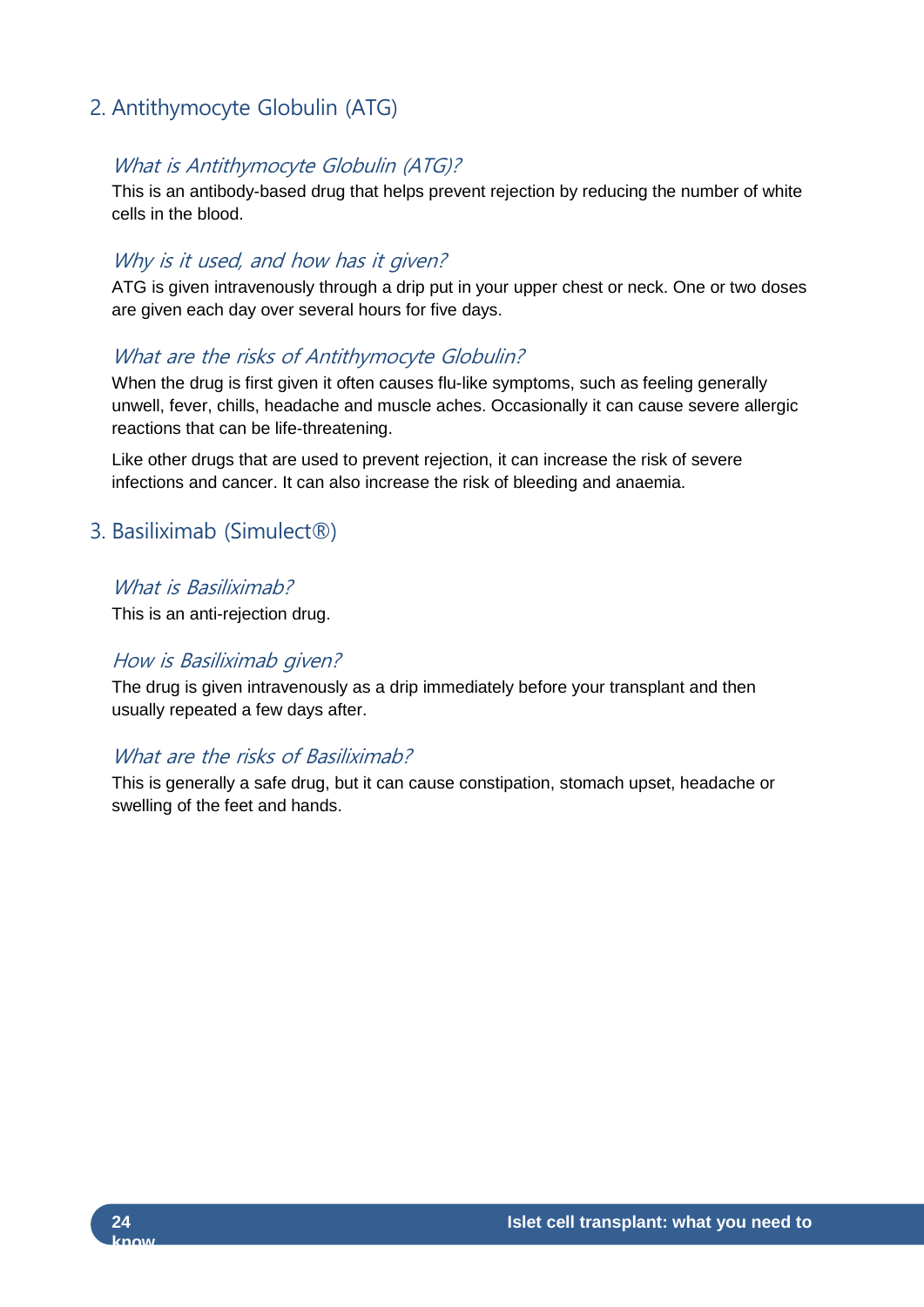# <span id="page-30-0"></span>**Second immunosuppressant drugs given**

Usually two of the drugs listed here will be offered to you

#### 1. Tacrolimus (Prograf® or Advagraf®)

**Prograf® (**also called **standard release tacrolimus)** is the most commonly used brand. It is available in three different strengths: 0.5mg capsule (yellow), 1mg capsule (white), 5mg capsule (greyish-red).

**Advagraf® (**also called **Tacrolimus MR)** is occasionally used and is available in three different strengths: 0.5mg capsule (yellow), 1mg capsule (white), 5mg capsule (greyish-red).

**These brands are not the same**, and you should not change brand unless you have detailed advice to do this from your transplant team.



It is important that you check your prescriptions and supplies carefully to make sure you have the correct product. If in doubt contact your transplant team.

Tacrolimus may be used alone or in combination with azathioprine, mycophenolate or prednisolone. Tacrolimus is never used with ciclosporin.

#### When do I take Tacrolimus?

**Prograf®** is taken twice daily allowing around 12 hours between each dose.

**Advagraf®** is taken once daily half an hour before your breakfast in the morning.

Both Prograf® and Advagraf® are taken on an empty stomach (one hour before or two hours after food). If you forget to take a dose or take an extra one by mistake, tell your medical team when you come to clinic as this may affect how your blood tests are interpreted.

#### How is the dose of Tacrolimus decided?

The amount of Tacrolimus in your blood is important because too little Tacrolimus can lead to rejection and too much Tacrolimus can also be harmful to your islet cell transplant and to your kidneys. Blood levels need to be checked on a regular basis so your medical team can decide what dose of Tacrolimus is right for you. On the day you attend the transplant clinic, do not take a dose of Tacrolimus at home **but bring it with you**. Once you have had your blood test taken you can take your usual dose of Tacrolimus.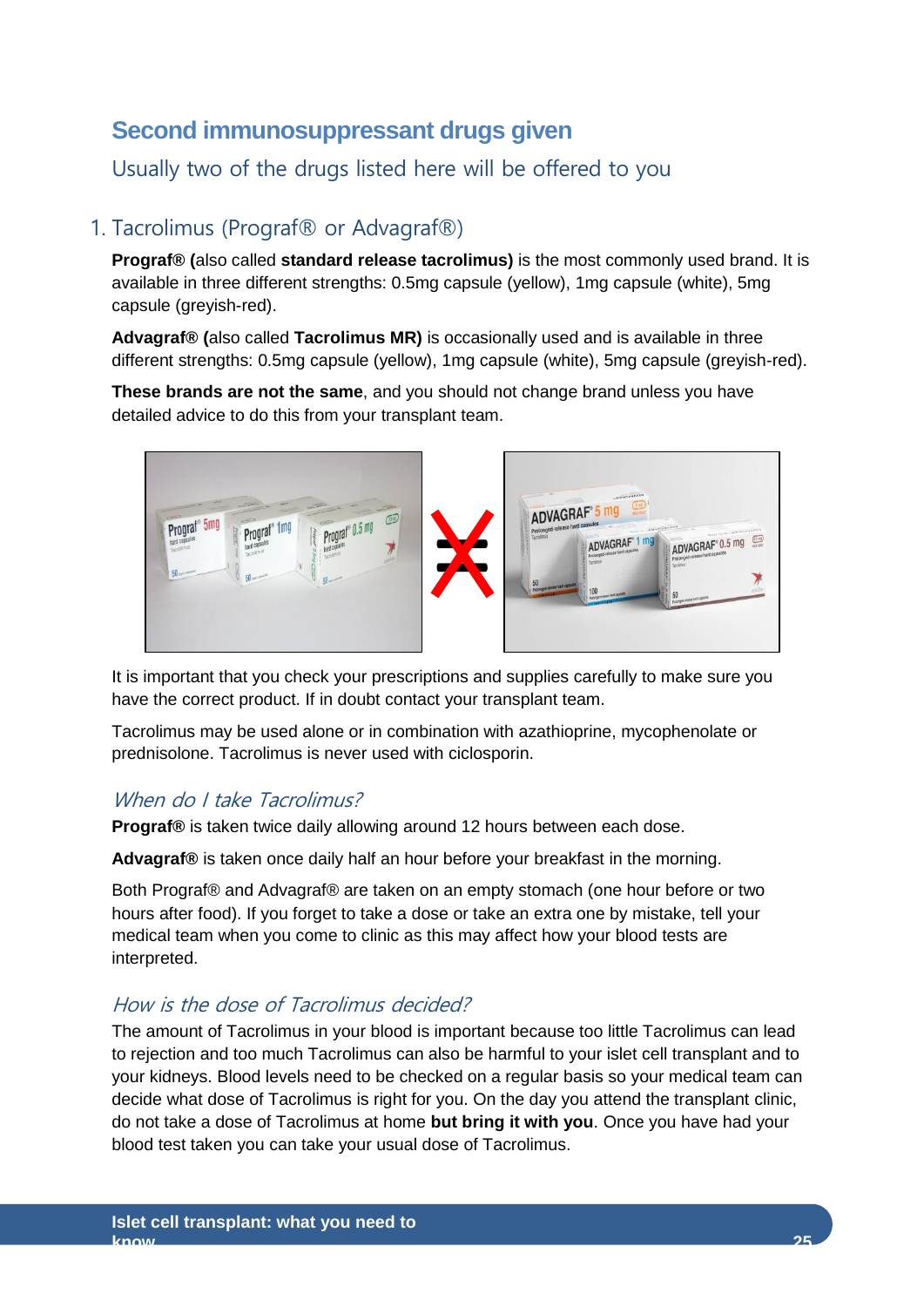#### What are the side-effects of Tacrolimus?

Tacrolimus is an effective drug but can cause side-effects in some people, for example: trembling, 'pins and needles' in the arms or legs, blurred vision, headache, indigestion and feeling sick. You need to inform your medical team if you experience any of these symptoms. Tacrolimus may also cause high blood pressure or high blood glucose but these can usually be managed by reducing the dose or by using other medication (though only on the advice of your medical team).

#### What do I do if I forget a dose or take too much?

If you forget to take a dose, take it as soon as you remember. If it is almost time for your next dose, miss out the forgotten dose and continue as normal and inform your transplant team. If you accidentally take a larger dose than recommended, inform your medical team straight away.

#### Can I take other medicines with Tacrolimus?

Some other medicines can affect the amount of Tacrolimus in the blood. Examples of some medicines that do this include: Aspirin and products containing Aspirin for pain relief (lowdose aspirin for the blood is safe), Ibrofen (also known as ibuprofen) and products containing this drug such as Advil and Nurofen, anti-migraine preparations such as Migril and Cafergot, Cimetidine (also called Tagamet), Erythromycin, Clarithromycin, Fluconazole and Rifampicin. This is not a full list so be sure to check with your medical team or pharmacist before taking other medicines alongside Tacrolimus, including herbal remedies.

#### Can I drink grapefruit juice with Tacrolimus?

Grapefruit juice can affect the level of Tacrolimus in your blood and therefore this is best avoided especially within three hours of taking your Tacrolimus medication.

## 2. Mycophenolate

Mycophenolate is an immunosuppressant and is available as two different brands, so it is important that you know which brand you are taking:

- 1. **Mycophenolate Mofetil (Cellcept®) is** available in two strengths: 250mg capsules (blue/brown) and 500mg tablets (lavender). Cellcept is the brand of choice in most transplant units.
- 2. **Mycophenolate sodium (Myfortic®)** is available in two strengths: 180mg tablets (lime-green) and 360mg tablets (pale-orange). Myfortic is usually prescribed for people who experience side-effects with Cellcept.

Both of the brands above are as effective as each other so **do not worry** if your medical team suggests switching brands. Mycophenolate is usually used together with tacrolimus or ciclosporin with or without prednisolone. Mycophenolate is never used with azathioprine. Mycophenolate should not be taken at the same time of day as indigestion remedies as these may reduce the effectiveness of mycophenolate.

#### When do I take mycophenolate?

Mycophenolate is taken twice daily allowing around 12 hours between each dose. If you suffer side-effects such as stomach upset or diarrhoea your medical team may advise you to

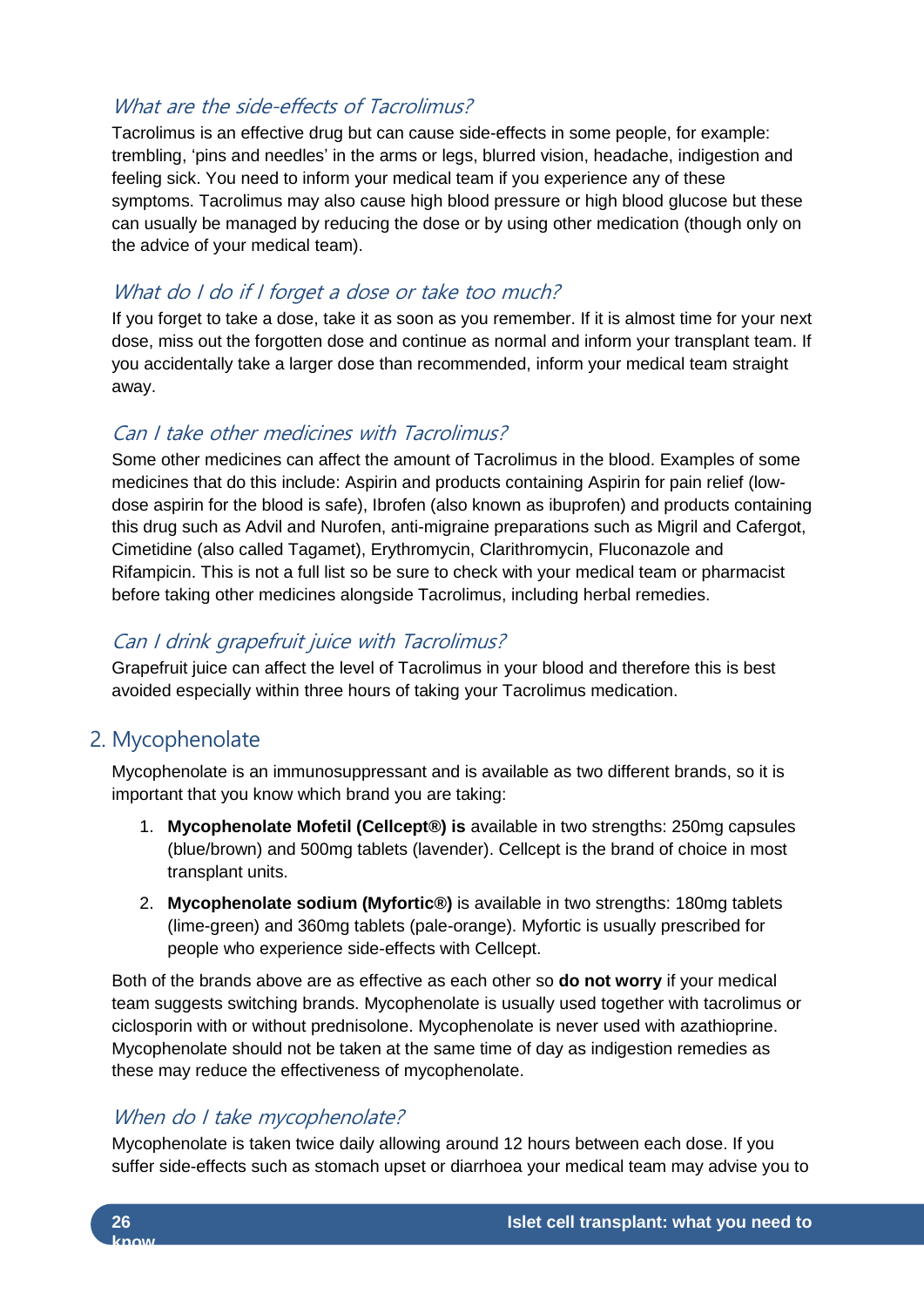split the dose so you take it three or four times daily. If this is the case, you should take each dose evenly spaced throughout the day, for example: morning, midday, evening (tea-time) and night-time. Tablets and capsules should be swallowed whole with a glass of water.

#### How is the dose of mycophenolate decided?

You will usually start mycophenolate with the brand Cellcept at a dose of 1g twice daily though this may be reduced if you experience side-effects. If you are started on the similar drug called Myfortic, your starting dose will be 720mg twice daily.

#### What are the side-effects of mycophenolate?

Mycophenolate may cause side-effects in some people including bloating, heartburn, diarrhoea, and feeling sick. Less commonly mycophenolate can cause a low white blood cell count which can increase your risk of infection. Your medical team will monitor your blood tests closely and if your white blood cell count drops your medical team will reduce your dose or stop the drug.

#### What should I do if I miss a dose?

If you forget a dose, take it as soon as you remember. If it is almost time for your next dose, miss out the forgotten dose and continue as normal. Please inform your medical team at your next clinic appointment if you miss a dose or accidentally take a larger dose than prescribed.

#### Can I take other medicines with mycophenolate?

You should not take antacids for heartburn or indigestion (such as Milk of Magnesia) at the same time of day as mycophenolate, as this may reduce its effectiveness.

#### 3. Sirolimus (Rapamune®)

Sirolimus is available in two strengths: 1mg tablets (white triangle) and 2mg tablets (white/beige triangle). Sirolimus can be used in combination with Tacrolimus or Mycophenolate.

#### When do I take Sirolimus?

Sirolimus is taken once daily in 30 to 60 minutes before food with a glass of water.

#### How is the dose of Sirolimus decided?

The dose of sirolimus is adjusted according to the amount in your blood. On the day that you attend the transplant clinic do not take a dose of sirolimus at home, but **bring a dose with you**. Once you've had your blood test taken, you can take your usual dose of sirolimus.

#### What are the side-effects of Sirolimus?

Sirolimus can cause diarrhoea, stomach cramps, feeling sick, sore mouth, mouth ulcers and increased cholesterol levels. If you experience any side-effects, please contact your transplant team before you make any change to your medication.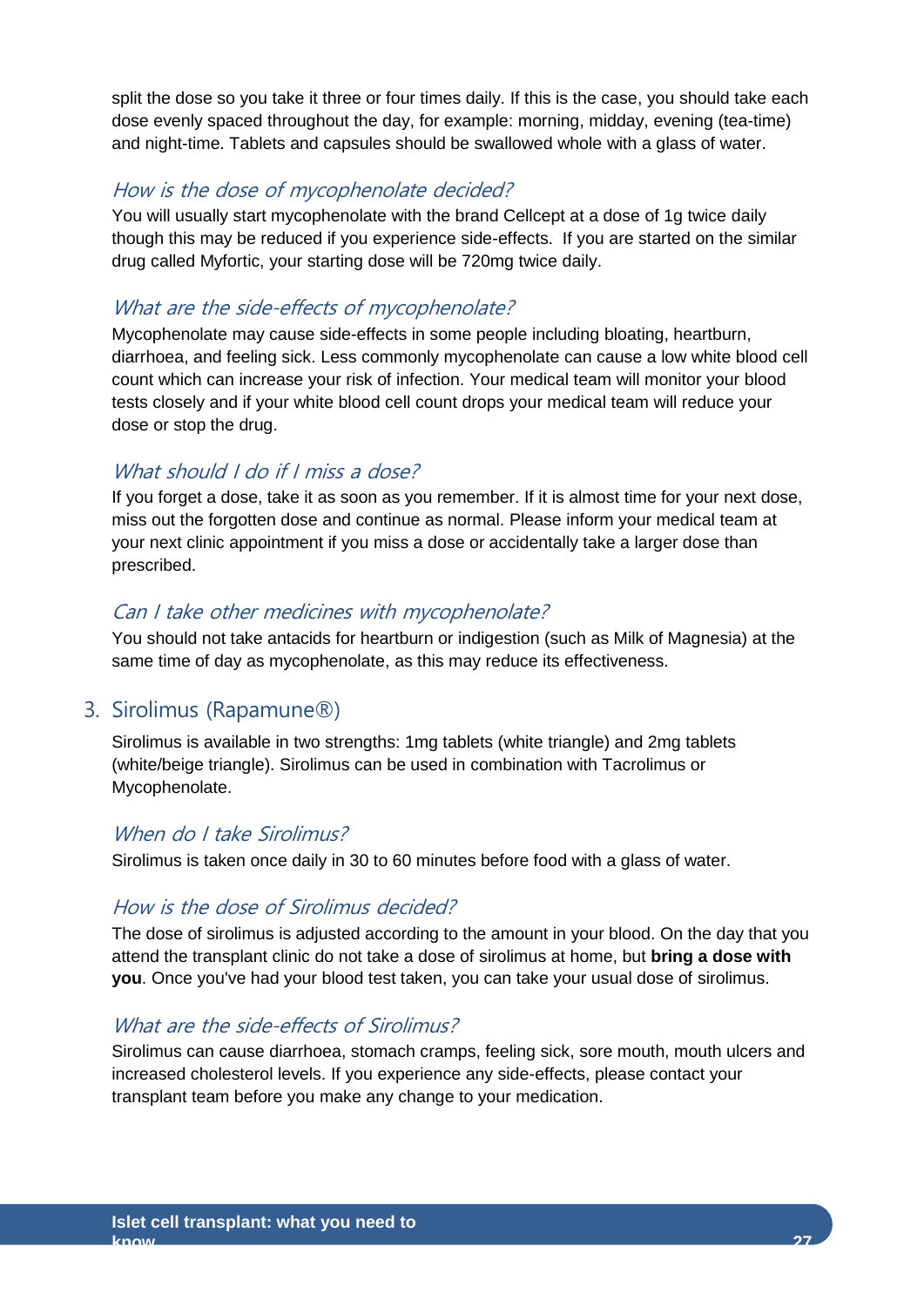#### Can I take other medicines with Sirolimus?

Some other medicines can affect the amount of sirolimus in the blood. For example: rifampicin, erythromycin and fluconazole. You should also avoid ibuprofen, some antihistamines and some medicines used for heart problems, including diltiazem. Always check with your medical team or pharmacist before taking other medicines, including those that can be bought over the counter and herbal remedies.

#### Can I drink grapefruit juice with Sirolimus?

Grapefruit juice can affect the level of Sirolimus in your blood and therefore this is best avoided especially within three hours of taking your Sirolimus medication.

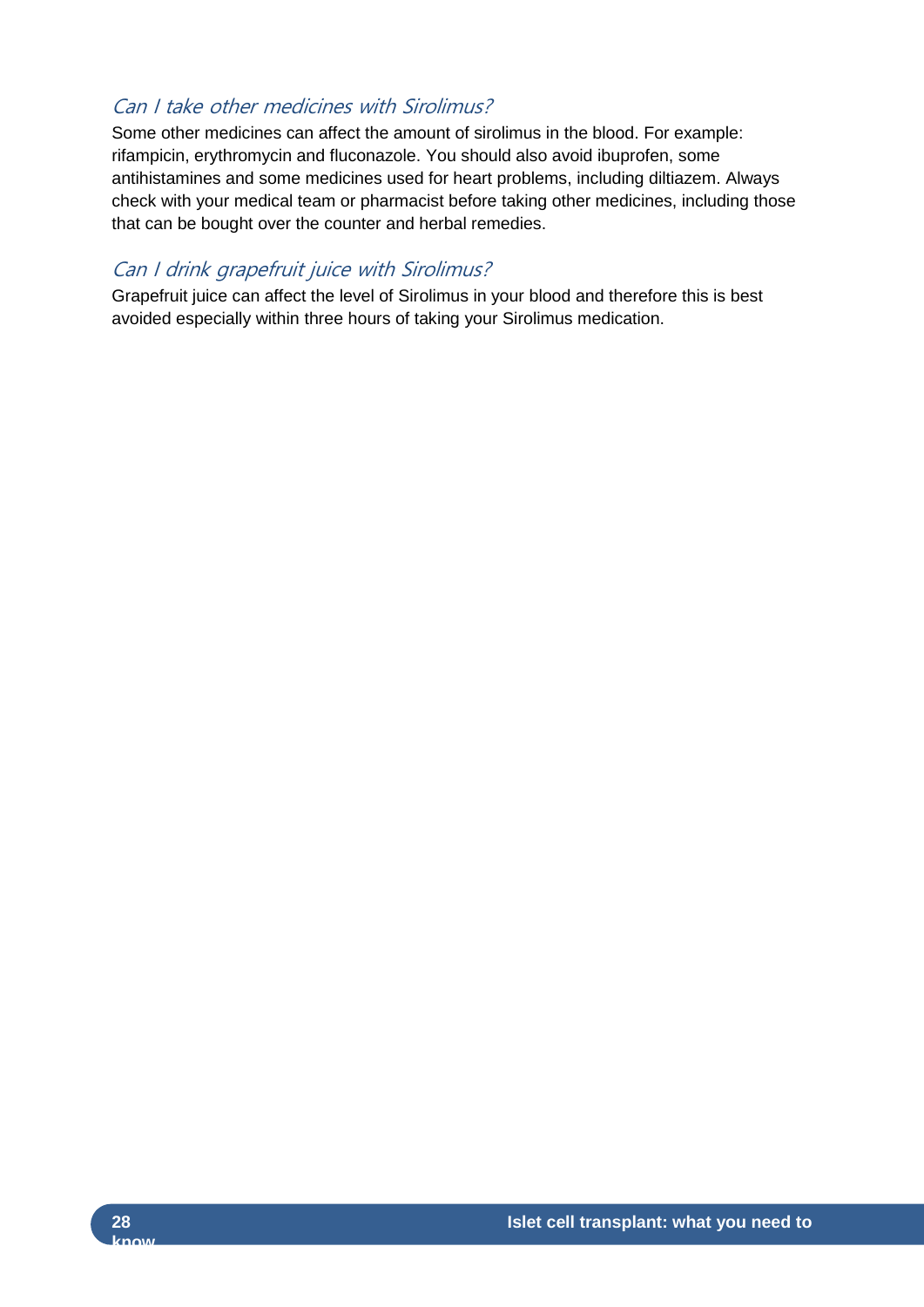# <span id="page-34-0"></span>**Preventative medication**

#### Usually all of these will be offered to you:

Anti-rejection tablets are essential in protecting your new transplant from rejection, but they do have side-effects, some of which can be prevented by other medication. Following your transplant, you are likely to be prescribed the following:

#### 1. Co-trimoxazole (Septrin® or Bactrim®)

This antibiotic is given for six months to prevent urine and chest infections, and in particular, a chest infection known as Pneumocystis (see 4.3.6 above). The usual dose is 480mg (one tablet) taken once daily (sometimes just three times per week) and preferably before bedtime.

#### What are the side-effects of co-trimoxazole?

This drug can cause nausea, diarrhoea and sensitivity (rash) to sunlight. Very rarely, it can cause a drop in the white blood cell levels, and if this happens, your medical team may reduce or stop this medicine. Some people are allergic to this drug and are prescribed an alternative called dapsone.

#### What should I do if I miss a dose?

Take it as soon as you remember. However, if it is almost time for your next dose, miss out the forgotten dose and continue as normal. There will be no need to inform your medical team.

#### 2. Valganciclovir (also called Valcyte®)

This drug may be given to prevent infection by cytomegalovirus (CMV). The drug is given for three months if either you or your islet cell donor has had this infection in the past. Many people carry this virus without it ever causing problems. However, in people who receive anti-rejection therapy, the virus can become active. This infection can be serious and can affect your lungs, your tummy and your eyes.

Valganciclovir comes in oval pink tablets, and should be swallowed with a glass of water after food. The dose varies between two tablets daily to as little as one tablet twice per week depending on how well your kidneys are working.

#### What are the side-effects of Valganciclovir?

This drug can cause stomach upset, diarrhoea, headaches and confusion. Occasionally it can cause a drop in some blood cell levels leading to tiredness, signs of infection or bruising. If this occurs, tell your medical team, who will most likely reduce or stop this medicine.

#### What are the side-effects of Valganciclovir in relation to pregnancy?

It is important that you **do not become pregnant while taking this drug** because it may damage an unborn baby. Women should use contraception, and men should use a condom while taking the drug and for three months after they stop it.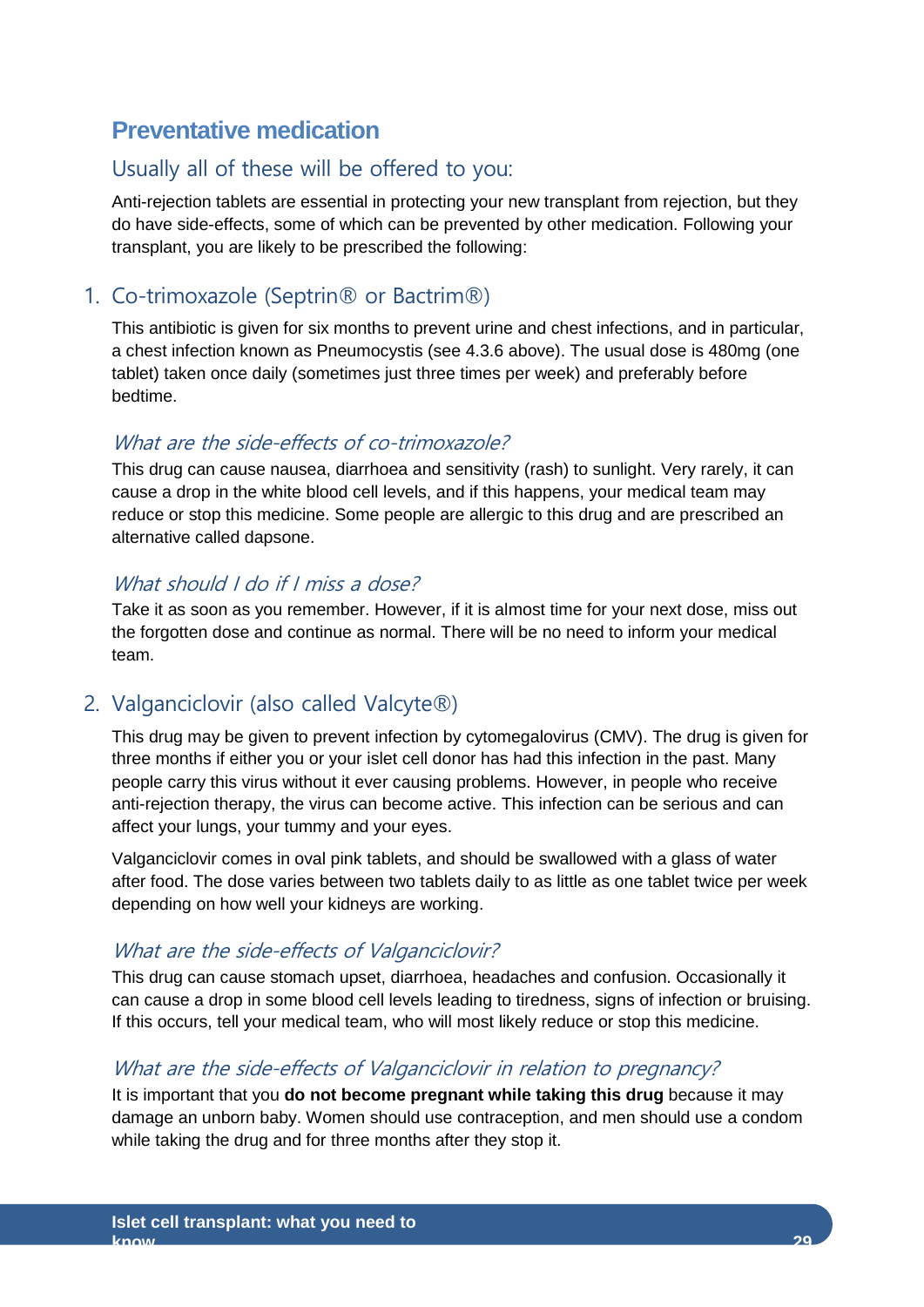#### What should I do if I miss a dose?

If you forget to take a dose, this probably will not cause any problems but please inform your transplant team at your next clinic appointment.

#### 3. Isoniazid and Pyridoxine

If you have had tuberculosis (TB), or have had contact with people that have had TB, then you will be advised to take isoniazid alongside the vitamin, pyridoxine, for six months after your transplant. This will reduce the risk of you developing TB, while taking anti-rejection therapy. Isoniazid is taken in a dose of 300mg once daily. Pyridoxine in is taken in a dose of 10mg once daily.

#### What are the side-effects of Isoniazid and Pyridoxine?

Isoniazid can sometimes cause liver problems, but your medical team will monitor your blood test to detect this early and stop the drug if necessary. Isoniazid can cause numbness or tingling in the hands and feet, which is why you will be given pyridoxine to reduce the likelihood of this occurring.

#### 4. Lansoprazole (Zoton®) and omeprazole (Losec®)

These medicines reduce the production of acid by your stomach. They may be prescribed to prevent or to treat heartburn or stomach ulcers. They are given either once or twice daily and you should preferably take them at around the same time each day.

#### What are the side-effects of lansporazole?

These tablets can occasionally cause feelings of sickness, diarrhoea and headaches.

#### 5. Aspirin

Aspirin works by making blood less 'sticky' which helps prevent blood clots. It can help reduce the risk of heart attacks and strokes in people who are at risk.

#### How should I take aspirin?

Aspirin is taken in a low dose of 75mg once daily. It is best to take this after food, such as after breakfast.

#### What are the side-effects of aspirin?

Aspirin can cause stomach irritation. Occasionally people can be allergic to it and may develop rashes or wheezing if they have asthma. If you are allergic to aspirin you may be prescribed medicine called clopidogrel instead, which works in a similar way as aspirin.

#### <span id="page-35-0"></span>**Other medicines**

Medicines for conditions not related to your transplant, such as medicines for epilepsy, gout and high cholesterol, will almost certainly be continued.

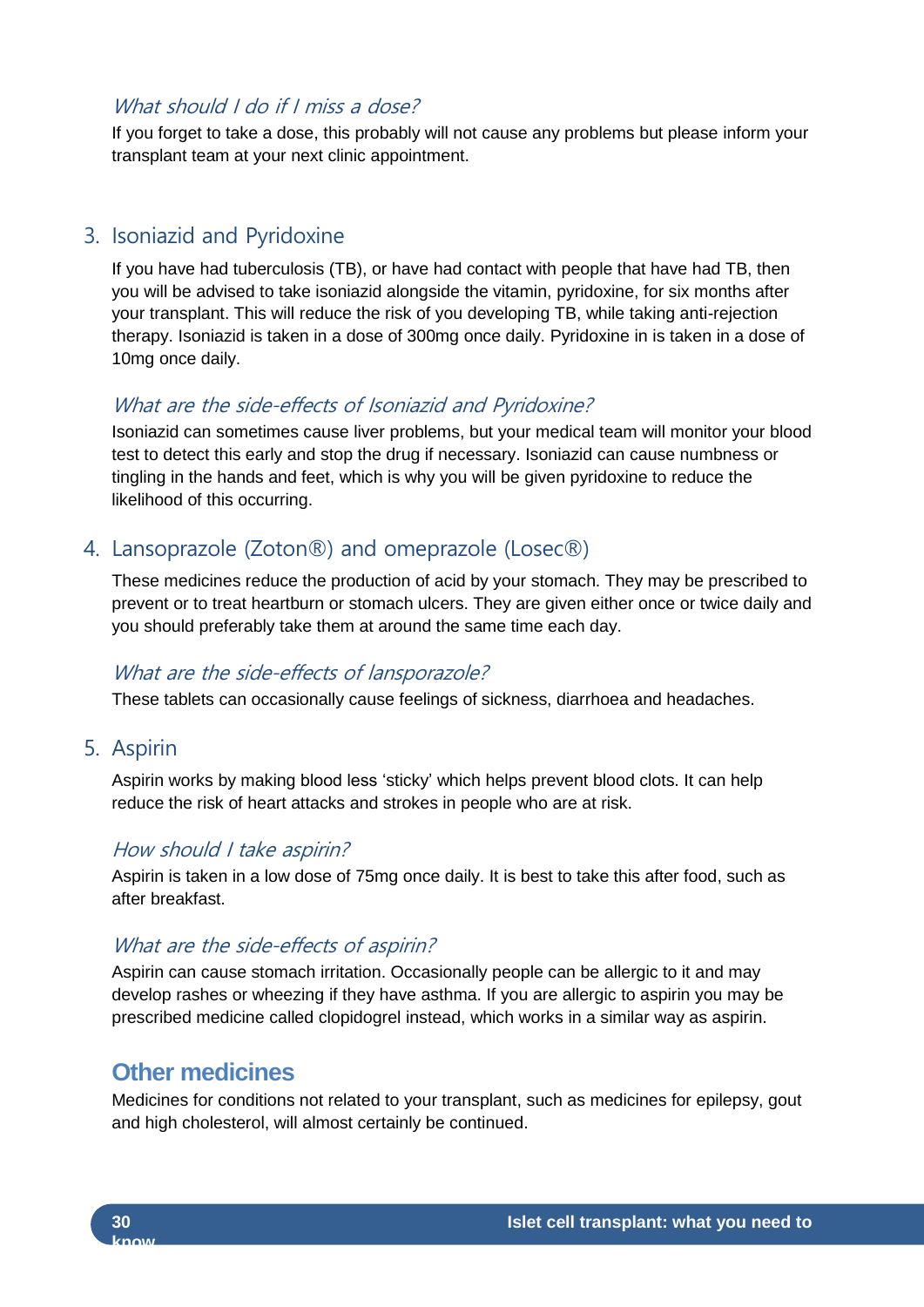# <span id="page-36-0"></span>**Holiday/travel vaccinations**

The immunosuppressant drugs you are taking to protect your transplant make it unsafe for you to have some vaccinations. The vaccines you can and cannot have are listed below:

| Vaccines which you CAN have include:                                                                                                                                                                                                                                                                                                                                                                                                                                                                      | Vaccines which you must <b>NOT</b> have are<br>the 'LIVE' vaccines and these include:                                                                                          |  |
|-----------------------------------------------------------------------------------------------------------------------------------------------------------------------------------------------------------------------------------------------------------------------------------------------------------------------------------------------------------------------------------------------------------------------------------------------------------------------------------------------------------|--------------------------------------------------------------------------------------------------------------------------------------------------------------------------------|--|
| Diphtheria<br>$\blacksquare$<br><b>Hepatitis A</b><br>$\blacksquare$<br><b>Hepatitis B</b><br>$\blacksquare$<br>Immunoglobulins<br>$\blacksquare$<br>Influenza<br>$\blacksquare$<br>Meningococcus<br>٠<br>Pertussis (whooping cough)<br>$\blacksquare$<br>Inactivated polio injection ('special<br>$\blacksquare$<br>order only')<br>Pneumococcal<br>$\blacksquare$<br>Rabies<br>$\blacksquare$<br><b>Tetanus</b><br>$\blacksquare$<br>Typhoid injection<br>$\blacksquare$<br>Swine flu<br>$\blacksquare$ | <b>BCG</b><br>Measles, mumps and rubella<br>$\blacksquare$<br>Oral polio<br>٠<br>Oral typhoid<br>$\blacksquare$<br>Yellow fever<br>$\blacksquare$<br>Rubella<br>$\blacksquare$ |  |

# <span id="page-36-1"></span>**Frequently asked questions about medication**

# Why are there lots of names for the same medicine?

Each medication has an approved name and this name will appear on the box it comes in. You may hear other names or abbreviations used for the same medicine, for example, Tacrolimus is sometimes called Prograf (the brand name) or 'tac' (an abbreviation often used by hospital staff). If you are unsure or confused by different names always ask. We encourage all our staff to use the approved names of medicines to avoid confusion.

#### Will I have to take tablets forever?

Some medicines you take after transplant are needed for only a short time and can be stopped after a few months. Others, including the immunosuppressant medication, must be taken as long as the transplant continues to work (which could be for the rest of your life).

# What happens if I forget to take my tablets?

As mentioned above, if you accidentally miss a dose of your medicines, do not worry. For medicines **taken three or four times a day**, miss the dose and take the next dose at the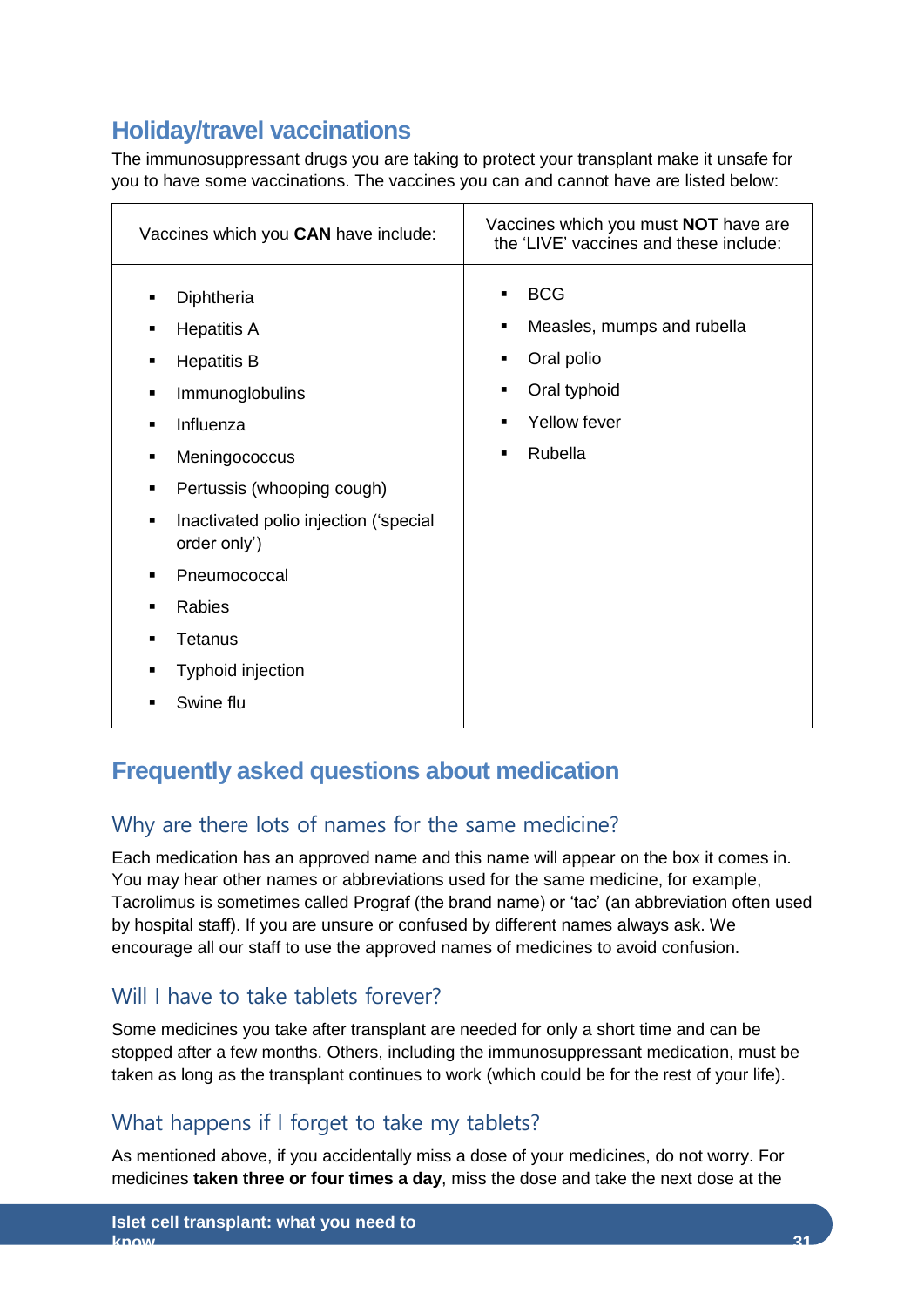correct time. For medicines taken **once or twice daily**, if you remember within a few hours, take the dose as usual and take the next dose at the correct time. If, however, it is closer to when the next dose is due, miss the dose and take the next dose at the correct time.

Missing doses of anti-rejection tablets on a regular basis increases the risk that your body will reject the transplanted islet cells. Taking the tablets an hour or two later than normal occasionally will not cause any harm, but it is advisable to stick to a regular routine.

# Will I experience all of the listed side-effects?

No. You may experience one or two, but most people experience none of them. Most medicines you receive will come with a detailed information leaflet, including a long list of possible side-effects. Though the list can be concerning for some people, the intention is to inform you, not to discourage you from taking your medicines. Do not alter the dose or stop taking any of your medicines without discussing it with your medical team first, even if you are feeling well. If you have any concerns about side-effects, please discuss them with your medical team or pharmacist.

# Can I drink alcohol with my medication?

Alcohol can increase the side-effects of some medications. In general, small amounts of alcohol are okay. The safe limits for alcohol intake are:

- 21 units<sup>\*</sup> per week for men
- 14 units<sup>\*</sup> per week for women

\* One unit is the same as half a pint of beer, one small glass of wine or one pub measure of spirits.

It is important that you avoid binge drinking as this may reduce the levels of immunosuppressants in your body and increase the risk of transplant rejection. We suggest that you alternate alcoholic drinks with soft drinks or water to reduce the risk of dehydration.

# If I become pregnant, will my medicines affect my baby?

It is not advisable to become pregnant within a year of having a transplant, so it is important to take extra precautions during this time. Some immunosuppressants and other drugs used at the time of a transplant cannot be used during pregnancy, so if you are planning a pregnancy, or you think you may be pregnant, you must let your medical team know so they can ensure that you are on the safest medicines for you and your baby.

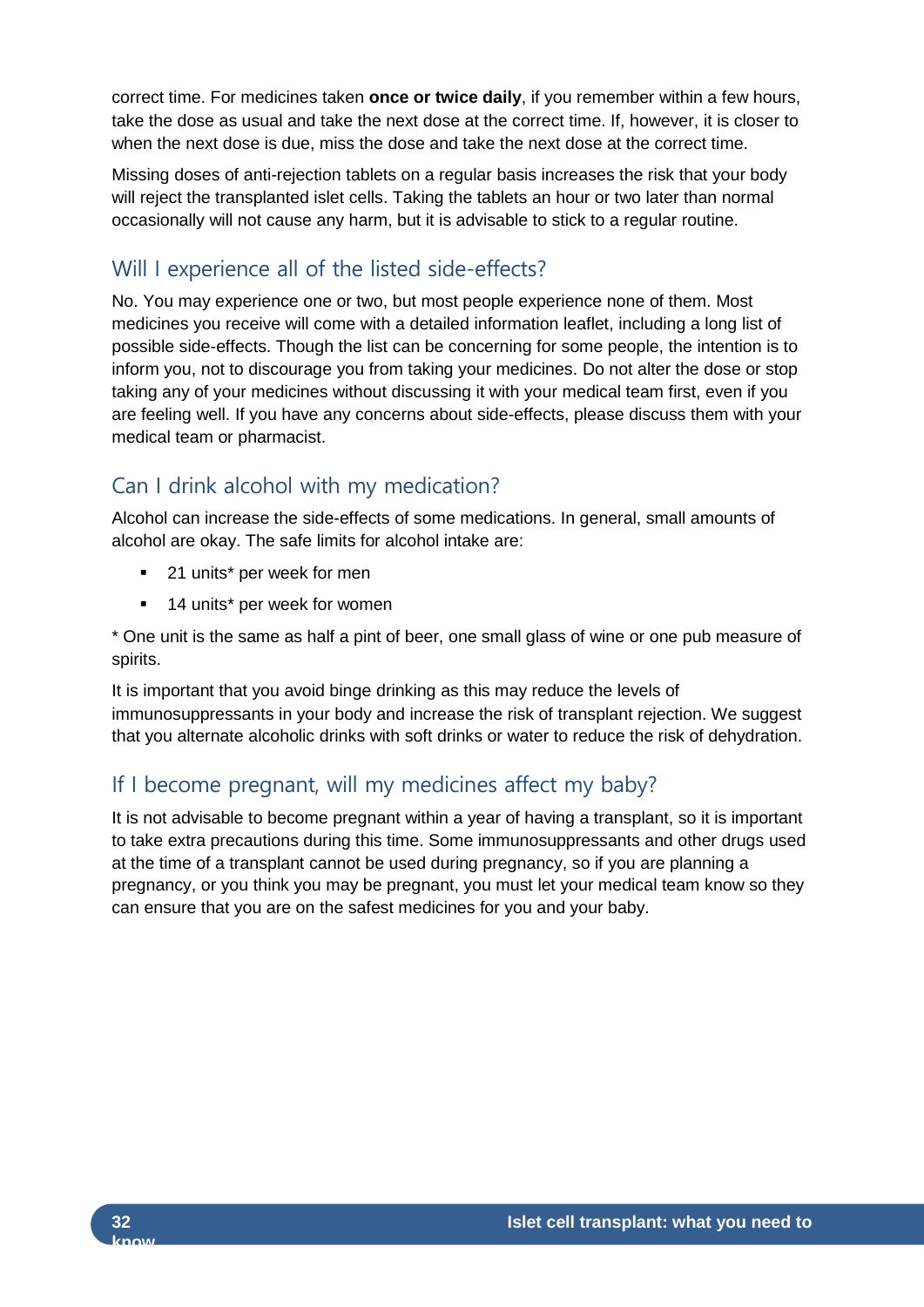# <span id="page-38-0"></span>**APPENDIX 2: PRE-LISTING CONSENT FORM (FOR PATIENTS TO COMPLETE)**

This form summarises the risks and benefits of islet cell transplant. **If you choose to be listed**, we will ask you to sign below to confirm that you have understood this summary and the detailed guide.

#### **Risks and benefits of islet cell transplantation**

| Death due to the operation or procedure                                      | Less than one patient in 100 |
|------------------------------------------------------------------------------|------------------------------|
| Operation to open the tummy                                                  | Two patients in 100          |
| Recent operation on the tummy                                                | Close to zero                |
| Serious surgical complications including colostomy                           | Close to zero                |
| When treatment starts to work                                                | After 3-12 weeks             |
| Any infection over six years                                                 | 17 patients in 100           |
| Life-threatening infection with long-term clinical effects over six<br>years | Two patients in 100          |
| Death due to infection over six years                                        | One patient in 300           |
| Cancer, potentially life-threatening, over six years (except skin<br>cancer) | Four patients in 100         |
| Skin cancer including melanoma (often treatable) over six years              | Eight patients in 100        |
| Severe reduction in kidney function due to anti-rejection<br>medication      | Sometimes                    |
| Freedom from insulin injections at one year                                  | 30-70 patients in 100*       |
| Freedom from insulin injections at five years                                | 10-30 patients in 100        |
| Major reduction in severe hypos at 18 months                                 | 75-95 patients in 100        |
| Reduced risk of severe hypos at five years                                   | 50-70 patients in 100        |
| Improved HbA1c at five years                                                 | 50-70 patients in 100        |
| Improved diabetes complications                                              | Likely                       |

\* Limited information due to small numbers of patients treated in UK at present

Caution: comparisons are provided as a guide only. No randomised controlled trials have been performed to compare these therapies and baseline risk factors may be different and influence outcome.

I have understood this summary and guide, and I have had the opportunity to ask questions and discuss them fully with my medical team:

Name (PRINT) Hospital No.

Signed (patient) Date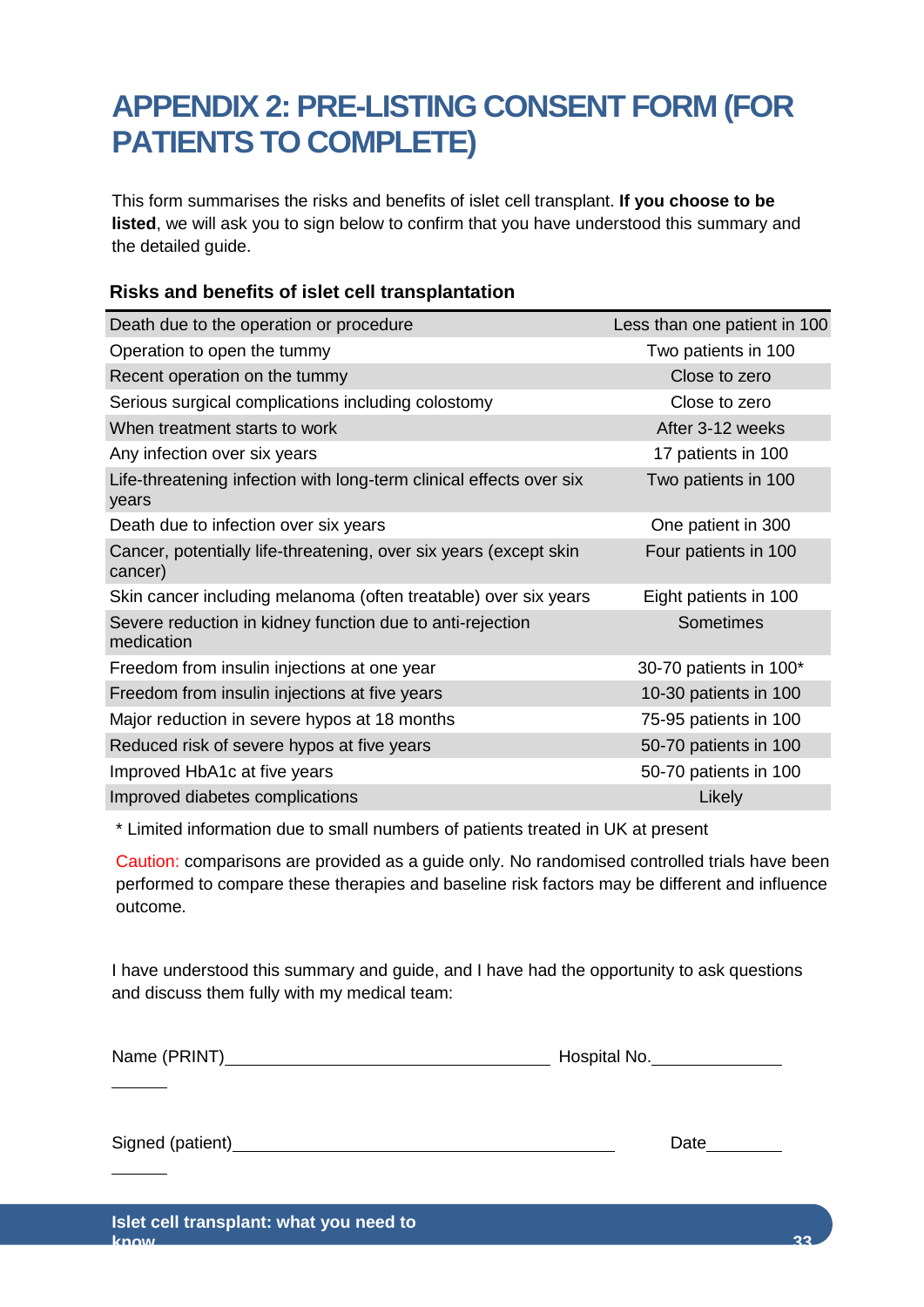Signed (doctor) Date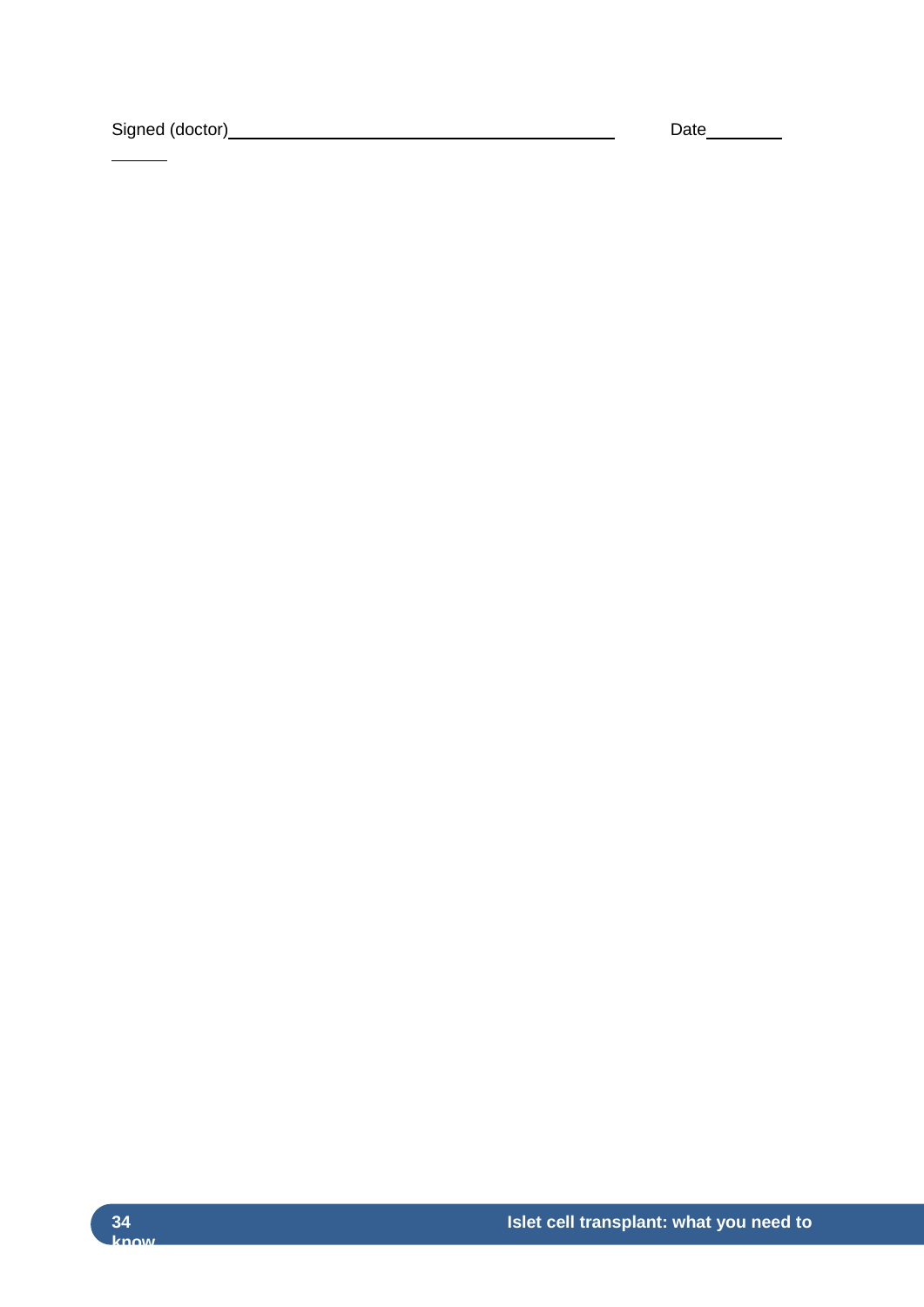# <span id="page-40-0"></span>**APPENDIX 3: NEW MEDICATION WARNING (FOR PATIENTS)**

Please ask for specialist advice before starting these medicines as they may affect my drug levels and/or put my transplant at risk:

- Clarithromycin, Rifampicin, Erythromycin
- Allopurinol, if I also take Azathioprine
- Rosuvastatin, if I also take Ciclosporin
- More than 10mg daily of Simvastatin or Atorvastatin, if I also take **Ciclosporin**
- **Fluconazole, Amiloride, ACE inhibitors**
- Nitrofurantoin, Spironolactone, Trimethoprim
- Verapamil, Oral Contraception, Phenytoin
- Diltiazem, NSAIDs, Carbamazepine

This is not an exhaustive list. Consult the British National Formulary for more drug interactions.

For further advice contact my Transplant Team on:

Or contact Medicines Information on: \_\_\_\_\_\_\_\_\_\_\_\_\_\_\_\_\_\_\_\_\_

\_\_\_\_\_\_\_\_\_\_\_\_\_\_\_\_\_\_\_\_\_